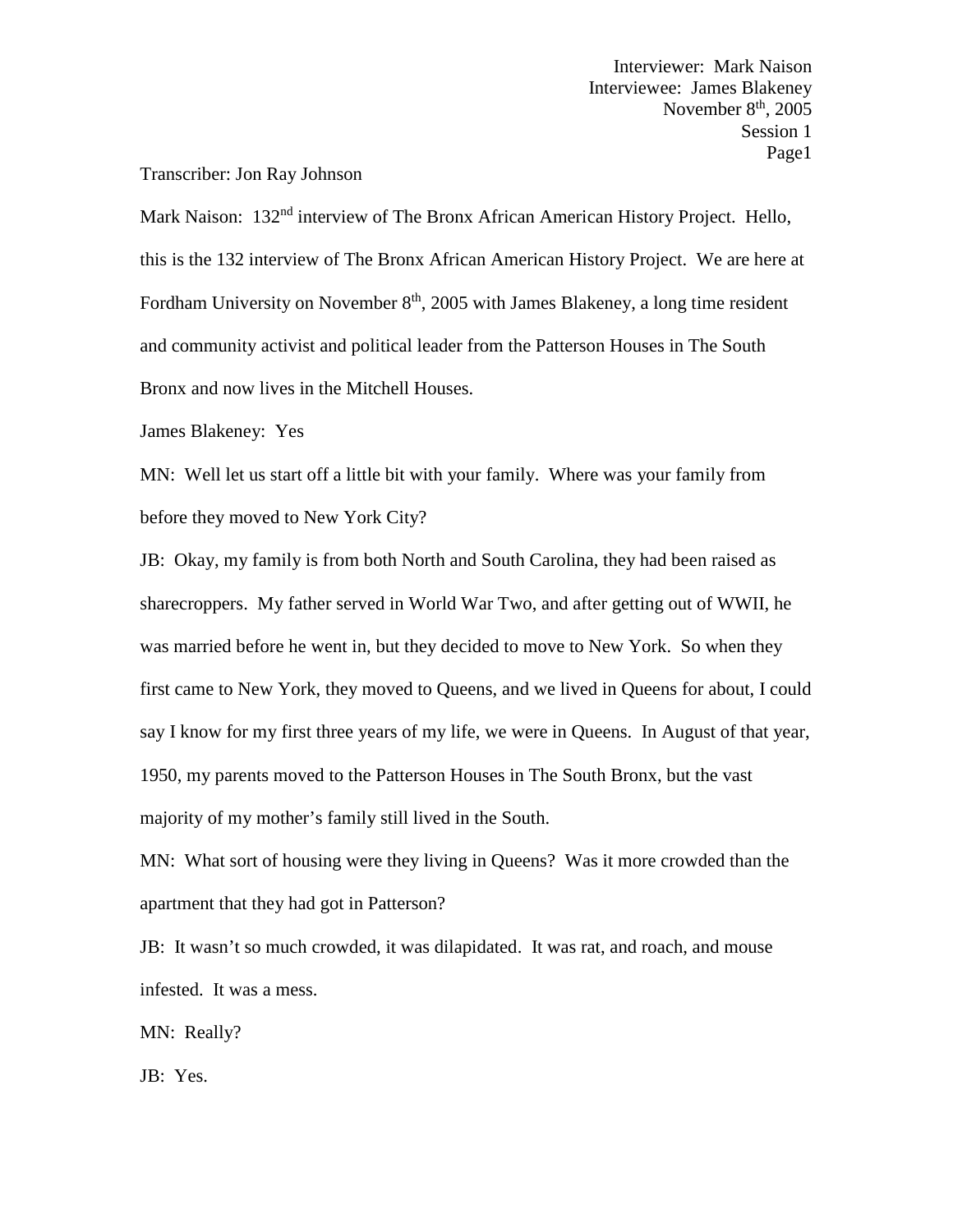MN: Do you remember what neighborhood it was in?

JB: It would be almost possibly somewhat you could almost say South Jamaica, but it was somewhere in that area.

MN: Were they excited to move into the Patterson Houses? Was this something that represented and opportunity for your family?

JB: Yeah, they were very excited about it. I think, I know, we talked about it, I know my mother talked to me about it as I got older, they got frustrated during the interview process, the screening process because at that time there was a very, very, serious screening of people who moved into the projects. There was no single parented house holds. There were no welfare recipients, most of the men were veterans. There were a lot of Italians and Irish, African Americans, and a few Latinos, but everybody lived together and that was the neighborhood. And my mother said at one point during that interview, they got very pissed off. I wont use the words she said, but, she said, I think she said, she asked them do you want to know when we are going to die, because they had to bring in their birth certificates, my birth certificate, my older brother's birth certificate, they had to bring in life insurance policies, everything under the sun. Marriage licenses, whatever basic documents they had, they had to bring them in. And then they went through all of these questions.

MN: So it was highly selective.

JB: Very selective.

MN: What sort of work was your father doing when you moved into Patterson?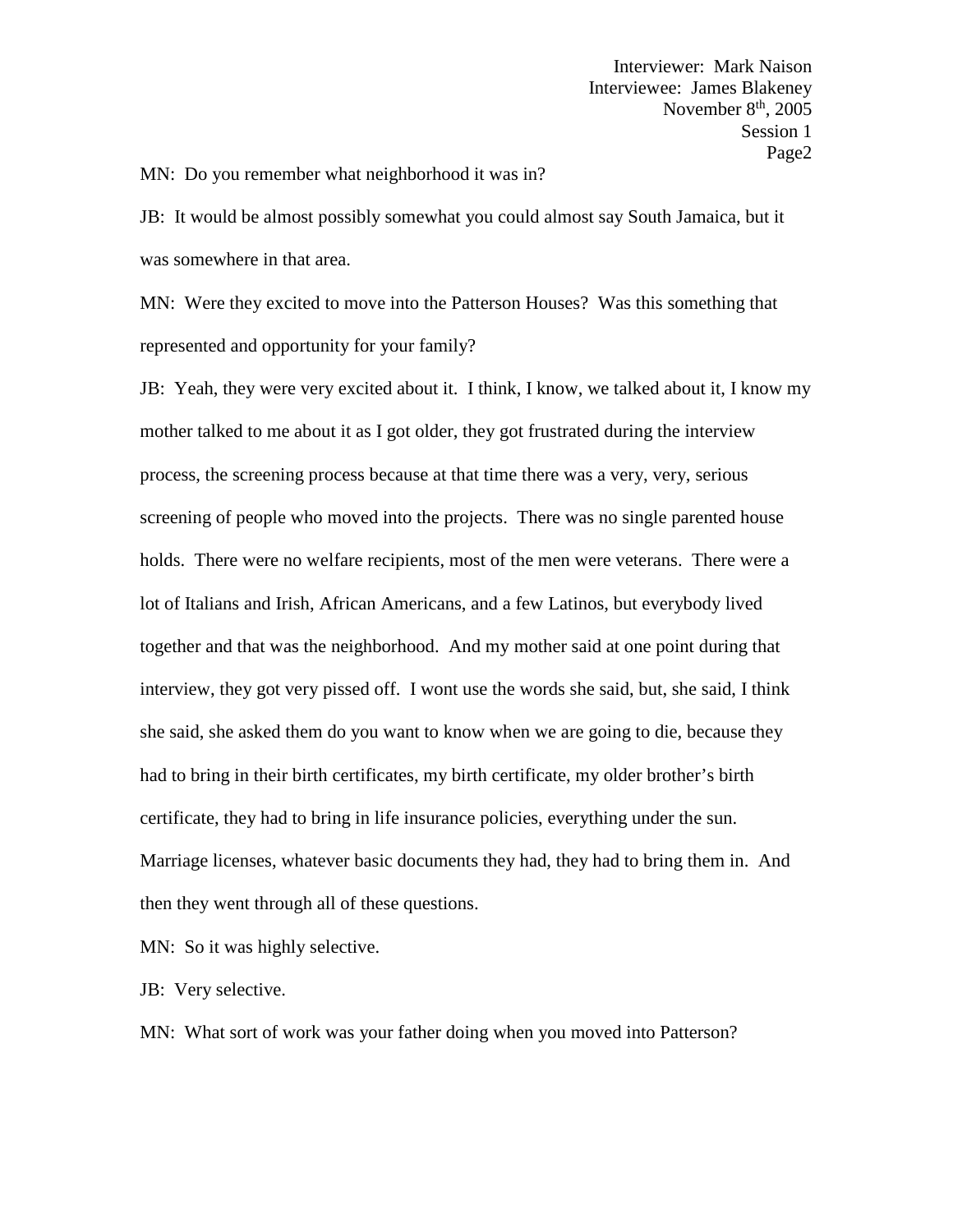Interviewer: Mark Naison Interviewee: James Blakeney November  $8<sup>th</sup>$ , 2005 Session 1 Page3 JN: My father worked at the mess hall at St. Alban's Neighborhood Hospital. And he worked there until in reality they shut it down. If they wouldn't have shut it down, he would have still worked there until he died.

MN: So he was a cook?

JB: Yeah, he eventually became a cook.

MN: Was he doing this in uniform or was this a civilian job?

JB: A civilian job.

MN: And did your mother work?

JB: My mother did domestic work to help supplement the family income. And then when they separated, she was the sole bread winner.

MN: How old were you when your father moved out?

JB: Ten years old.

MN: Did you mother work in Manhattan when she did domestic work?

JB: Most of the work was primarily in Queens.

MN: What are your earliest recollections of the Patterson Houses? You were three years old?

JB: Yeah.

MN: Do you remember moving in?

JB: To be honest, it was probably some of the greatest time I had in my life, because I was able to go outside. We could be outside, put it this way, as long as my mother was willing to let me be outside, I could stay out almost half the night and be safe.

MN: Everybody looked - -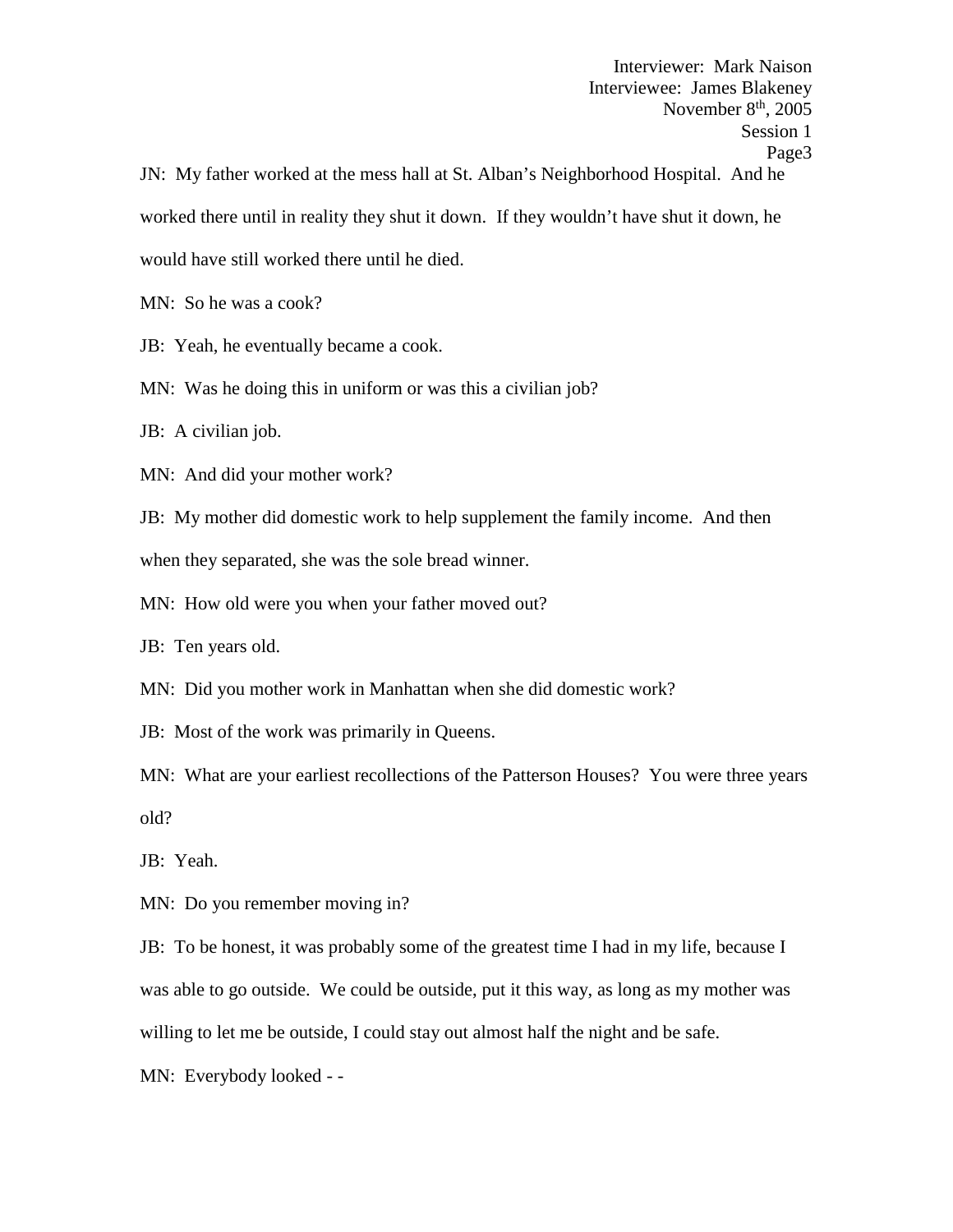Interviewee: James Blakeney November  $8<sup>th</sup>$ , 2005 Session 1 Page4 JB: Everybody looked out for everybody's children. So I mean, as growing up, when we got our little bright ideas and wanted to say something or do something, you had to look to see whose parent was possying the window, who was outside to see, because we knew they were going to tell, and guys knew my mother would tell for sure. [Laughter] And she would tell the parent, yes, let them know that I told. She didn't duck and play like, no, no, and looking back, I am glad she was like that. And my friend had said, you know, that made sense, because we survived it, a lot of us.

Interviewer: Mark Naison

MN: What were the grounds like in Patterson? And the halls and the elevators, the lawns, was it well kept?

JB: It was pretty, it was fantastic. To be exactly frank, when I first moved into Patterson, there was a doorman in the building in the evening. [Laughter] We had a doorman; yes we had a doorman in a uniform. The doors were locked at night, and they had a group that patrolled the grounds along with the police. At that time there was no Housing Authority Police, just the local police from the  $40<sup>th</sup>$  Precinct, but yeah, they had a special set of security guards that patrolled also.

MN: What sort of activities did you have before you went to school? Was it all of the parents looked after the kids and they kind of took care of themselves in the playground? JB: I know I would go outside if my mother was home. In the early years, I had baby sitters who would watch out for me, but basically you know, a lot of times I was able to go outside with my mother and I would go outside and play, or she would let me go downstairs and people would look out to make sure that everybody was safe, but it was fun.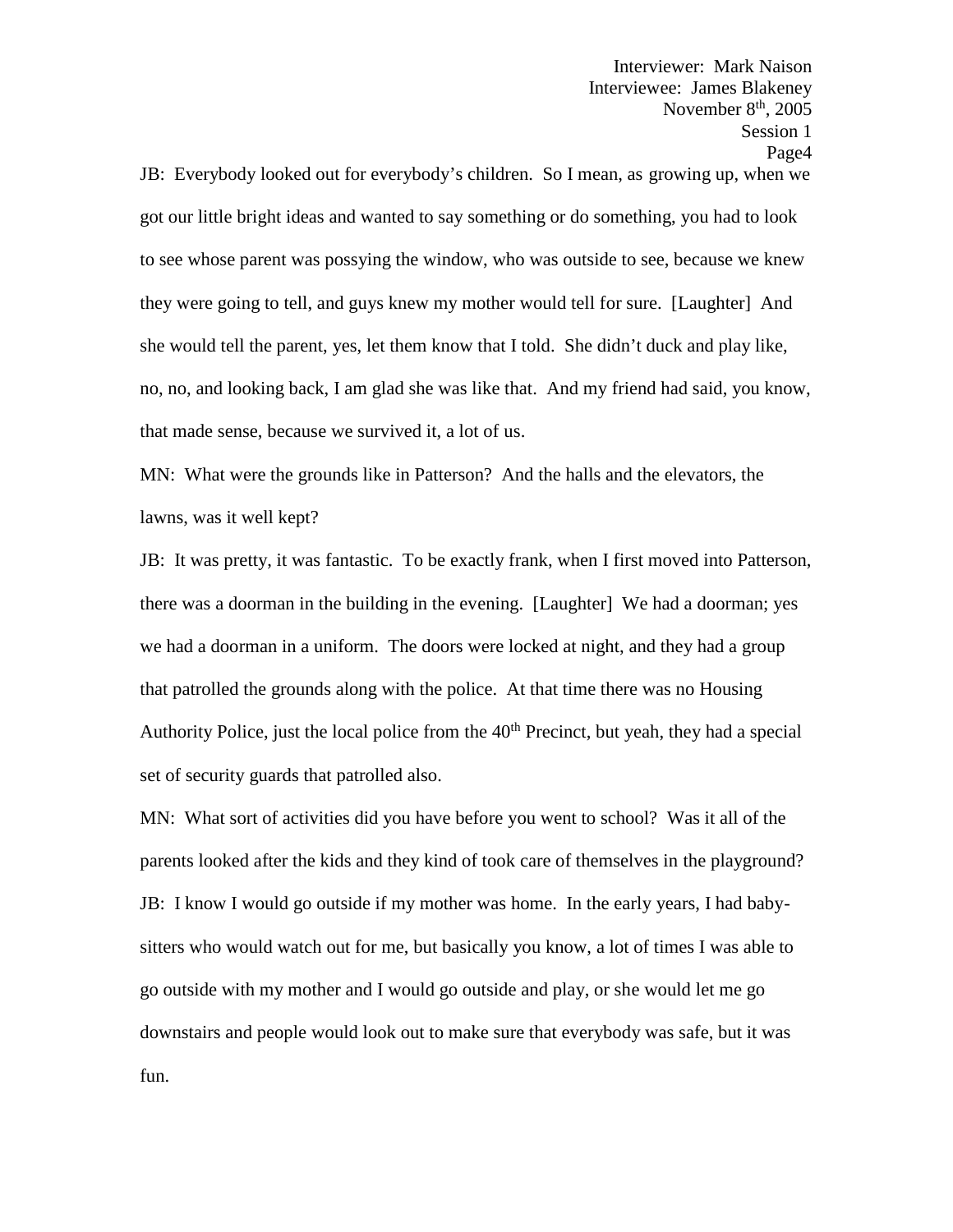MN: What level of education did each of your parents reach?

JB: [laughs] I don't know how much my mother had, I know my father's level, and recently I told that to some young teenagers. My father, when we first moved back we moved to the Patterson Houses, he went to the local junior high school, which I call the old Clark. Not the one that stands now, the one that now is an apartment building. He went there and got what was known as an elementary school diploma. Now I don't know if that was up to the sixth grade or the eighth grade, but I know that that's the most that either one of them completed.

MN: So both of them, they came from sharecropper families where in those days African American children didn't go to that much school. What about in terms of your education, and your brother's? You had an older brother?

JB: Yeah.

MN: Did they emphasize education with you?

JB: They tried to do it with him, he chose not to. I think what it was, my brother was raised most of his life in the South - -

MN: How much older was he than you?

JB: He is ten years older than me.

MN: Okay that's a significant --

JB: No, eleven years older. But what it was was that his mother died almost when he was a newborn and he wound up being raised pretty much by his grandfather. So when my parents got together in New York, he was brought to New York and I remember when he came to live with us. But he went to school, while he was here, he was going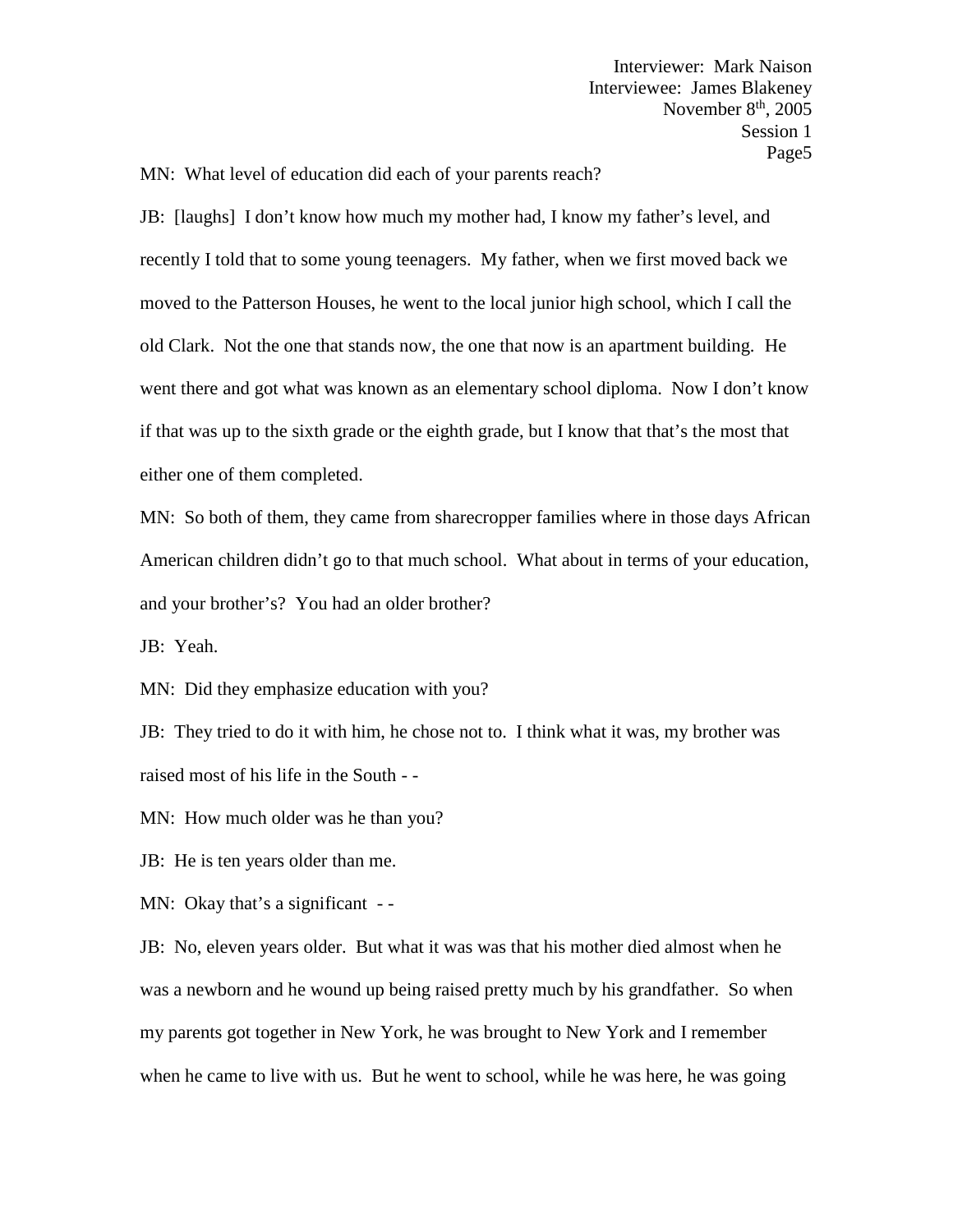[inaudible] in their minds said, you're not going to be staying here and not going to school, you have to go to school. And he, I gathered for what it was worth, that wasn't what he really wanted to do, and he decided that he wanted to go back and live with his grandfather, and he did so, and we still remained close. So he doesn't have a high school diploma, but he is doing very well. He has his own house and everything else. For me, it was drudging for me to go to school. My mother really stressed it, because she was there, each one of them. For my mother, her thing was go to school, get your education, she said this is the one thing the white man cannot take away from you. I didn't necessarily understand it, but as I got older, I suddenly understood what she was talking about. So yes, go to school, and she pushed that.

MN: Was there a political consciousness in your household growing up?

JB: Not really, and it's interesting and there should have been because my mother is from the town of Moonville, South Carolina. She knows it, she knew it, my family knew it. My cousins, I've talked about it, I am going to visit them this summer, we are going to talk about it, yes, my family knows it because that's where they lived, my aunts and uncles. I've got aunts and uncles still in that town.

MN: What about your father, did he ever talk about politics? Did they ever talk about the South to you and things they had gone through?

JB: Yes, yes, they did, they talked to me about it and that's why they stressed to my to take on responsibilities, to go to school. We didn't have this, and my mother told me that basically. I didn't get the time to spend long periods in the South until I had finished the seventh grade. Because my mother said to me I couldn't take the risk of you going there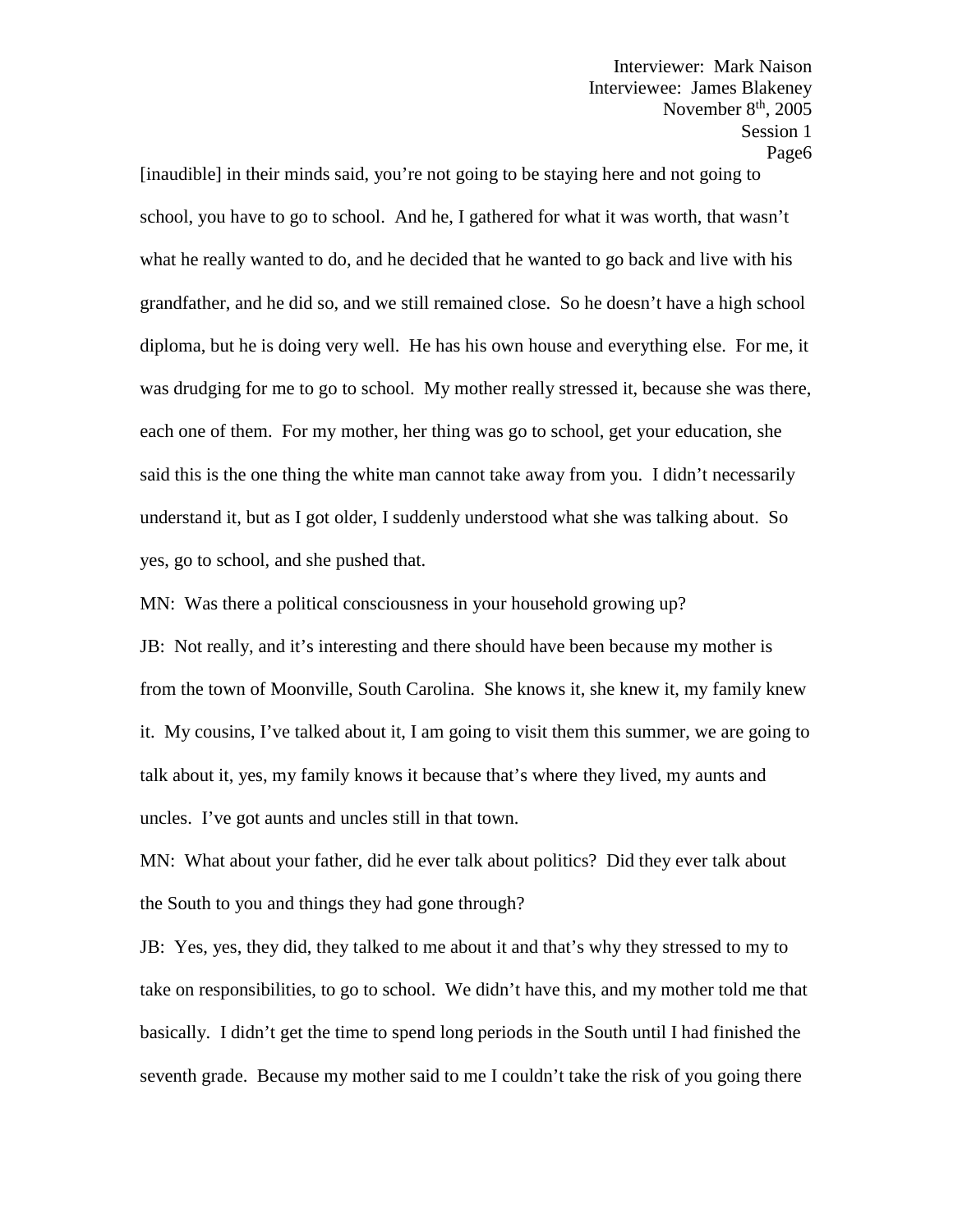Interviewer: Mark Naison Interviewee: James Blakeney November  $8<sup>th</sup>$ , 2005 Session 1 Page7 and having been raised here in the city where it was one way where everybody talked to everybody, you could speak and play with everybody, she said, I don't want anything to happen to my baby.

MN: Now did you grow up with stories of things that had happened to people in your family in the South?

JB: Yes.

MN: What are some of those stories that you remember.

JB: Okay, my mother's youngest brother wound up going to jail. I don't remember what the final charge was, but I knew it was about the fact that he had killed this white man, I think it was his son or one, who my grandmother was sharecropping from. And somehow there was a fight and he wound up killing him. It was self defense, but he went to jail. So I knew about that and I was told [inaudible]. My uncles didn't really push too much politics, neither would the [inaudible]. I think I became probably the most political of the bunch.

MN: What was your elementary school experience like? You went to PS 18?

JB: PS 18.

MN: And what was that like?

JB: You know it was interesting. A couple of things stand out, my kindergarten teacher stands out, her name was Ms. Boozer, I'll never forget this name.

MN: Boozer?

JB: Yeah.

MN: B-O-O-Z - -?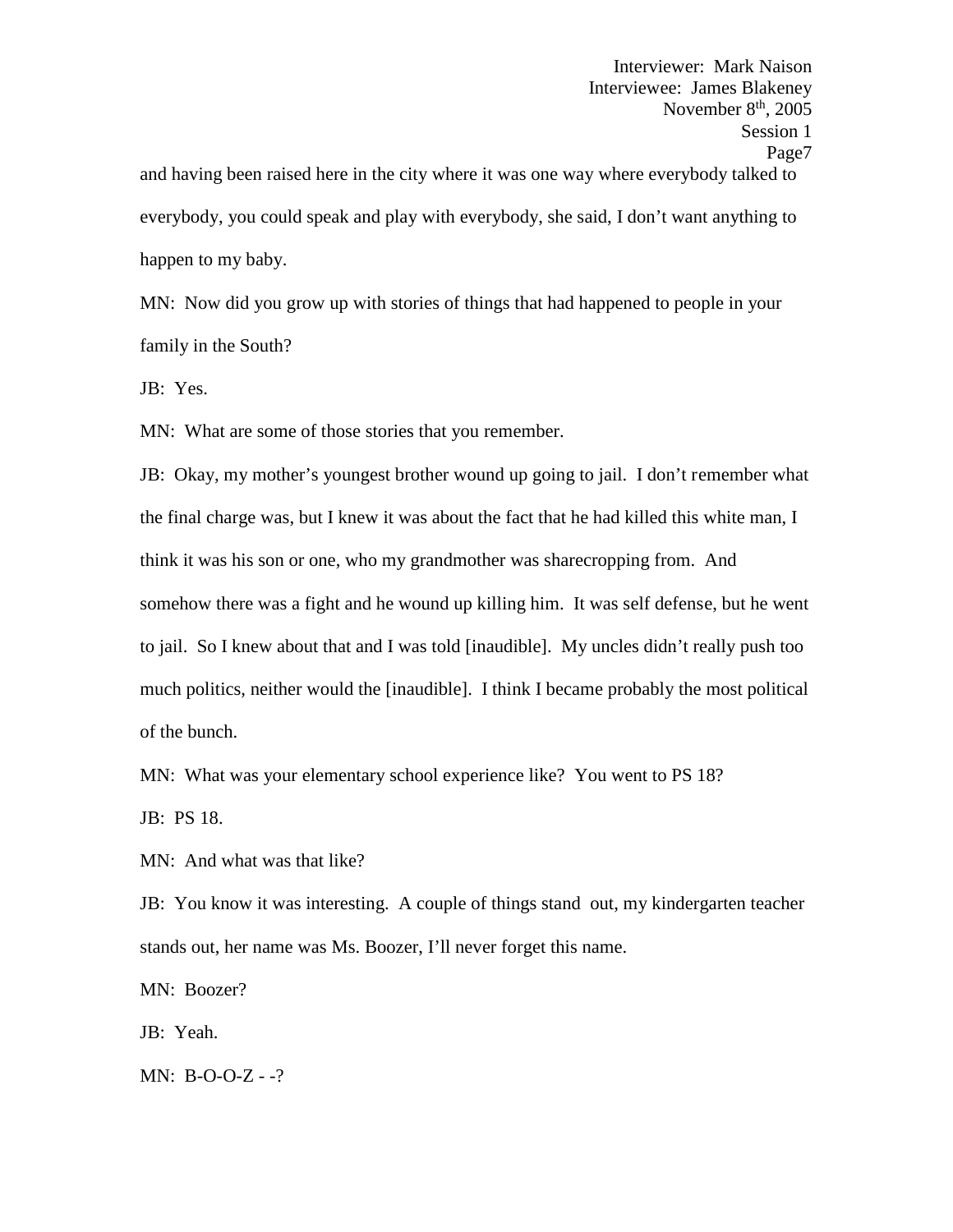JB: Yeah.

## MN: Was she African American?

JB: African American, very fair skinned. And she had a thing with me, a couple of times she smacked me and my mother went to see her. And the last time my mother went to see her, she asked her two things. She said, what's this about you continuously smacking my son. She said, well I'm not used to working with colored kids. My mother said *and?* Well let me tell you something now, if you put your hands on my colored son and you are not going to put your hands on nothing else, I guarantee you that. [laughter] She let her know. That stood out from that period. Pretty much though most of my teacher were pretty good. My sixth grade teacher stands out, she was an African American woman, kind of heavy set, but she took no nonsense. She had no favorites. She made everybody work, there was no playing around. Came close to time for graduation, we had to have our notebooks in order. If your notebooks were not in order, you're not going to graduate, she didn't care, and a couple of guys didn't have their notes, their handwriting was atrocious, so we did their notebooks over for them. But She loved this, Rockin Robin - -<br>MN: Oh the song?

JB: Yeah, that was her song and she would play that for days.

MN: Oh that's a great song, she rocks in the tree top, all day long - -<br>JB: Yes, that was her song, and she had a daughter who was our age, and all the guys pretty much liked her daughter. Like I said, looking back, she was great, she didn't let us get away with no nonsense, she would call in our parents, and let us know. No, she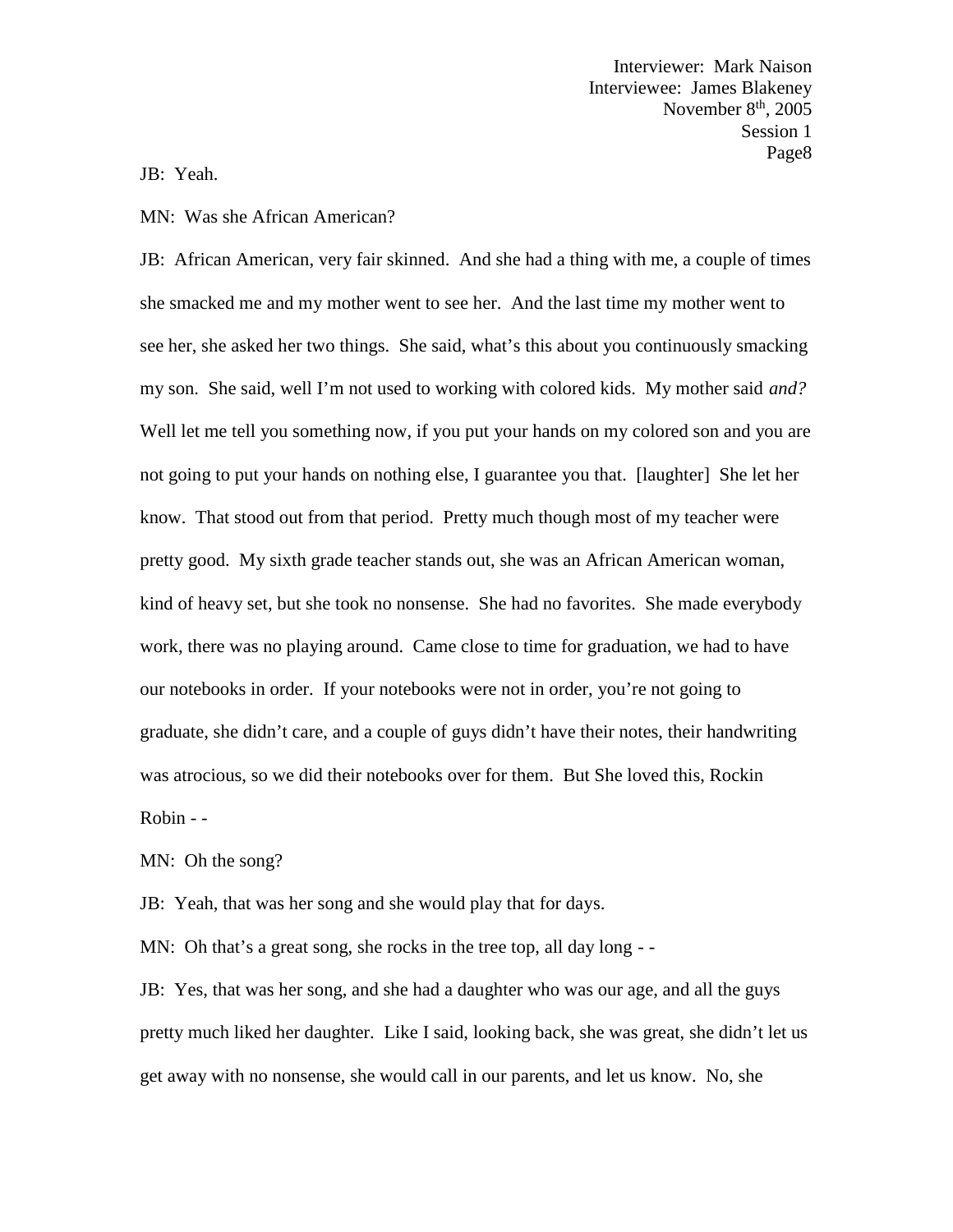Interviewer: Mark Naison Interviewee: James Blakeney November  $8<sup>th</sup>$ , 2005 Session 1 Page9 didn't have favorites. If there was a white kid, so, I don't care. And everybody had a great deal of respect for her.

MN: Was the school racially mixed when you were going?

JB: Yeah, there was a lot of Italians. Because where PS 18 sits, that neighborhood over there was Italian.

MN: Right

JB: And the Italian neighborhood started from about where the school ended, around it, and all the way up to about  $153<sup>rd</sup>$  Street where there is another project, Melrose.

MN: Melrose.

JB: yeah, all in between there it was Italians.

MN: Did they have an Italian street festival in that neighborhood?

JB: Yeah, we would go, that was their, they had a carnival. And the two projects,

Patterson and Melrose were constantly at war.

MN: [laughs]

JB: And it was interesting because a lot of us were talking about who was going to control the carnival? Looking back I said you know, for what it was worth, neither one of us controlled this carnival, neither project. I said, the Italians controlled it. They were making all of the money. That was the situation. Now what's interesting is the fellow from that generation can get together and have a great time.

MN: The Melrose and the Patterson guys?

JB: Yeah, we laughed, and the guys would laugh and they would talk about it. I wasn't involved in it, but I knew quite a few.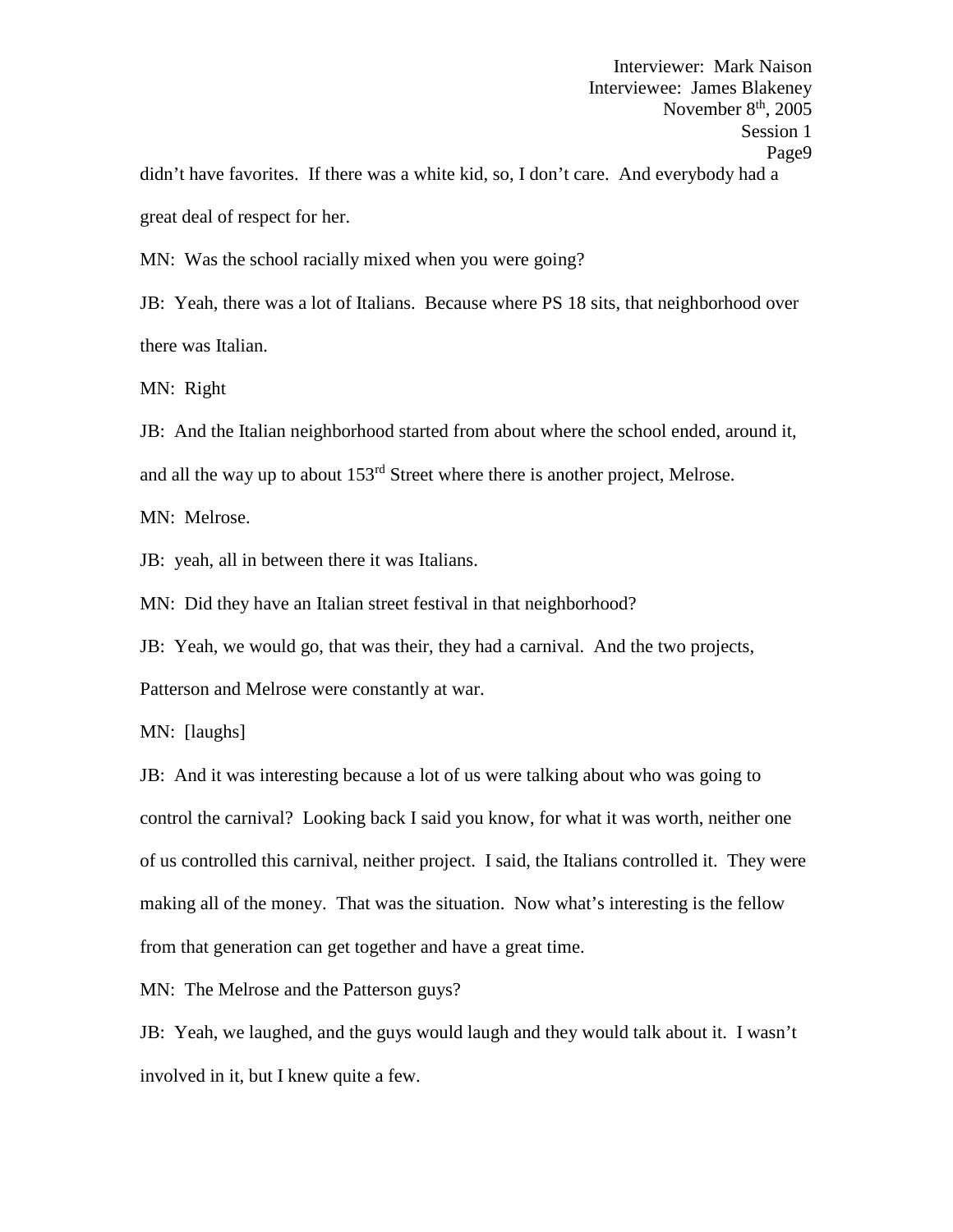MN: Which building were you in?

JB: I was in 281.

MN: 281, was that 281 Third - -

JB: 281 E 143<sup>rd</sup> Street.

MN: Because Dukes and them were in 414 - -<br>JB: 414 Morris Avenue.

MN: How close were those two buildings to each other? Were they on the, both on the north side?

JB: I would say the on the South side, the bottom part. From my house to theirs was no time, just go out the building, around the back door and in two minutes I was at their building, it was right there.

MN: Now were most of your friends from your building or from all over the place?

JB: I had friends, pretty much so, a lot of my friends were on my side of the street

because of the fact of the school, but I knew a lot of fellow from the other side also.

MN: When you were a kid like first second and third grade, what were the games that the kids were playing?

JB: We played Skelzies, we played Johnny on the Pony, we played Stoopball, we played Off the Point, - -

MN: I don't know all those games.

JB: Those are the games that the guys played.

MN: Did the girls play with you or there was pretty much separate --?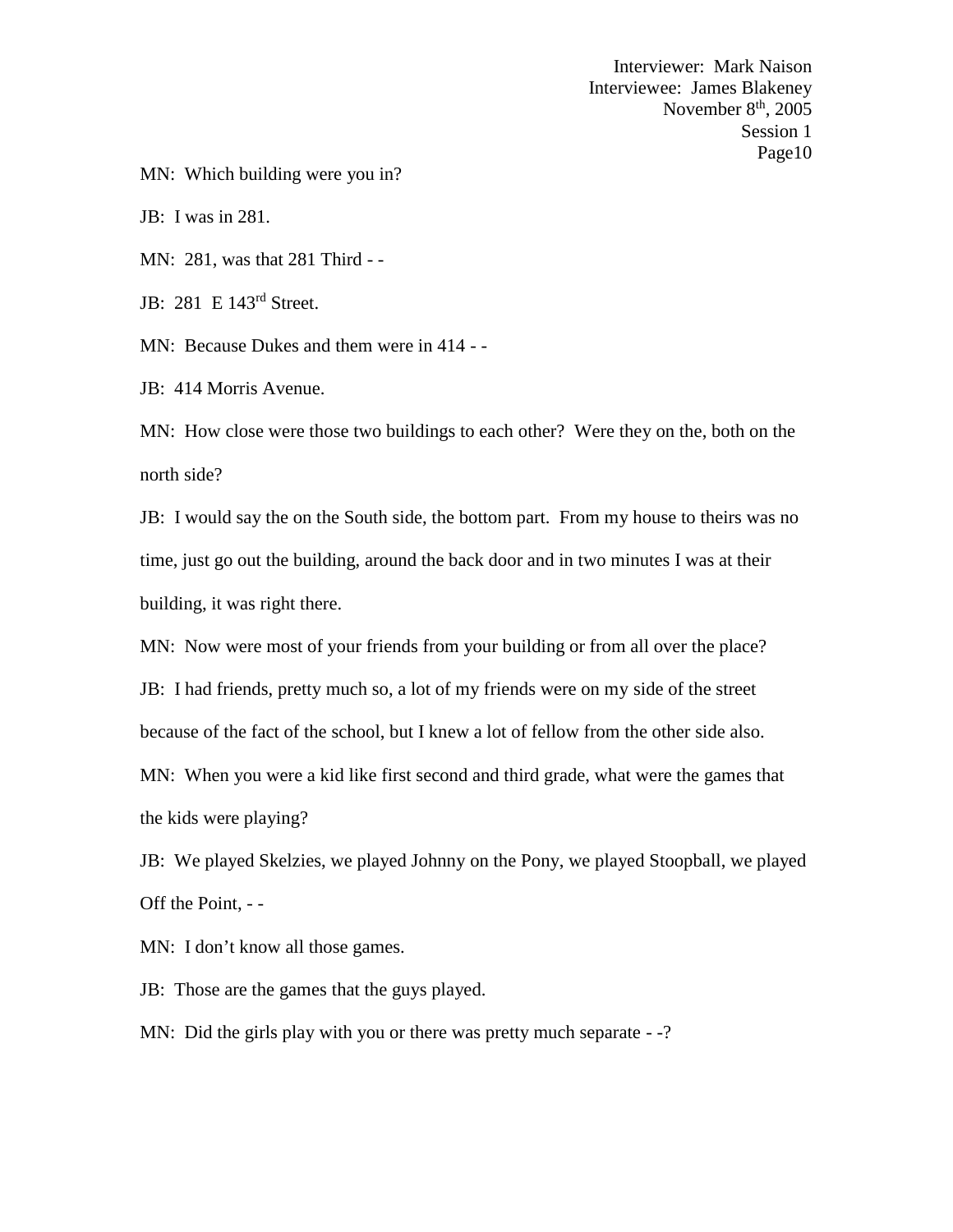Interviewer: Mark Naison Interviewee: James Blakeney November  $8<sup>th</sup>$ , 2005 Session 1 Page11 JB: No, the girls played their games. The girls played jump rope and things of that

nature. They didn't play the games that the guys played.

MN: Now at what point were you becoming very aware of music? Was there a lot of music in your parents' house?

JB: My mother listened to music, my mother listened to jazz a bit.

MN: And what were some of the artists she had?

JB: She listened to [inaudible], she listened to a little bit of Coltrane, and that was her - -

MN: Do you recall hearing any Latin music when you were growing up, or hearing the drumming?

JB: Here's what was interesting. I know for a fact that I graduated from the sixth grade, we had a party in the gymnasium in PS 18 and these two guys came to the party and they bought these two albums by Johnny Bocceco, the [inaudible] sound and that rally became for the sake of argument, the first real introduction, I had heard some, but that started to  $g_{0}$  - -

MN: Right, and you started dancing to that?

JB: Started listening to it, and then when I went to junior high school and high school, that was the music.

MN: When you were, those elementary school years, were there any signs in Patterson of some of the problems that would come later? Were there in retrospect, warning signs? Were there family tensions?

JB: [inaudible] when I was in elementary school, the neighborhood was pretty much the same. As far as the change near, I guess near the end of elementary school and middle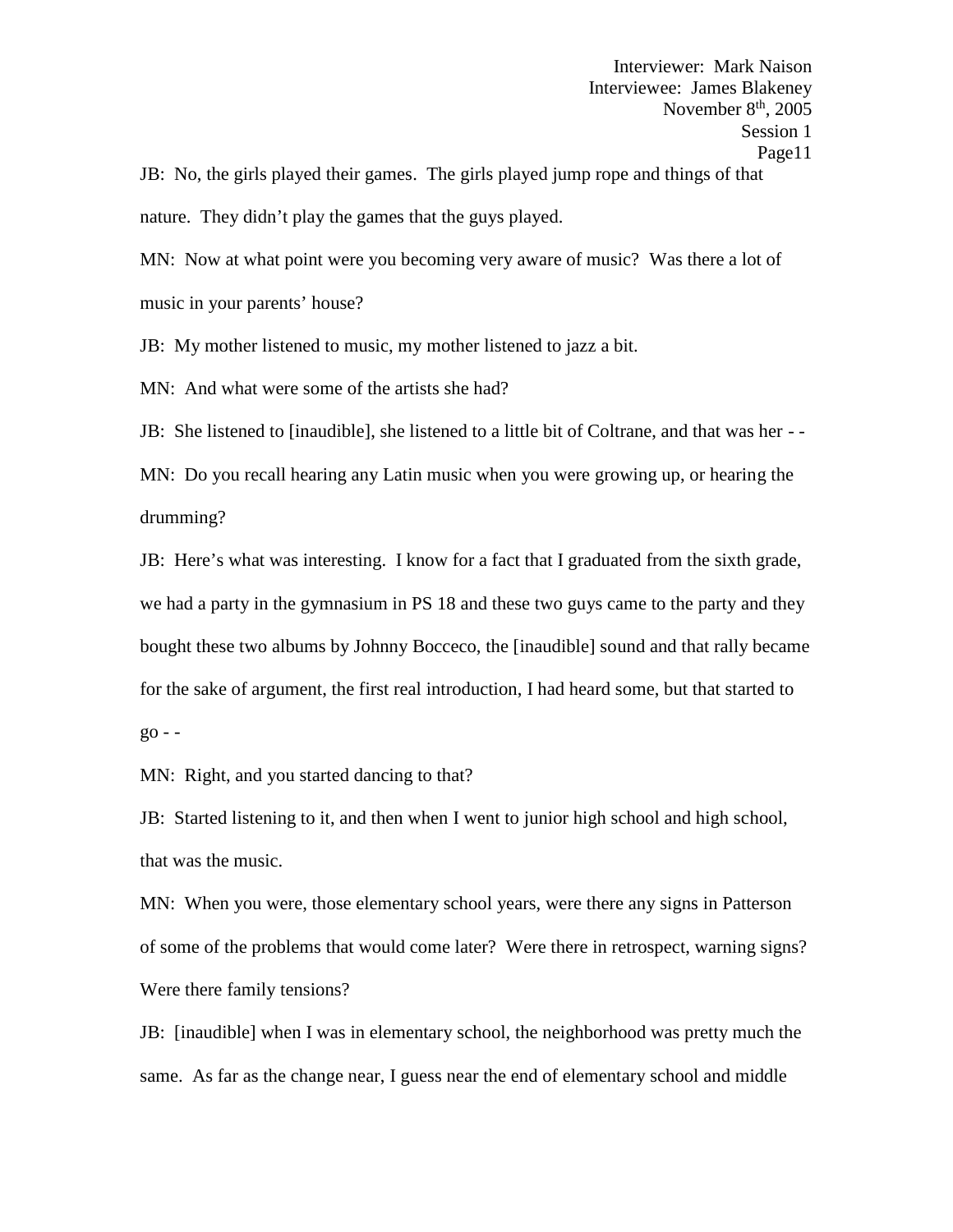Interviewer: Mark Naison Interviewee: James Blakeney November  $8<sup>th</sup>$ , 2005 Session 1 Page12 school where now you start to get white families moving out because they are getting the G.I. loans to buy homes. And some moved and then when they opened up the Motthaven Houses, primarily the white people started to move out when they started getting the G.I. loans.

MN: And they were going into private housing in other parts of the Bronx or in Queens or something?

JB: Yeah.

MN: So in the first years, it was a very integrated development, with a lot of whites as well as Blacks. And not that many Puerto Ricans you would say?

JB: They were here, but not that many. The dominating two groups were the African Americans and the white population.

MN: Did you or your family in The Bronx have any serious encounters with racism in your early years that you can remember?

JB: I'm trying to remember.

MN: Anything in other parts of the city or in school or in - -?

JB: In elementary school, basically the only thing that happened was with my kindergarten teacher, which was a horse of a different color [laughter].

MN: Literally [laughs]

JB: Not too much, it really wasn't so pronounced if it was. It was very, very subtle because what's interesting, I think they are still there, there was these two white girls that grew up with us, who, what's interesting, they have yet to ever date anybody white, they cant even, their whole phrasing of words and they hold conversation as if they are totally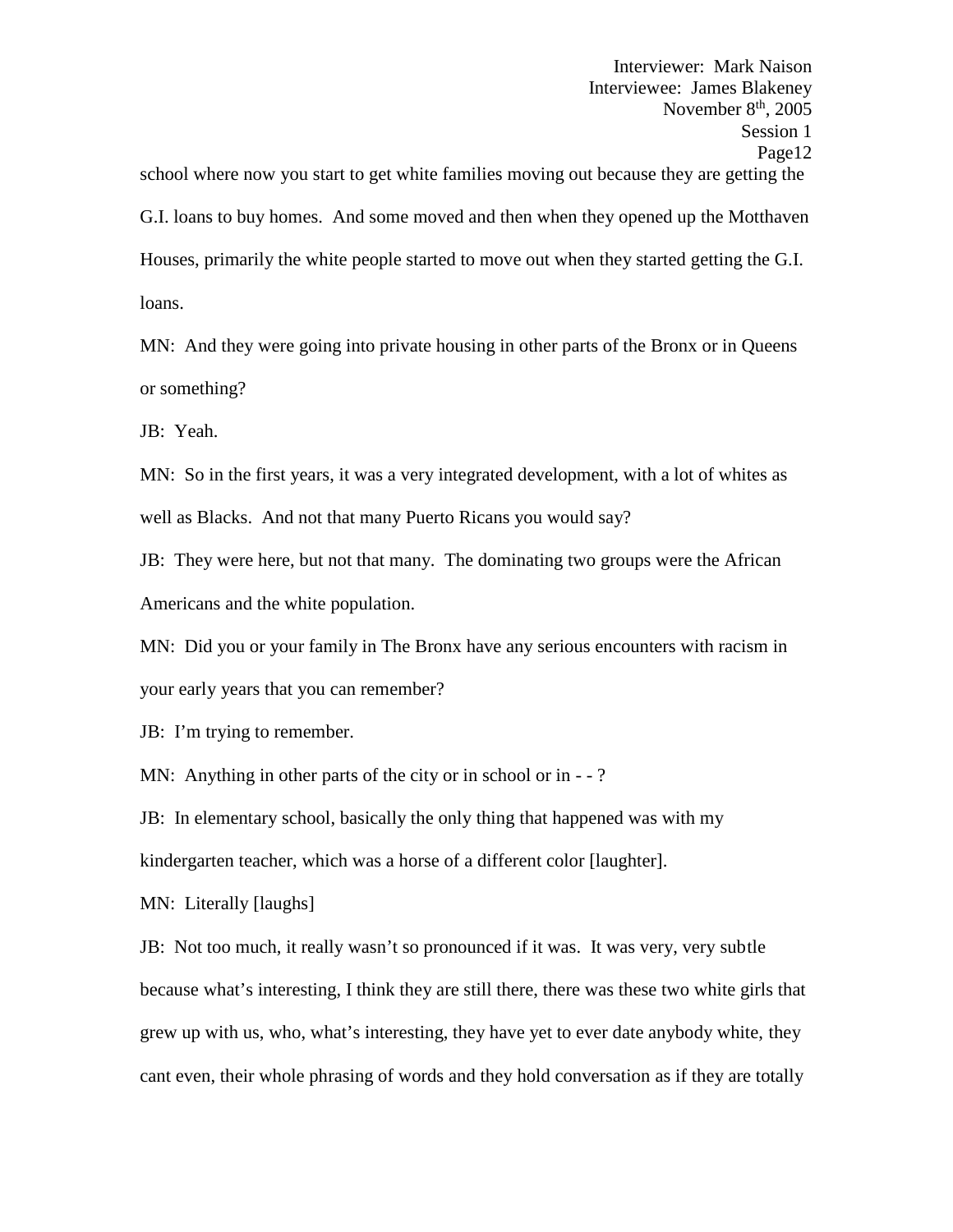Interviewer: Mark Naison Interviewee: James Blakeney November  $8<sup>th</sup>$ , 2005 Session 1 Page13 African American. [laughter]. In their mindset, they have totally become that. And their mother was, you really saw their mother and father in them. Because it was fine. Like I said, there wasn't really too much problems. I think the problems start to occur as we get into the sixties, then it starts to hit because of the changes that occurred within the country.

MN: It was almost like you were in your little bubble here in the South Bronx and the rest of all the racism in the rest of the country was something abstract, it was just sort of amazing. Do you have a lot of those pictures from those days by any chance?

JB: I think I have some pictures of my classes. Like I told Victoria, I have pictures from kindergarten, but I have a lot of my pictures from school.

MN: Did anybody take home movies in those days?

JB: Not to my knowledge, not to my knowledge, I could check and see.

MN: Now, in junior high school, you go off to Clark Junior High School. Now in between then, are you going to any community centers with organized sports when you were in elementary school? When did you start running track?

JB: It's interesting because when I was in elementary about third and fourth grade, around there, there used to be a TV show called star time and I saw it and I wanted to learn how to tap dance. And my mother signed me up, and I went and that became something that I did. The only thing that I hated about it was that we had to do ballet, and I hated the ballet.

MN: Now where were you doing the tap dancing?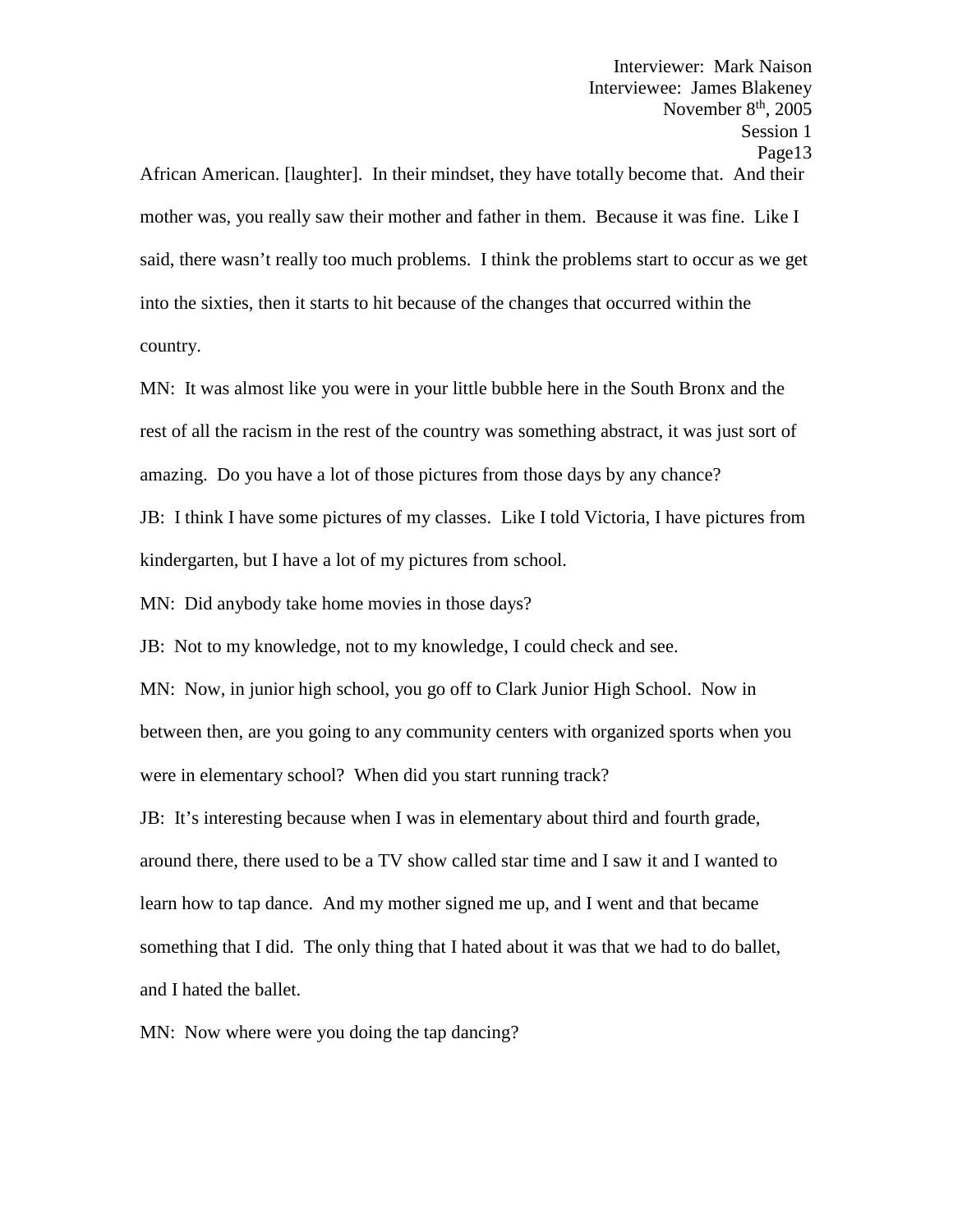Interviewer: Mark Naison Interviewee: James Blakeney November  $8<sup>th</sup>$ , 2005 Session 1 Page14 JB: Downtown at Star Tapping Studio I think it was around about 53<sup>rd</sup> Street on the west

side.

MN: And how long did you - -<br>JB: 50<sup>th</sup> Street, it was on 50<sup>th</sup> Street.

MN: And how long did you do the tap dancing?

JB: I did it for about two years.

MN: Can you still do it?

JB: Not really, no not really.

MN: [laughter] You're not going to give us a demonstration?

JB: And it was interesting because that's what allowed me to eventually become a runner, a sprinter - -

MN: And that's what got you in shape?

JB: Yeah, because I became limber from all of the stretching from it.

MN: Now, what about, did you kids race each other or chase each other?

JB: Yeah, we used to do a lot of that and we used to go to a Boys Club, in Gramercy and what we used to do when we got out at night, we would race all the way down the block to the projects and it was basically a block and a half, because the Boy's Club was down the block between Third and Willis, and when you get to Third, you would hit Patterson, so we used to do a lot of that. And when I was in the fifth grade, there was an announcement over the loud speaker about this track meet and they were having try-outs to do it, so I decided I would try out. I made it, I was in the fifth grade and I had to compete against the sixth graders also, and I ran the 40 yard dash, based upon being 75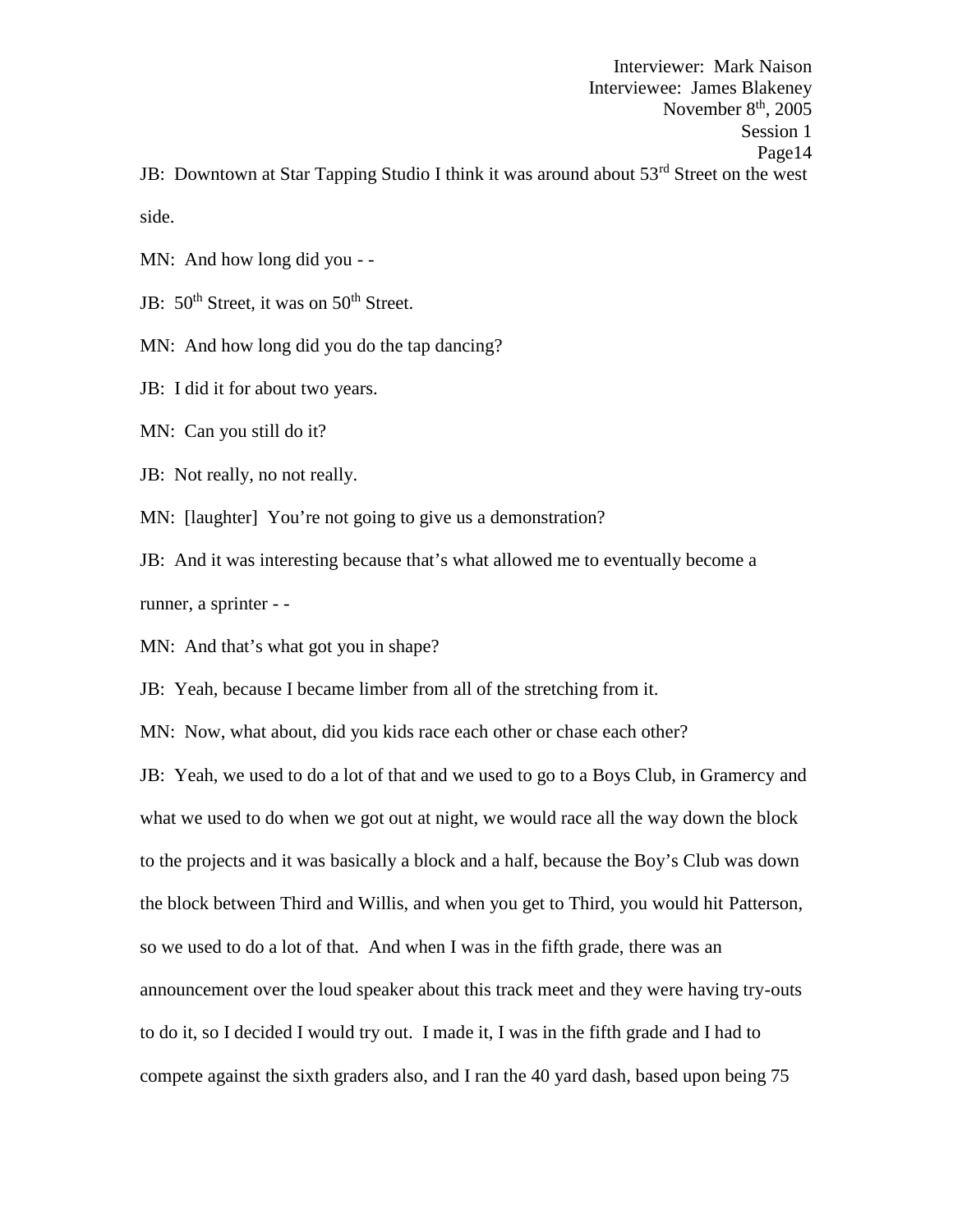pounds or less. And I was beat by a young man who grew up in the same project as me, he was a year ahead of me. And after the race, one of the [inaudible] in charge of the meet overall, he was also the dean at Clark, but he also coached a local PAL team. And he told me, he said listen, why don't you bring him around next year to come run. So I was saying yeah, yeah, yeah, it didn't happen. So the next year I went back to the same meet, at the same race, and I won. [inaudible] had took second. When I got to junior high school, I started to run PAL and I started to run for my school. That's when I started to really get into it. For me, which most folks, I'll let people know now, that was my way of dealing with my shyness, because I was shy. This was something I could do pretty well, and I could compete against my peers and definitely hold my own, and it became a way of like, okay, you get to fit in, and I didn't have to say but so much because - - MN: That became your way of fitting in, Allen Jones told me his way of fitting in was doing outrageous things.

JB: Yeah, well, I didn't do all of that. So you didn't do that, you didn't do like you know - -

JB: I was afraid of my mother, too much. So that's what I did, I started to really seriously get into track and field.

MN: Right, and this was in junior high?

JB: Junior High.

MN: now one of the things that a number of people talked about, and I wonder how visible this is to you, the numbers in the Patterson Houses. Was that something you saw as a kid?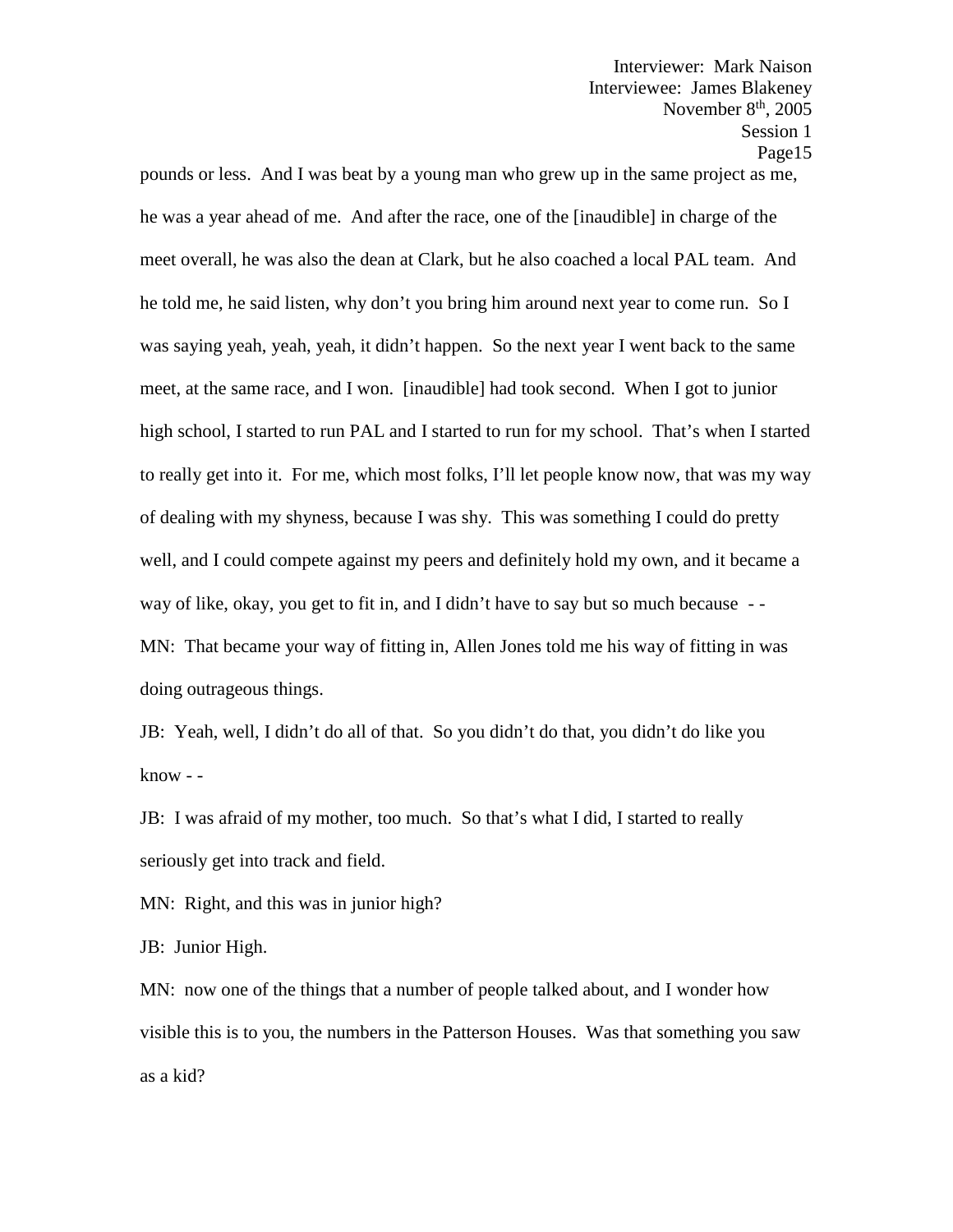JB: People playing numbers?

MN: Yeah.

JB: Oh yeah, that was automatic, that was like, that was the number one thing. If you didn't play the numbers, you were almost strange. My mother played the numbers.

MN: And the people who collected, they were respected people?

JB: Yeah.

MN: And there was never any, was there ever any violence associated with --?

JB: No, no, no, no, that's [inaudible]

MN: That was a part of the community?

JB: That was a part, yeah.

MN: Were there any people who were known as like drug dealers in those days that you could see?

JB: No. Here's how interesting it was. The older fellows who may have been doing drugs or whatever, they would smack us upside the head and send us home. We couldn't be around them, they wouldn't allow us to be in that vicinity, when they were doing whatever. For them, it was like, no, no, you're too young, go home.

MN: Were there any sort of places, disreputable spots, bars that you knew where  $-$  - ?

JB: There were some bars, we had a load of bars. The most famous of the rough bars was the Blue Flame.

MN: Oh really? Yeah, because that had live music also.

JB: Yeah the Blue Flame was no joke.

MN: Tell me about the Blue Flame.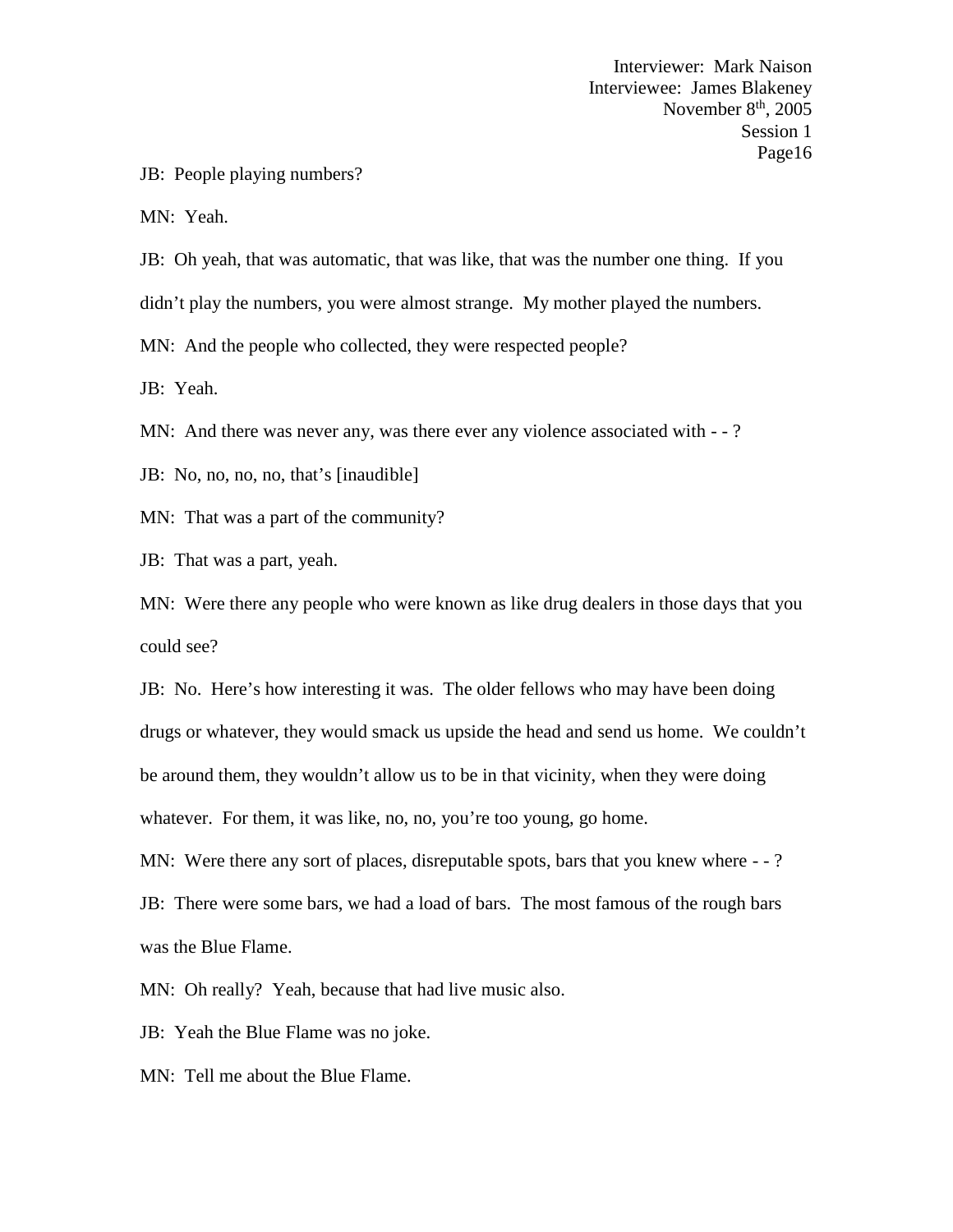Interviewer: Mark Naison Interviewee: James Blakeney November  $8<sup>th</sup>$ , 2005 Session 1 Page17 JB: The Blue Flame, it lasted a long time, and it moved from one side of the street to the other. I'm trying to remember if it started out on the side that Kentucky Fried Chicken is on, or the other side, but it moved from one side to the other. It was the bar that was there, but we had, there was, that was it, the bars. We had bars and liquor stores all over the place.

MN: did you see a lot of drunkenness or winos, or people visibly inebriated like as a kid, like - -?

JB: I had to see some of it when every night when some guys would come home and they would be drunk, but it wasn't out there.

MN: It wasn't out like visible, like a whole bench full of winos?

JB: No, and you know [laughter] I'm trying to do is think about, when did we start getting the winos [laughter] out there. And we did have some, and it was interesting because the winos were the winos. There was one who was very hilarious, his nickname was Old Twelve. He played softball and all that stuff, but he worked for Housing. This man could hit a softball like I have yet to see. He did it a couple of times, inside of PS 18, he hit the ball out the park, to St. Rita's Church, and he hit the bells.

MN: I know that side.

JB: This he did, he used to drink, and you know we would see him, but he was cool. He didn't bother nobody.

MN: It wasn't, things weren't in your face.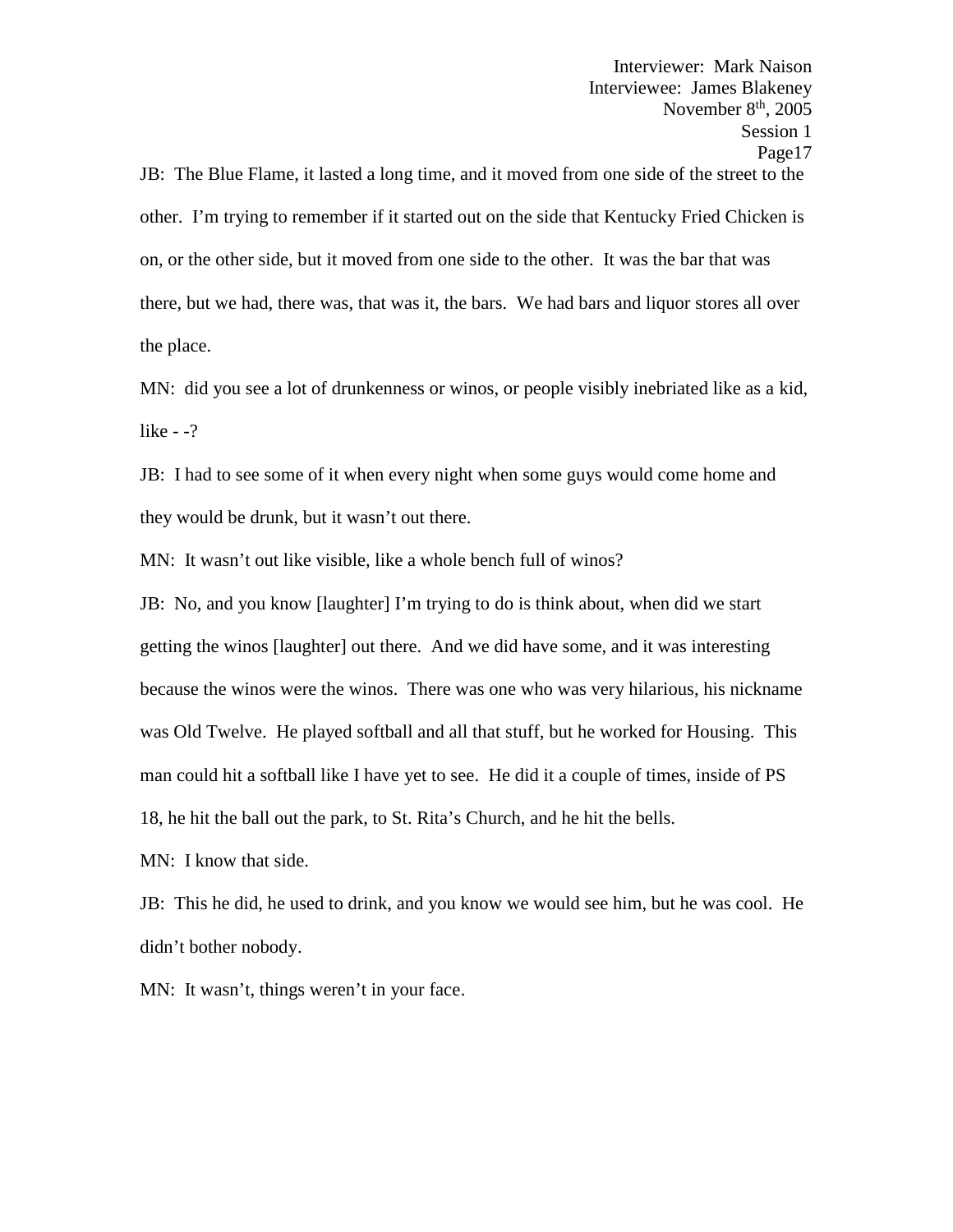JB: No, there was more, I think because of our parents made for us, knowing that, so, what, that's none of your business. Which was good because they made us still have respect for that person.

MN: What about hookers, was that something that you as a kid were aware of?

JB: No.

MN: You never saw any of that near the bars or on any corner?

JB: No.

MN: So this was a neighborhood which was you know - -

JB: It was really a community.

MN: It was a community and you didn't have these spots with down and out or dangerous people?

JB: no, none of that. Put it this way, when I got to middle school, and in high school, I [inaudible] they would tell you, they couldn't have boyfriends who didn't live in the projects, they told you that right? Their boyfriends had to live in the projects, if they didn't, that boy, he couldn't come to the projects, they had to sneak him in.

MN: They also told me about the booty train.

JB: From Clinton?

MN: Yeah, and that the girls from Patterson, if they said they were from Patterson, guys would leave them alone.

JB: I just know that it was unbelievable. A lot of times I didn't get to ride because I was running track, and we had practice around that time, but it was interesting, it's a tradition. When I say a tradition, there was a, at one point the associate director of East Side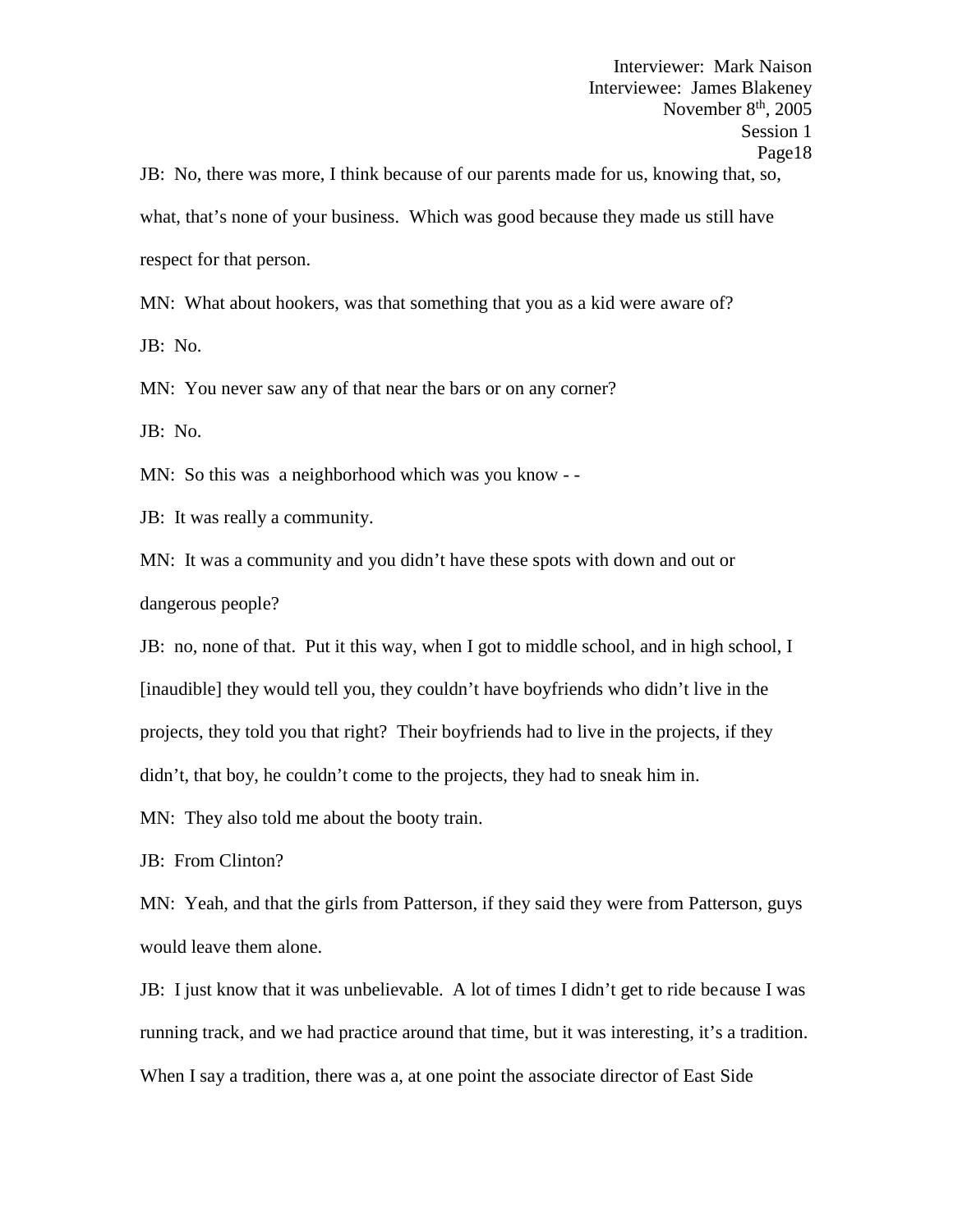Interviewer: Mark Naison Interviewee: James Blakeney November  $8<sup>th</sup>$ , 2005 Session 1 Page19 Houses, Black dude, he graduated from Clinton in 1948, and one day we were sitting around inside talking and he brought up, he said the booty train. I said the booty train, from when you were in - he said yes.

MN: Describe to princess what the booty train was.

JB: Okay, here's what it is. DeWitt Clinton was an all boys school. The school Walter, was all girls. In between the4 two, you had basically Bronx Science and Lehman College. Now, the girls from Walton got out about 3:16, 3:17, somewhere around that time. The guys from Clinton got out earlier, so technically, we should not have been around to see them. What they would do is, they knew which train, they had it down to a science. Which, this is the train. And they would get on the train and what they would do is when it got, when the girls got on the train at Kingsbridge, now sometimes they would start right then basically where they would be grabbing the girls behinds and stuff, but definitely by the time the train got to 149<sup>th</sup> Street and Grand Concourse, after the train left 161<sup>st</sup> Street, it went inside the tunnel. Now when I went to Clinton, they had the old trains, so all you had to do was unscrew one light bulb and all the lights went out in the car. When this went on, it was unbelievable. I remember my senior year, this guy got me some [inaudible] I don't want to ride this man. When we got to Kingsbridge Road, the girls were jumping up and down to get on the train. The cops were trying to stop them, they knocked the cops out the way. I said, my gosh, this is out of order here. At the same time, it was wrong and disrespectful, but it wasn't a thing of being malicious or being a pervert or things of that nature in anybody's mindset. It had just been something that was a traditional thing.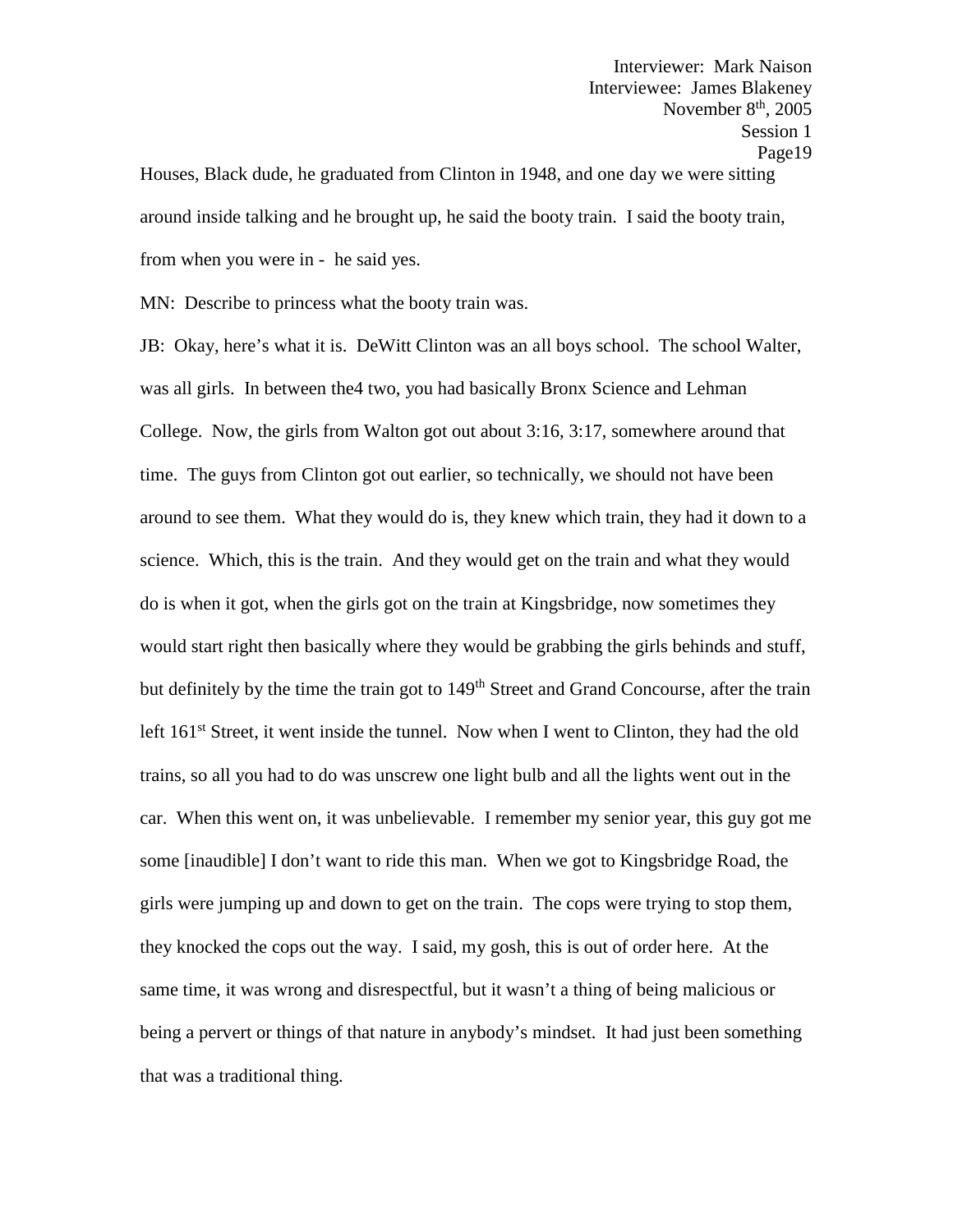MN: And nobody went too far?

JB: No, and if they did, they would get their behinds beat.

MN: Because they had sisters and friends from school.

JB: Yeah, but the guys didn't allow it to get out of order either.

MN: In Clark Junior High, when did you first become aware of events in the Civil Rights movement in the country? When did those issues begin to grab your attention, is there anything that stands out? Do you remember the Emmett Till case?

JB: Yes, I remember that very vividly. I don't remember what grade I was in, but I remember very vividly, I saw the pictures, my mother used to get Jet Magazine - -

Princess: What case was that again, I'm sorry.

JB: Emmett Till. That was a 14 year old African American young man from Chicago, who went to a town in Mississippi, you heard about that but yeah, I think, I don't know if it was then or a couple of days later, I know I said something out my mouth and my mother ended up smacking me in my mouth because I just couldn't handle that kind of no, no, no, this is ridiculous [inaudible]. So I'm starting to get into this thing of no, this doesn't make sense, so I'm starting to become very much aware of the Civil Rights Movement. And the summer of the seventh grade, I spent the whole summer in North and South Carolina. And as long as I pretty much stayed on my aunt's and uncle's property, well, where they lived, because they didn't own it, because they were sharecropping, it was cool, my cousins whatever, but whenever I went to town, it was clear. We were called nigger, boy, no second thought right quickly. I went with my cousin, the oldest one, he wanted to go to what was called the watermelon market down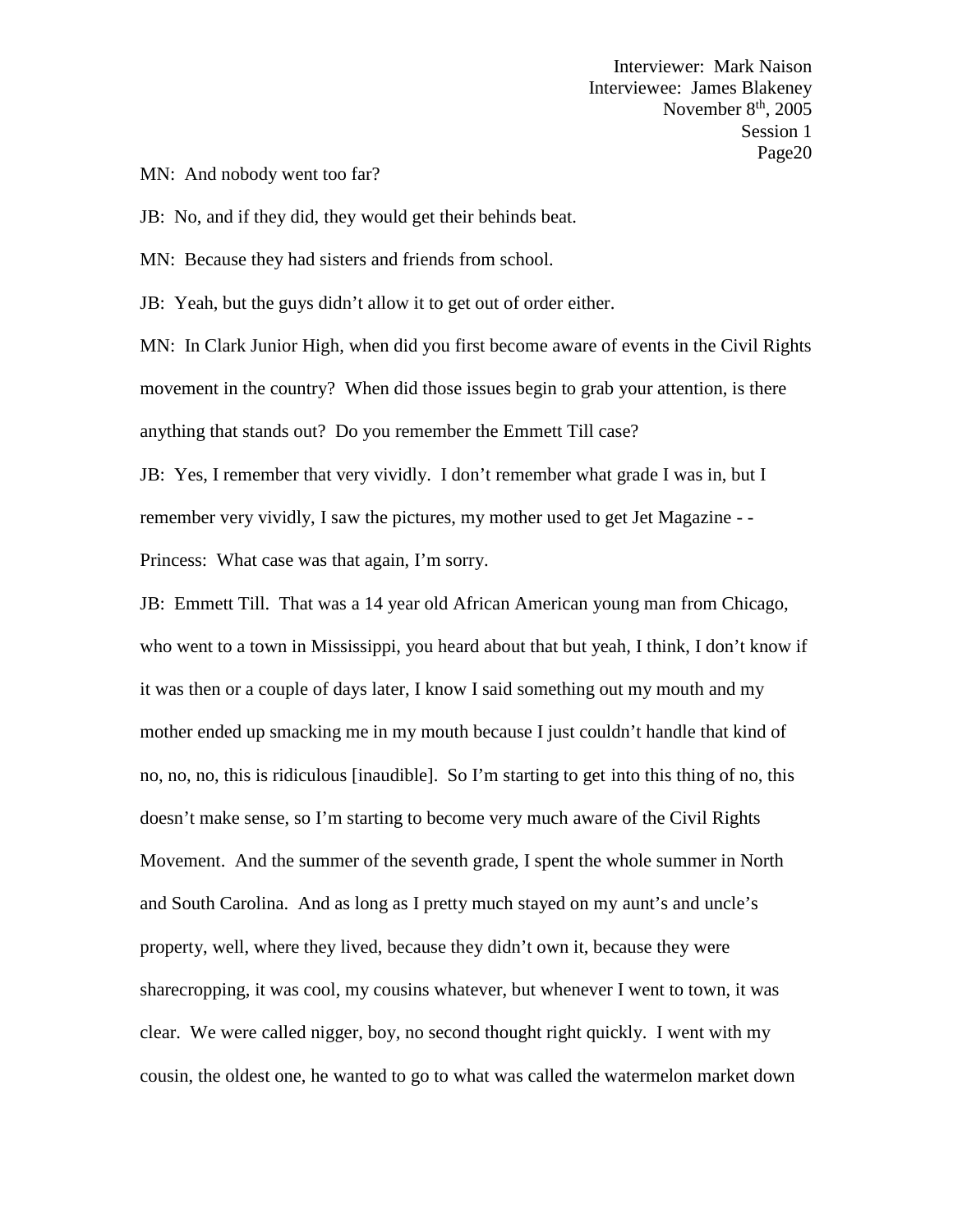in South Carolina to sell watermelon you know to load the trucks and get paid. And it was open out there, boy, nigger, come here nigger, and they had separate water fountains, separate bathrooms, and the best way I can describe the water fountains, the water fountains that said colored were like the water fountains in the schools with the cross-lift. And the other ones for the colored were the metal ones with the filters and stuff like that. That was the big difference, so you could see it was clearly like, it's safe to say. My cousin's schooling, my youngest cousin that I stayed with that summer, school was, almost had been around since my mother, it was that bad. The school had totally segregated, my oldest cousin was in high school, and at that time they drove the bus because there were no white bus drivers driving the black kids, so the older guys drove the bus; totally segregated. The books were inferior. The only good thing I could say about the schools there, for what it was worth, they learned a certain amount of camaraderie and respect for one another, whereas they could function easier, they could see themselves possibly going to college over time, much easier, and the schools were there for them.

MN: When you were in junior high school, were people telling you that you were college material.

JB: Yeah.

MN: So you were getting reinforcement as being an intellectually gifted kid. JB: It occurred in the  $7<sup>th</sup>$  grade. In the  $7<sup>th</sup>$  grade, I was in this class 7.4. They had two top classes, 7.7 and 7.8, and they had this science teacher, a Black gentleman, very sharp, this man was the man. He always came dressed, had wore a shirt and tie everyday. He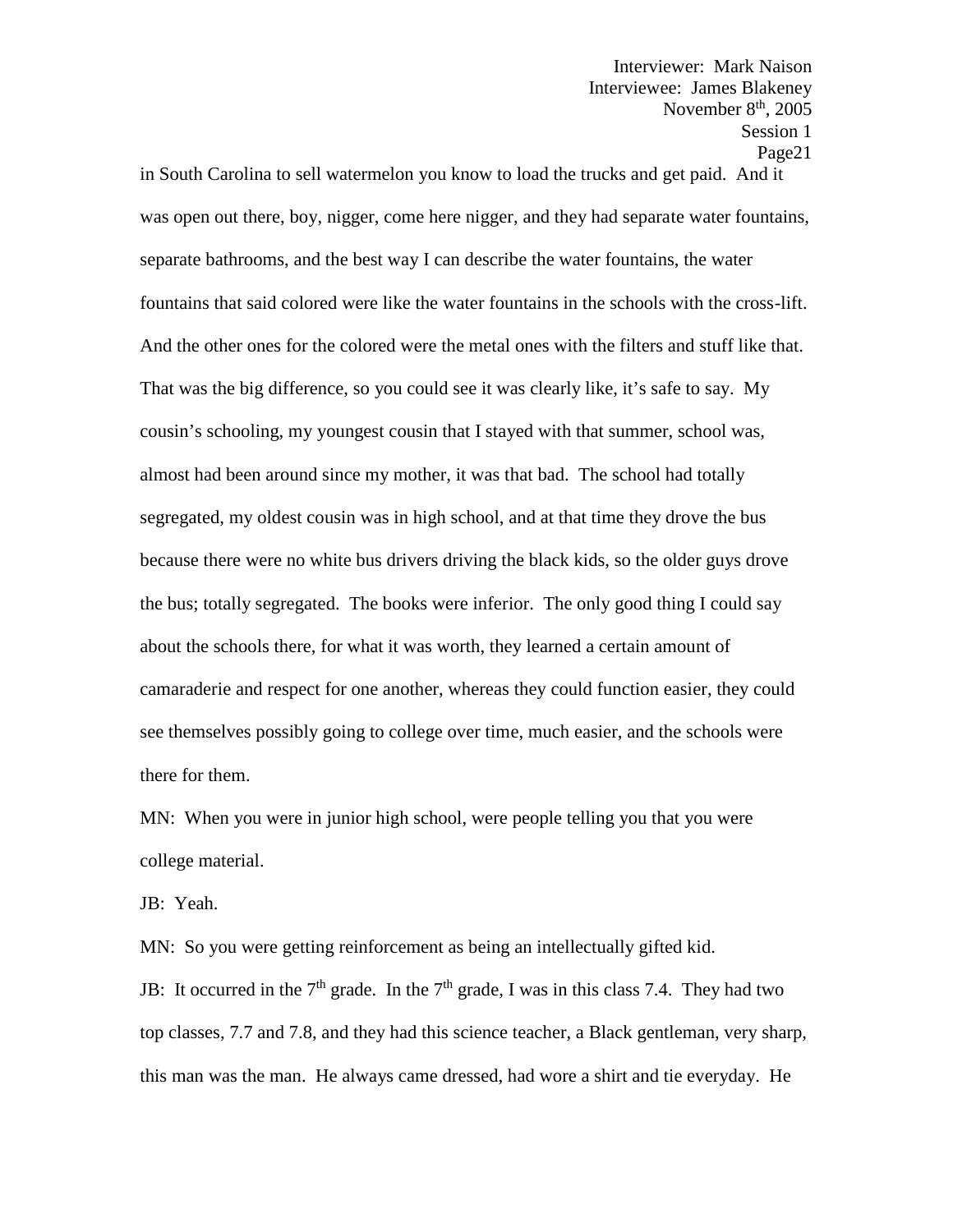November  $8<sup>th</sup>$ , 2005 Session 1 Page22 addressed everyone as Mr. or Ms. but nobody messed with him, he taught science. And I had him for science, and he discovered that I was in the wrong class. It may have been based upon my reading grade, because I didn't do a whole lot of reading, so he got me switched over and in  $8<sup>th</sup>$  grade I wound up being in the two top classes. So he noticed it and he pushed it, he really pushed it. And he became, now I would say a mentor, back then I thought he was a pain in the behind because he checked on me everyday, he let my mother know how I was doing everyday.

Interviewer: Mark Naison Interviewee: James Blakeney

MN: At that time, was your father in the house or no?

JB: No, he was gone. By the time I got to, when I was in the  $4<sup>th</sup>$  grade, he left. So when I was in middle school, it was just my mother and us.

MN: Now is this something that was happening to a number of families, fathers leaving? JB: It was starting to happen, it was starting to happen.

Princess: Why do you think so, I'm sorry. Why do you think that was the case?

JB: [inaudible] just kept, probably maybe around I would say the days of

disillusionment, that occurred because of the job market, and some men wanted to buy a house, and being told it doesn't happen.

Princess: Was it African American Men?

JB: Yeah, veterans. There was what they called G.I. loans for veterans who were in WWI, they gave them this special loan, and for the longest, African American men couldn't get those loans, they primarily went to white men. And when they did start to do it, they built select communities for the African American population. And I didn't realize that until about a year ago.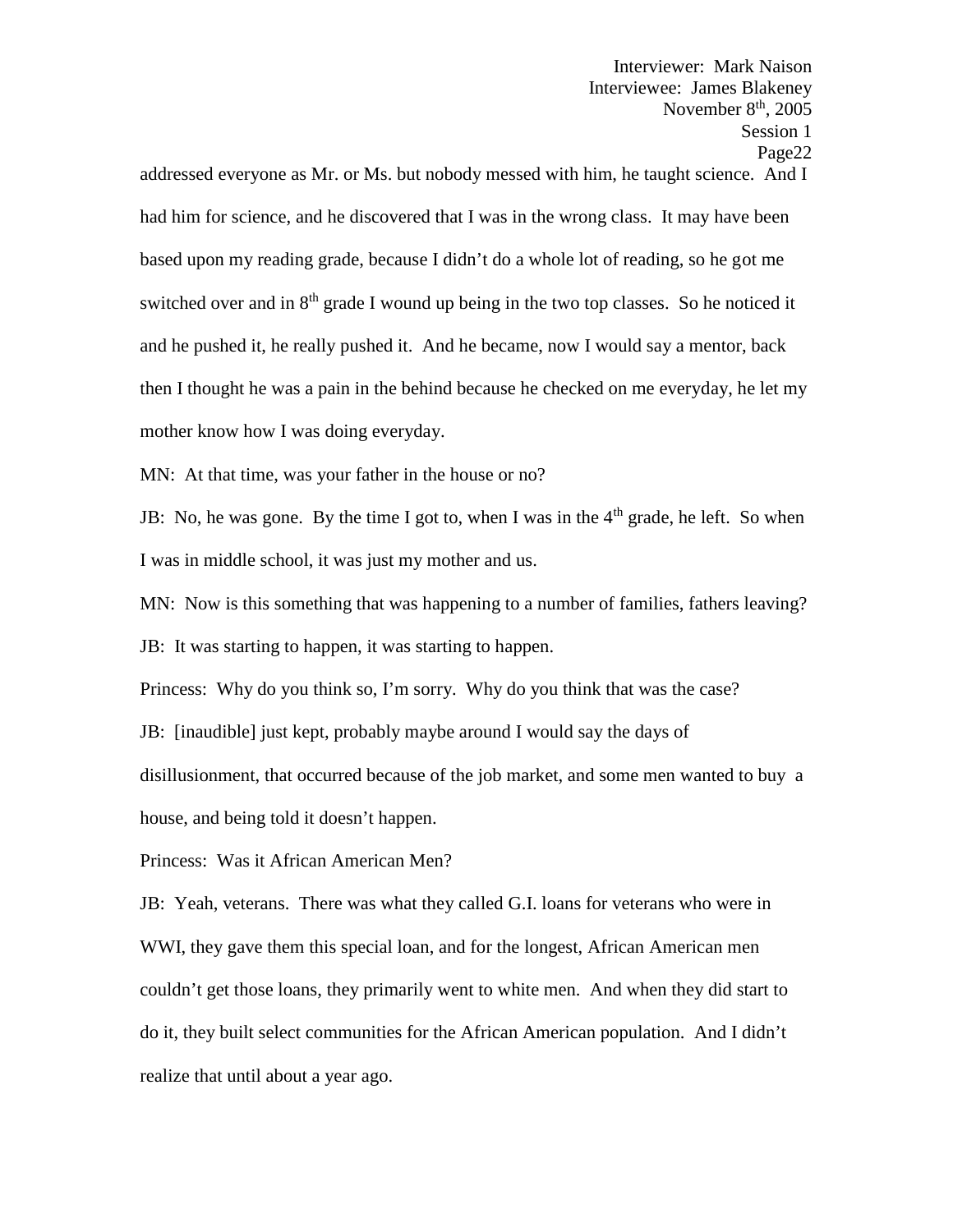Interviewer: Mark Naison Interviewee: James Blakeney November  $8<sup>th</sup>$ , 2005 Session 1 Page23 MN: Well let me give you an example, the biggest community for a lot of these veterans was Levitt Town, in Long Island, until like 20 years ago, but this whole issue about men leaving the family, you know, it happened in Vicky's house, and that, so that's an important thing that was, it was, you could see it in a few cases with some of your friends?

JB: It started to really happen, it started to happen, yeah. And at that time, being there, I wasn't completely conscious, we just kept on going like whatever, but yeah, it was starting to really happen.

MN: Did you have male mentors other than this teacher? Was he the main you know, other people - - ?

JB: Yeah, what was interesting, my mother used to go to church in queens, ands that's where they had started my mother and father when I was a young baby. And so did my aunt go there, and it must've seventh grade or so, one Saturday I was out to my aunts house, and I went with her to the church this Saturday, and they had this group they called The Boys Youth Group, and they had these young Black ministers who dealt with us.

MN: What denomination was this?

JB: It was Baptist. We learned some scripture, but they would take us to the park, we would play handball, they took up to play basketball, so we got to do all the things at the same time. And for what it was worth, there was no forcing us to be, oh you have to go to church, no, you would wind up going, but it wasn't forced. You started to enjoy it.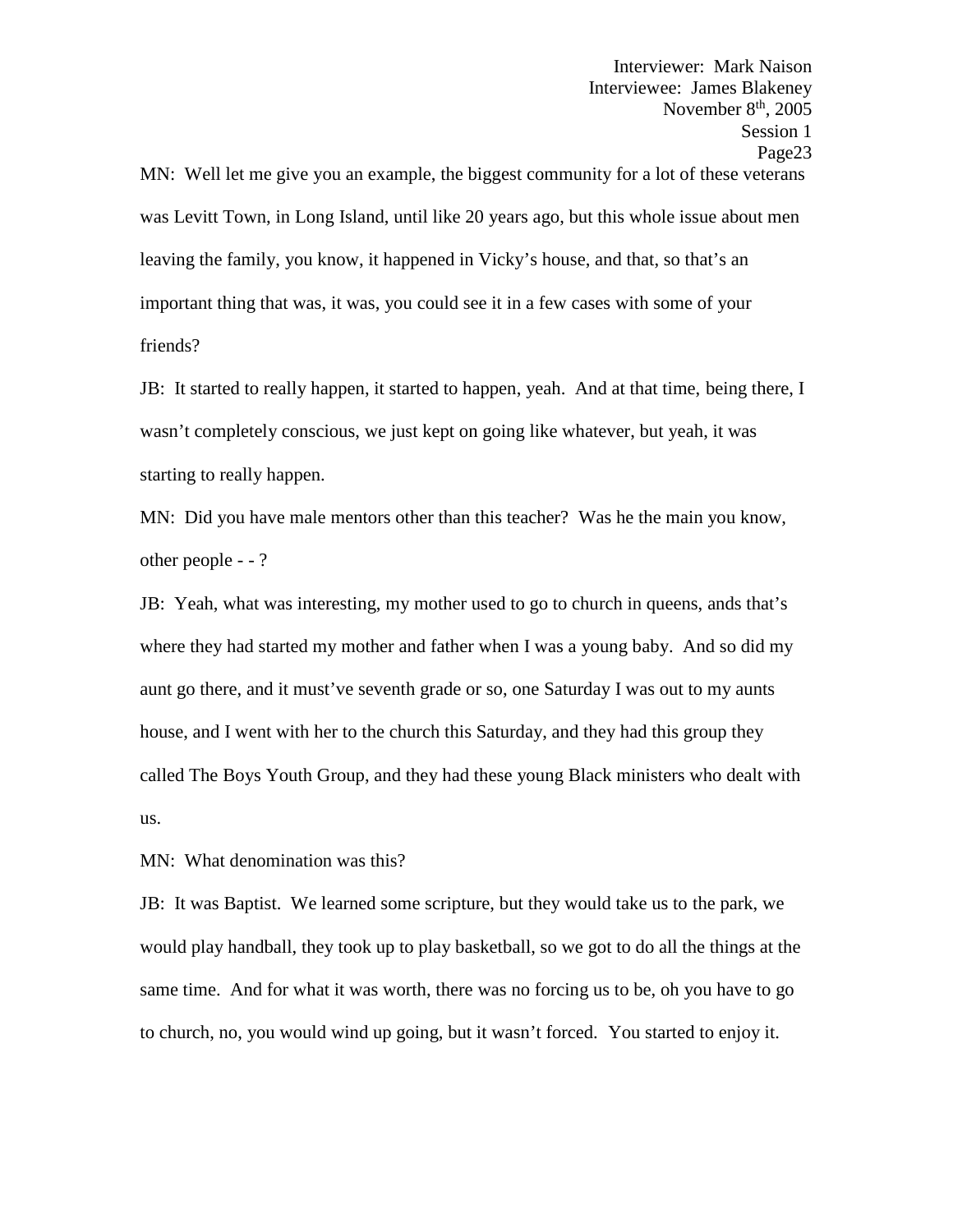And I lived in The Bronx and I started making this trip and whenever I could on Saturdays to go out there.

MN: At what point did you become sort of diverged from other guys that you knew and becoming politically conscious? At what age did you take the issues of Civil Rights and race and Black consciousness really seriously?

JB: It must have been about when I was about 18, 19 - -

MN: So this was after high school?

JB: Yeah, after high school. Because in high school, I was somewhat conscious, but not politically active, but I had gotten enough knowledge to really start to think and see things.

MN: Where were you getting the knowledge from? Was it from reading, from the newspaper?

JB: Yeah, reading, watching stuff on the T.V. because I would watch all the demonstrations and stuff. When I got to college, students. Then it started to be speakers boards then. I saw Ron Caranga speak in 1968.

MN: At which of the colleges?

JB: At Eastern Michigan University, I saw him there, I saw him speak. I said okay, I his material, I read some of Baraca's material. I started to read some of the material from the Panther Party and I'm saying okay, this sounds good, it makes sense. And I really started to devour this material. I'd go to the library and get books. I'd go to the bookstore and get books. My world became the books, to the point where, right now I have a library in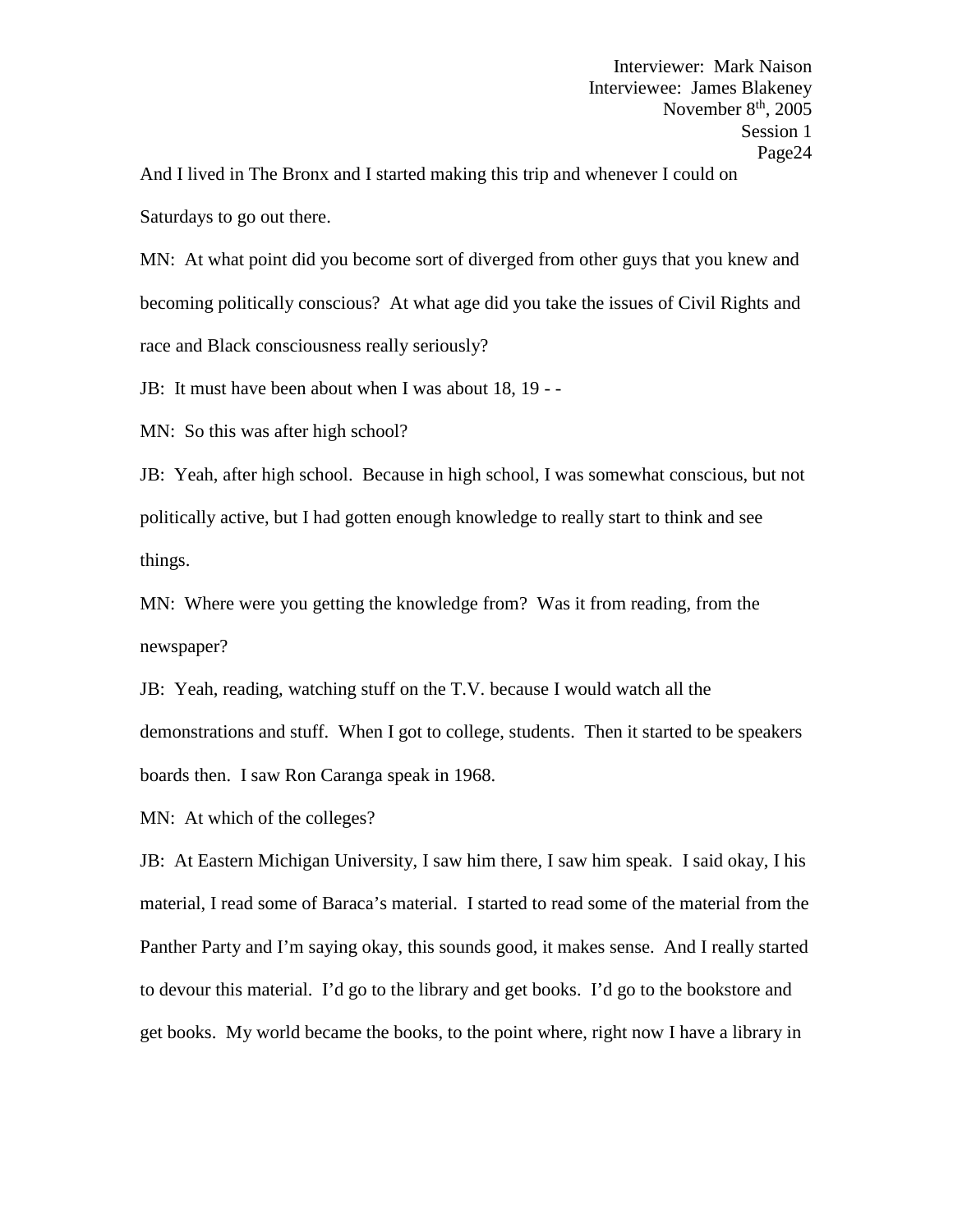MN: Did you get any African American history in elementary school, junior high or high school?

JB: No. Yeah we got it, on the level that we were slaves. And that was it.

MN: You never had a teacher who said go read this?

JB: No.

MN: Not at any level of school?

JB: No.

MN: It was never emphasized?

JB: No, that was never really pushed.

MN: And it wasn't pushed in your family or - -

JB: I think my mother was more concerned that, she was worried about me getting killed, so she was going to push that. Having been raised in The South and seeing what she saw, she was like, not my son. She was going to protect me until the end.

MN: Now how important was track to you when you were in high school? Was that something that was a center piece of your life?

JB: When I got in high school, I don't remember my sophomore year, but my junior and senior year, I really ran more so. I met this young man who lived in this other project, Millbrook, the summer between the  $10<sup>th</sup>$  and  $11<sup>th</sup>$  grade, and we are close to today. He was really into it in terms of the research, the technique, so they got me involved and I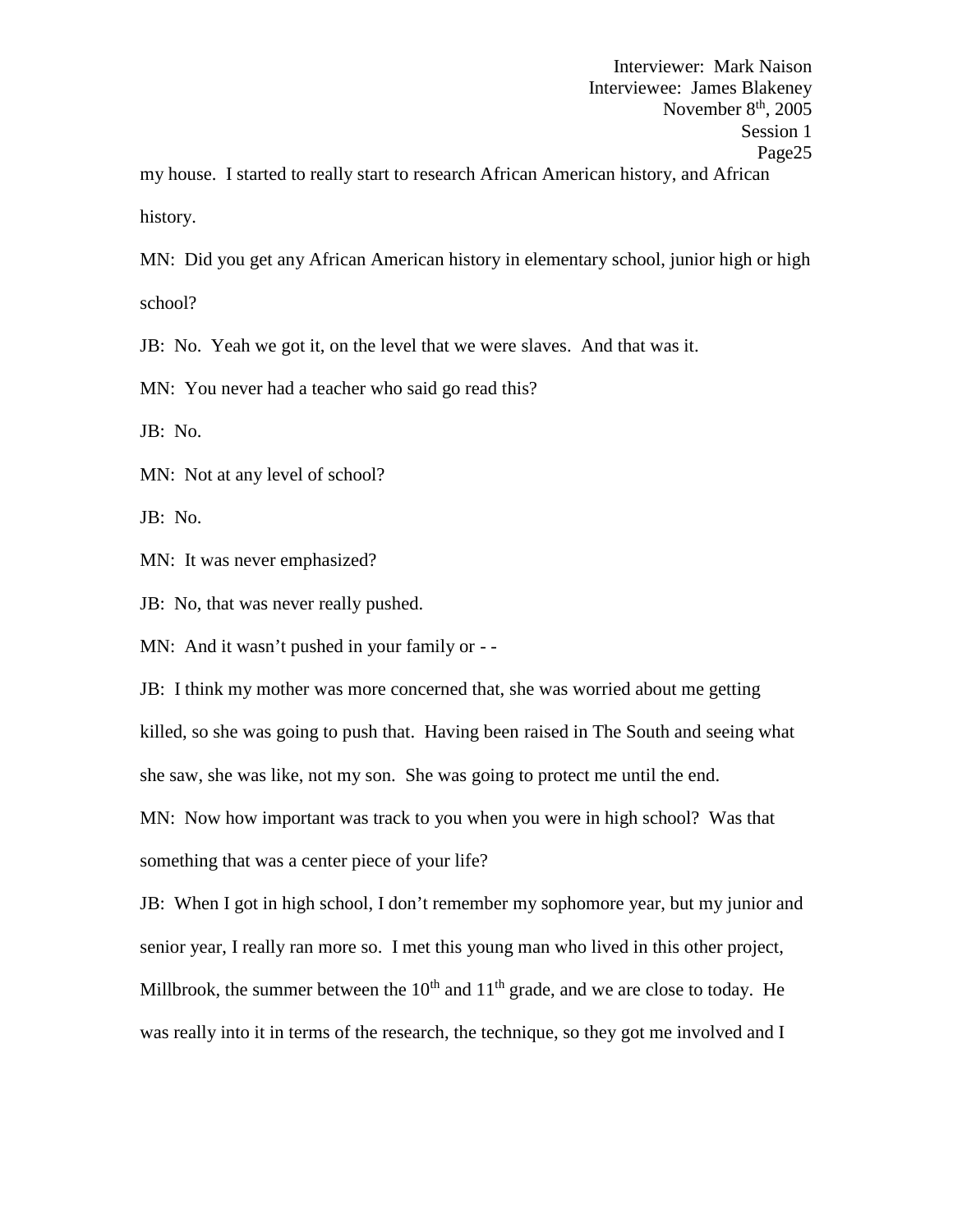Interviewer: Mark Naison Interviewee: James Blakeney November  $8<sup>th</sup>$ , 2005 Session 1 Page26 was like yes and I really started to take this very seriously. I started to take on heroes for the sake of argument in the tenth and eleventh grade, in the eleventh and twelfth grade.

MN: Who were some of your sports heroes?

JB: in terms of track and field, my heroes were Bob Hayes and Henry Carr. They were phenomenal. It was interesting because to me, I looked at bob Hayes and I saw him run in high school, I went to a couple of races at the Garden. I said, man, this boy runs as awkward as all hell, but he can run. And he wasn't a bragger. He never talked mess. I remember one night when this young dude, a freshman named Charlie Green told him, six flat is not going to win tonight. At that time, that was the record for the sixty yard dash, and Bob said nothing. He went out and he beat him, his time was five nine. And like he said, I didn't want to set no record, I ran as fast as it took me to win, and that made sense. So I really liked that. Then he played football - -

MN: He was from Florida A&M right?

JB: Florida A&M yeah. That's where I ended up going because I said uhm [laughter]. Like I said, I really started to really get into it. I started to learn how to long jump in high school. And I started thinking about going to the Olympic Games, those stuff started to occur for me.

MN: What was your major event as a runner?

JB: In high school, it was pretty much the 200 meters and the long jump. And when I went to college, it became more so the long jump and I would run the relay, four by one. MN: Now when did you first start to notice drugs coming into Patterson, especially heroin?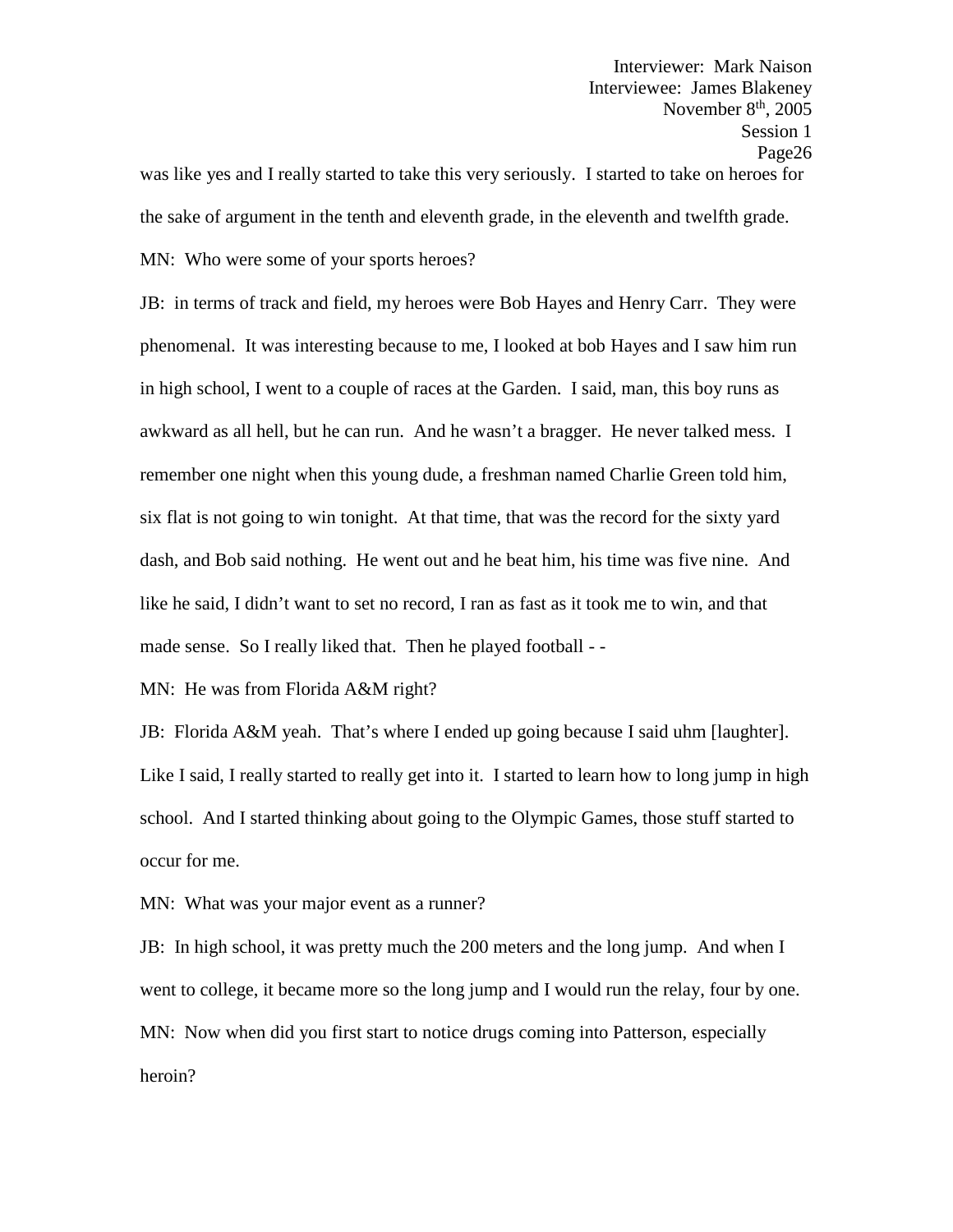Interviewer: Mark Naison Interviewee: James Blakeney November  $8<sup>th</sup>$ , 2005 Session 1 Page27 JB: It must have been about, because I know it was when I was in high school, and it was really around about eleventh grade at the latest, maybe before that. I started to really see it then.

MN: And what were the manifestations that you saw? What were some of the things that like you know - - ?

JB: Well, certain guys started to nod out.

MN: And when you talk about guys, how old?

JB: They were pretty much my age. I'm talking about folks that were my age. I'm not talking about a bunch of men, I'm talking teenagers.

MN: Teenagers nodding out?

JB: yes, because they were the ones who were dressing up in almost a thousand dollars worth of clothes, and skin popping.

MN: Now did the men of your father's generation, all those veterans, did they ever get into clothes the way these young guys of your cohort got?

JB: they probably did, because the men dressed then, they did dress. As children, we were taught to dress by our parents. All we had - -

[END OF SIDE A]

## [BEGINNING OF SIDE B]

MN: Do you think that the kids in the sixties were taking it to a step beyond, or it was just a logical extension?

JB: I don't know whether it was a logical extension, but it became our downfall in a sense because as I said, they were doing it, it was one thing for them to dress, but at the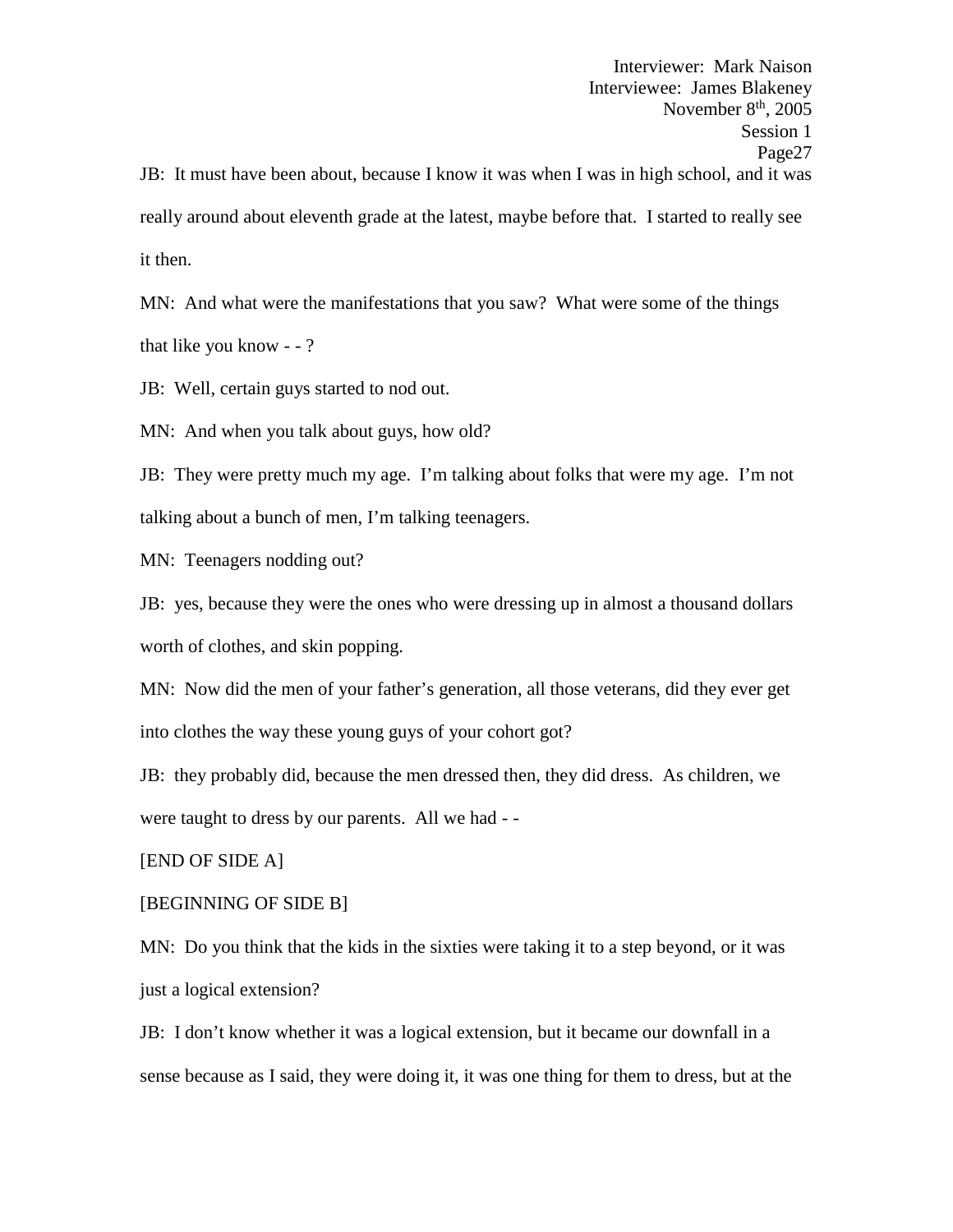same time they were getting high, and that generation, we lost. Who knows what could have come out of that generation. Like we said, that's my generation, what more could we have produced? And the generation behind us?

MN: And if you're looking at it as a historian with a conscious, how did this tragedy happen, and it seems like it sort of caught everyone by surprise. Yean, it was interesting because prior to that, it was [inaudible] you found some folks smoking some refer. That was, let's say six were [inaudible] half a dozen on the other. Then all of a sudden, it was like the refer dried up, and the only thing out there was the heroin. And the heroin was it. And America, for what it's worth, got caught up in this same thing across the board. The best way I can say it to you is this, there was no talk of a war on drugs or America having a drug problem until Art Linkletter, this guy who had this show, Art Linkletter, this guy who had this show, the Art Linkletter Show, his daughter jumped off the roof, she was high on LSD. Then America started talking about, we have a drug problem, we have to do something about it. But as long as it's just [inaudible] the kids in Harlem, The South Bronx, Bed-Stuy, it didn't matter. And it didn't happen to just pop in here by accident. Like I tell people, we're not talking about something that comes here the size of an aspirin tablet and we drop something on it and it becomes the size of this room. We are talking about something that comes here the size of this room, and gets cut up and dissected some more. And we don't own no ships, we don't own no planes. We don't own none of that. You know, there's no thing in blaming it on now the Nigerians [laughter]. No, no, this was going on long before Nigeria was independent. MN: So this thing, it was your cohort, and you had friends who get caught up in this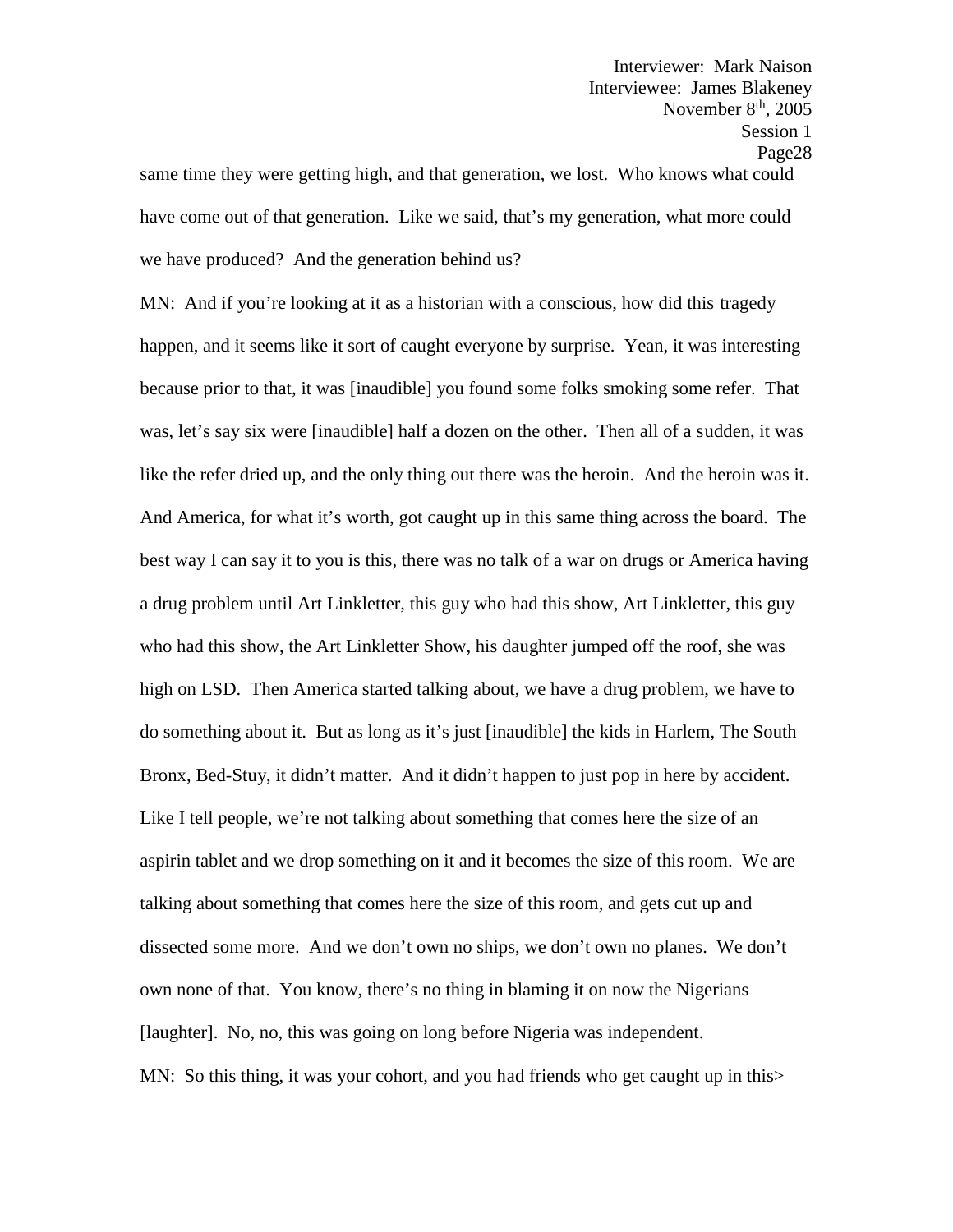JB: Yes, lots of them.

MN: Guys who were going to Clinton?

JB: Guys who were going to Clinton, there were guys who didn't make it too many years after we left high school, they're dead behind it. Yeah, it really really hit. Between the problems with the drugs, and being shipped off to Vietnam.

MN: Did you have friends who ended up going to Vietnam?

JB: Yeah, yeah.

Princess: When drugs started to come in the neighborhood, did you see a change in the projects?

I saw the change in the guys, because initially, you know, they still spoke and stuff, but I started to see them star5t to hang out in cliques together, and I would take not from time to time, they started to nod out. And then with time going on and it finally became a real problem, a real mess for them, some of them changed the way they dressed. They no longer could afford the expensive clothes.

MN: Did it make the projects less safe to have the drug people breaking into mail boxes or people being mugged?

JB: Yeah, that became a real problem. And did that push a lot of people to try to move out?

JB: It pushed people to move out, yes.

MN: And then you had different people come in?

JB: As fast as someone left, there was some one coming in.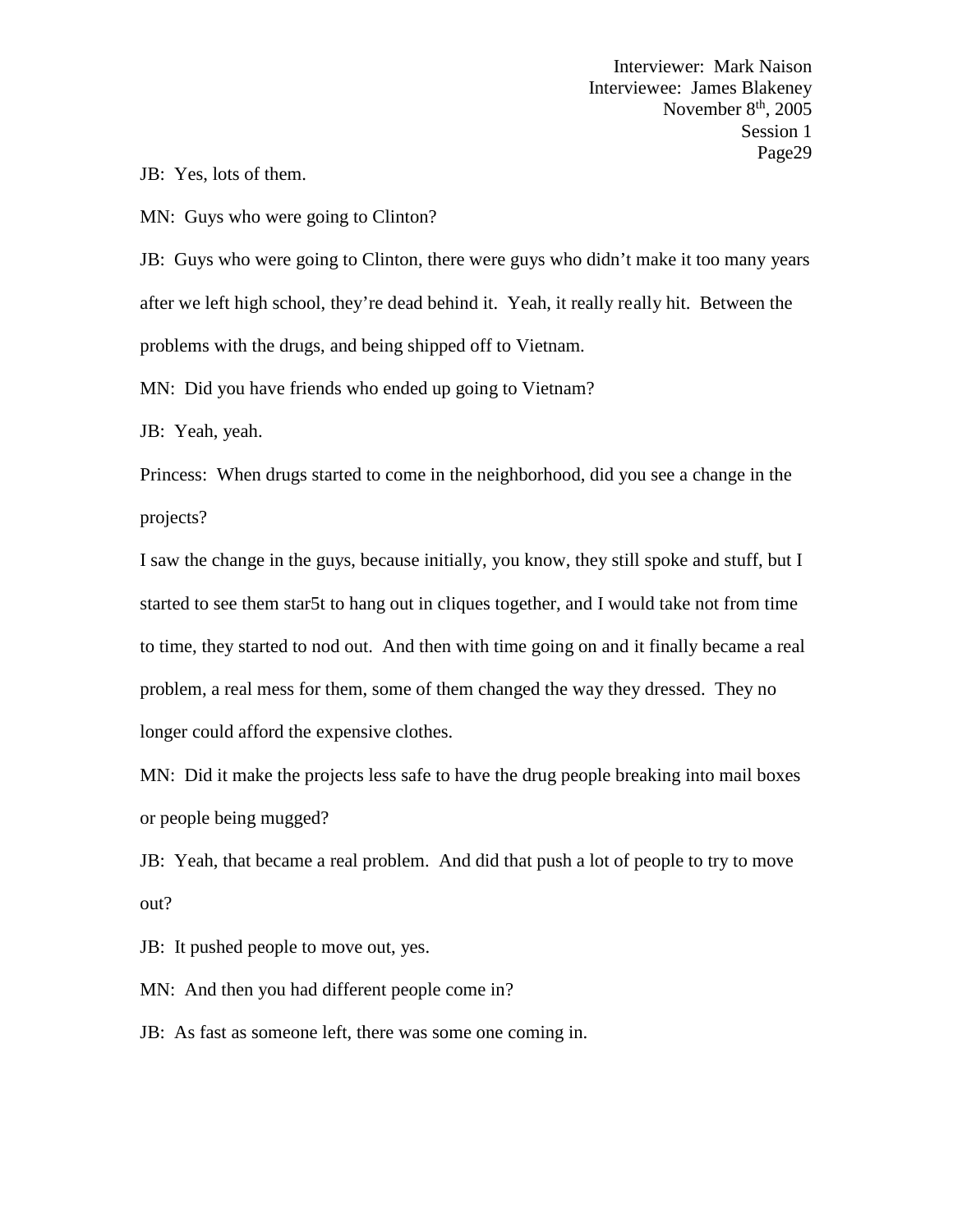Interviewer: Mark Naison Interviewee: James Blakeney November  $8<sup>th</sup>$ , 2005 Session 1 Page30 MN: On another slightly different - were there Nation of Islam people around Patterson

selling Muhammed Speaks?

JB: Yes, they were there; loud guys.

Now did you pay much attention to them at first?

JB: I got into pitched arguments with them.

MN: And this was when you were like in junior high and high school?

JB: Pretty much so, after I left high school, I got into some serious debates with them and they didn't like the fact that I challenged them. And I challenged them on the whole logic of Elijah Muhammed's program, so they were like, there's no difference between him and Rockefeller, it's just that Rockefeller was white and he was Black. And they looked at me like I was crazy.

MN: When did you get to the point where politics was the most important thing in your

life? When did that happen? It was after high school?

JB: Yeah, it was about 1967.

MN: And then when you come back and talk to your friends, what was their reaction to the new political James Blakeney?

JB: Some listened, some didn't, but I was constantly talking to them.

MN: So you kept it going?

JB: Oh yeah, I kept it going.

MN: Who are the people you think responded the most or were most interested in what you had to say?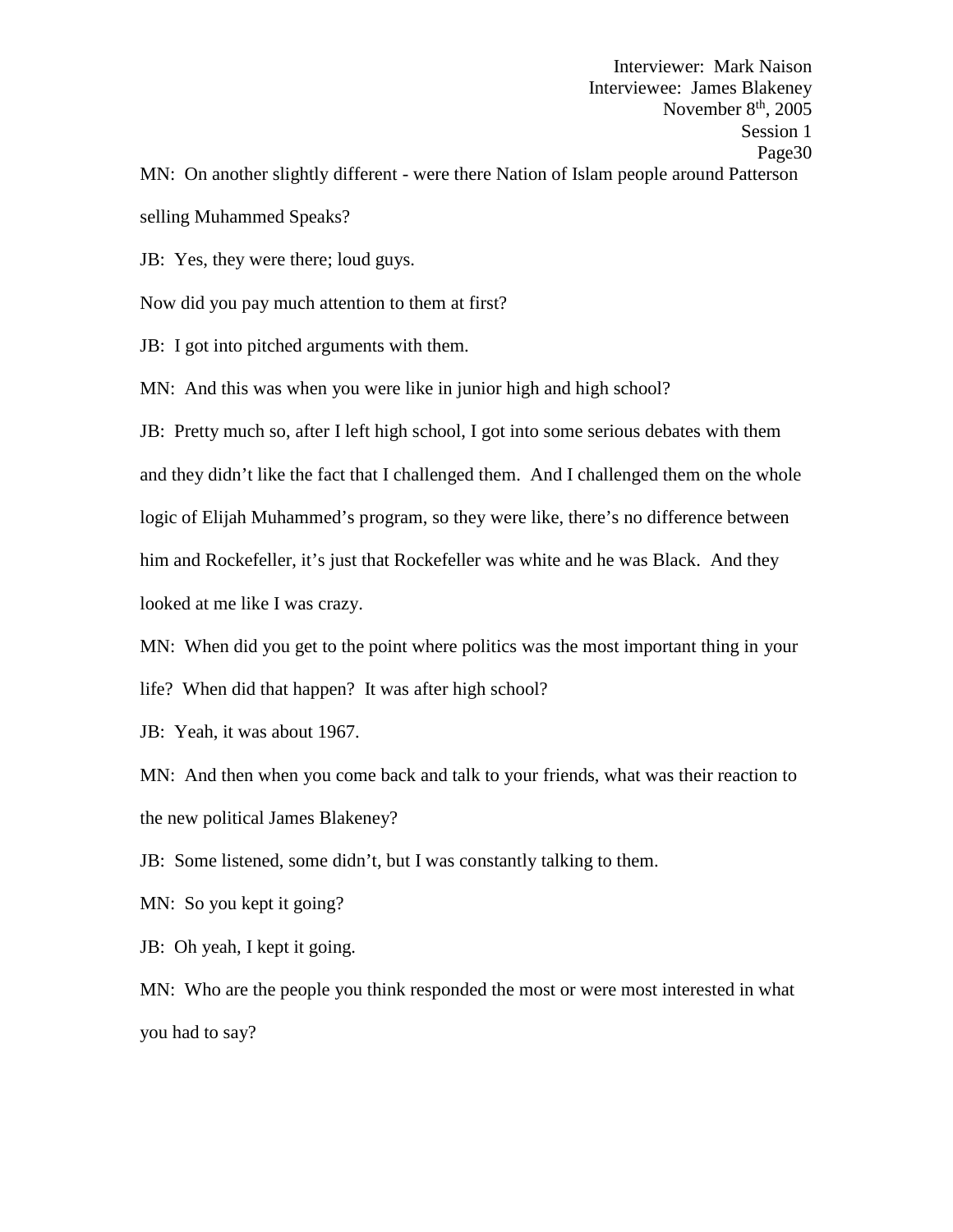Interviewer: Mark Naison Interviewee: James Blakeney November  $8<sup>th</sup>$ , 2005 Session 1 Page31 JB: You know what's interesting is that about 1968, 69, we started a group of brothers

and sisters with our own organization in Patterson.

MN: Really?

JB: Yeah. If I remember, I think the first name that we took was the Babylonian Party, something like that, based upon Eldridge Cleaver talking about calling America Babylon. Yeah, I think that was one of the first names we took. And we started to get involved. We started to do clothing drives, food drives, we did testing for Sickle Cell Anemia. MN: So it's like modeling yourself almost on the Panthers - -

JB: Yeah, pretty much like the Panthers.

MN: To serve the people.

JB: Yeah. And that's how we started out from that and that was it. And like I said, about the beginning of September, 1970, I got accepted to Queens College. And it was there that I got a clear understanding of politics. I couldn't talk rhetoric anymore. I couldn't read somebody's writings on Marx. No, no, no, you have to read Marx himself. You have to read Lenin, you have to read everybody else. You have to read it, and I started to do it.

MN: And you were still living in Patterson at that time?

JB: Still living in Patterson.

MN: And going to Queens College?

JB: And going to Queens College.

MN: Do you have any of the literature from the Babylonians?

JB: I might, I have to look and see.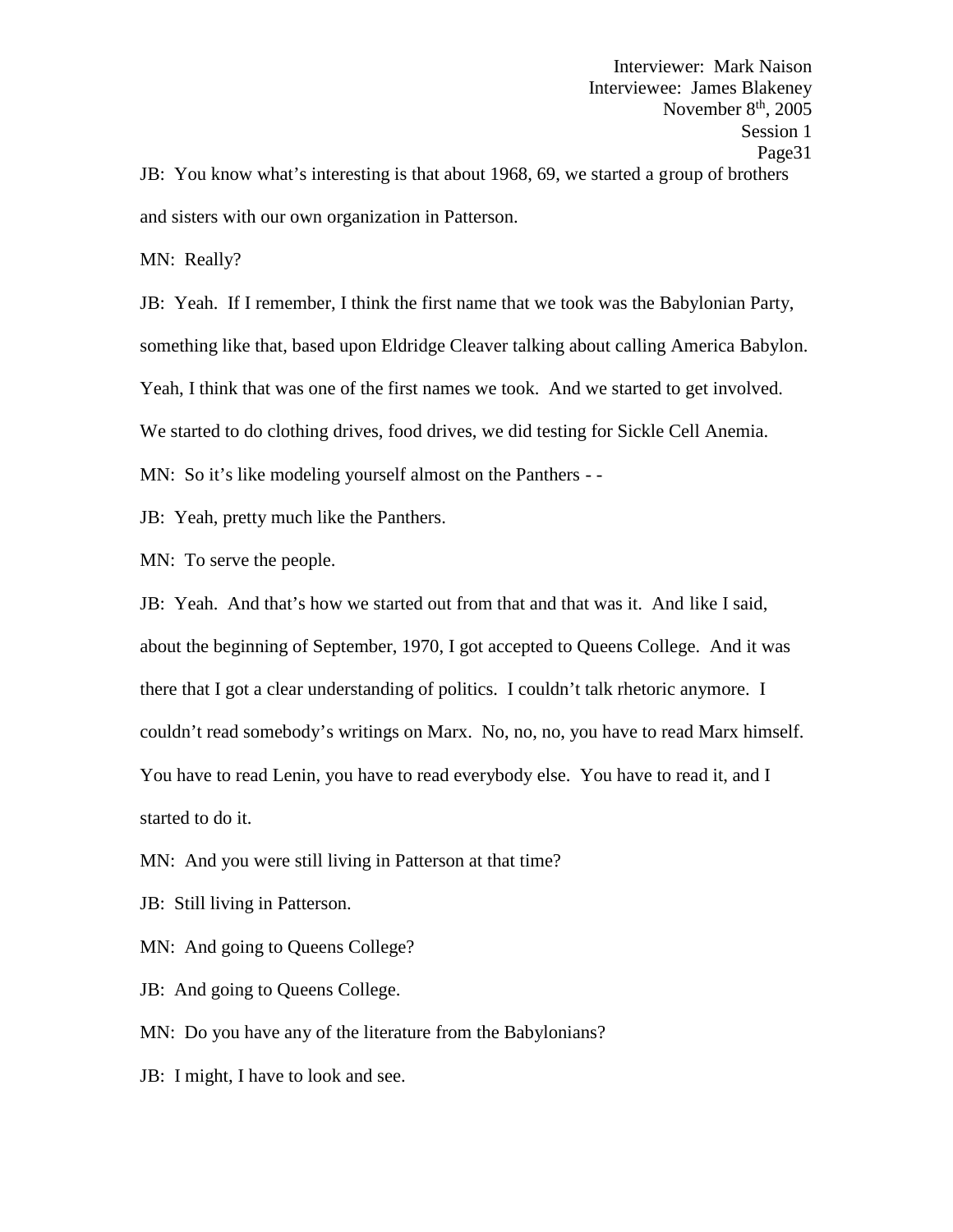MN: Because that would be an important --

JB: I have to check and see, and I'll check with some of the guys from that period.

MN: Did you operate out of one of like the community centers?

JB: We operated out of Patterson Center. We had a room in the back, it was known as The Black Dungeon, and that was our room. And that was an interesting room because that room had a hot water tank in it, so you know it used to be hot in there but you know we used to throw parties in there because we would raise money and stuff, nut yeah, that's what we did.

MN: Who were some of the musicians who had the biggest influence in you, or poets or artists in that period?

JB: In terms of music, I'm getting into Coltrane, and I really fell in love with Coltrane and this whole era and this thing with jazz. There was a young lady I was going with whose mother had a jazz collection that was unbelievable and I would go to her house and listen to the music, and I would listen to the jazz. Poets, Baraca, what's the name that started to come out?

MN: Sonia Sanchez.

JB: Sonia Sanchez.

MN: Nicky Giovanni.

JB: Nicky Giovanni and them yeah. I listened to them.

MN: how did you deal with, this is in the seventies, you are getting into the Superfly era, and all the guys who are you know getting into that whole hustler thing, you know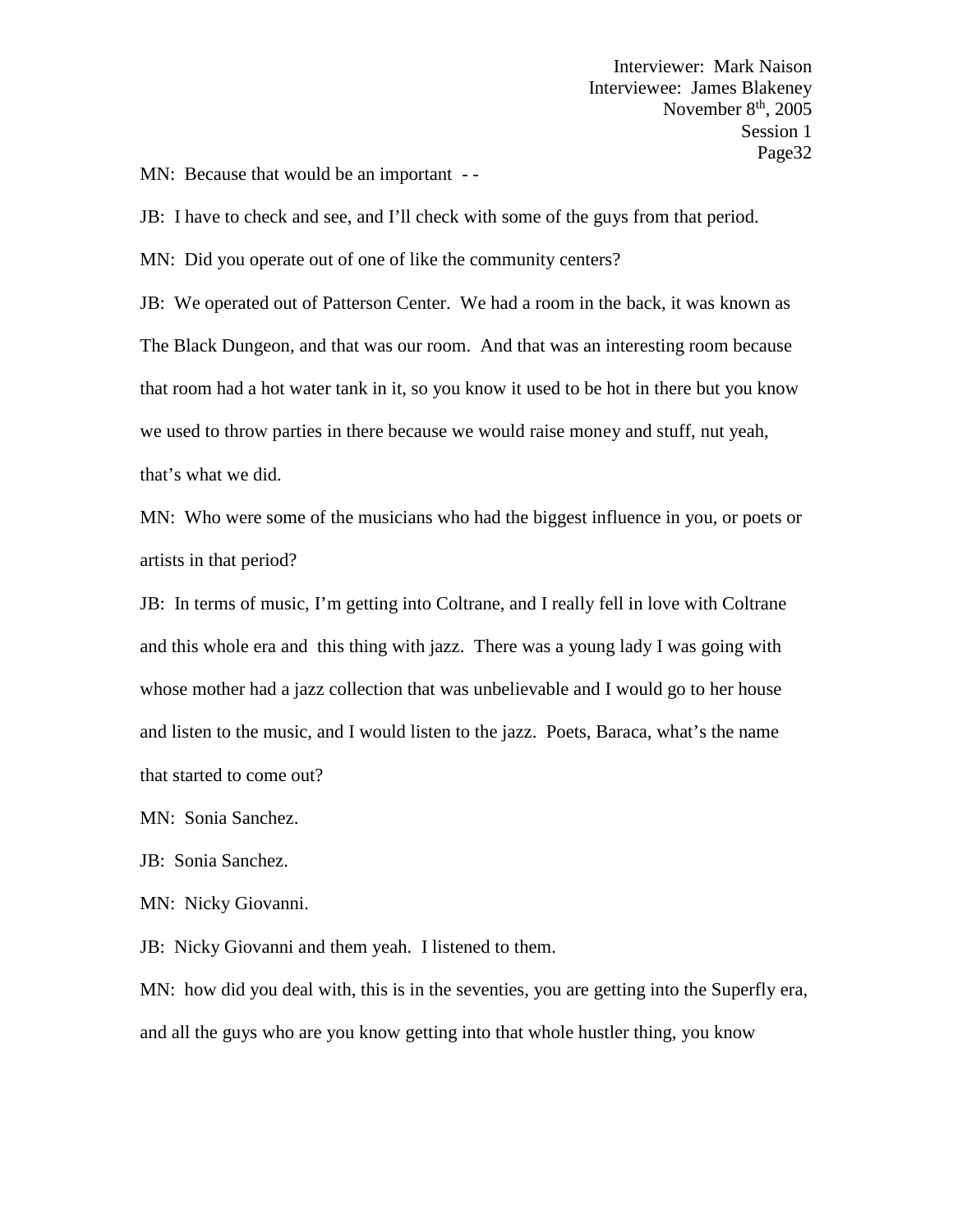JB: Well put it this way, what was interesting, when we formed our group, we started out by setting what we called a youth patrol, where we patrolled the projects.

MN: Wow.

JB: And looked to make sure the drug dealers and the drug runners who were out there couldn't attack nobody in the projects, and to prevent the muggings and everything.

MN: Did you have any dealings with Guy Fischer in those years?

JB: [laughs] What's interesting, we graduated together from Clark, so I have known him pretty much a good portion of my life, yeah, I have known him that long.

MN: How did he deal with your guys patrolling the projects? Did he deal with it as a threat to business?

JB: He just didn't pay us no mind, which in some ways is good because we really couldn't have handled it in reality. But I wound up, well, we always could talk to each other, so there was never this thing of a threat. So even after the group I was with dissolved, if I saw him we could speak, if I saw him right now I would speak to him. I wouldn't duck him, I wouldn't make like I don't know him. If the police came up to me and said do I know who this is, yeah I know who this is, I have known him since I was eight, whatever age old, and I am not going to stop speaking to him. He has never approached me to do anything illegal, so we could talk till the cows come home. MN: In the late sixties and the seventies, were the kids in Patterson having a harder time than when you were coming up?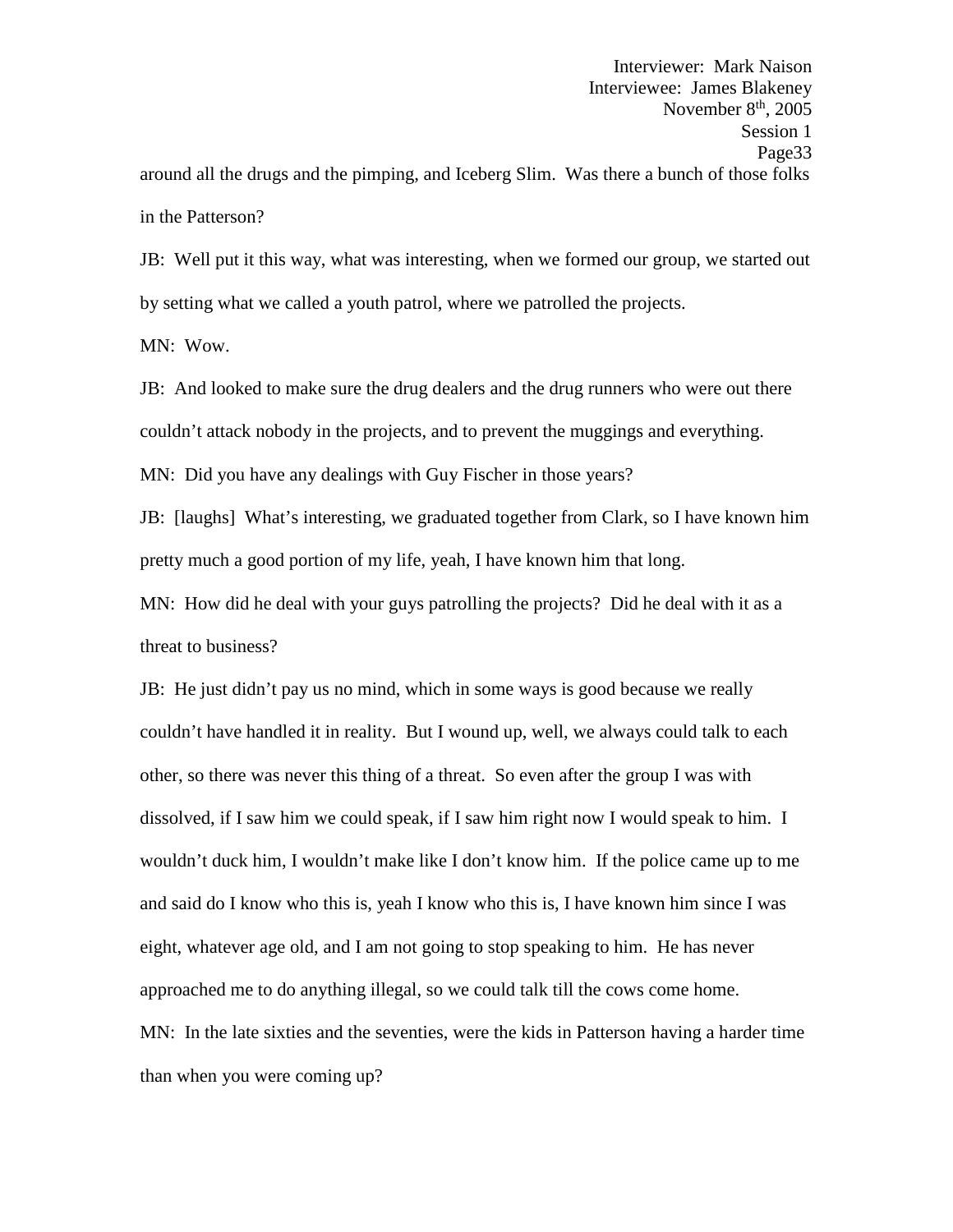JN: There started to be somewhat of a change. The kids are starting to be – one, you're starting to have a change in terms of who lives there, because now there is the screening and [inaudible] good bad or indifferent, so there is a change in clientele that lived in the project, and it starts to move toward what the projects were created for. Two years ago, I read a book entitled American Apartheid by Douglas Massey and Nancy Denton and it was interesting because what they say in there, yeah, and I have always said this here, here it was with the documentations saying that in the thirties and forties, the government decided to build the projects to control the growth of the Black ghetto. I know that with Housing, there is this thing of whoever is there, just removed has the first chance to go back, and there was the screening process so it was no big thing at that point. But over time, the policies changed, and they made for what we are now, and they have lost it. MN: So you lost control over the level of civility and it became for some people a scary place to live?

JB: Yeah.

MN: How did you handle it being scary?

JB: It was interesting because I started to work in Patterson community center in 1973. MN: this was after a couple of years at Queens College?

JB: yeah, and I started to work with young people. I worked with youngsters in our after school program, and I also worked with youngsters in our teen program. And my teen program was no joke, because I had the gang, the Black Spades.

MN: That was in the early seventies?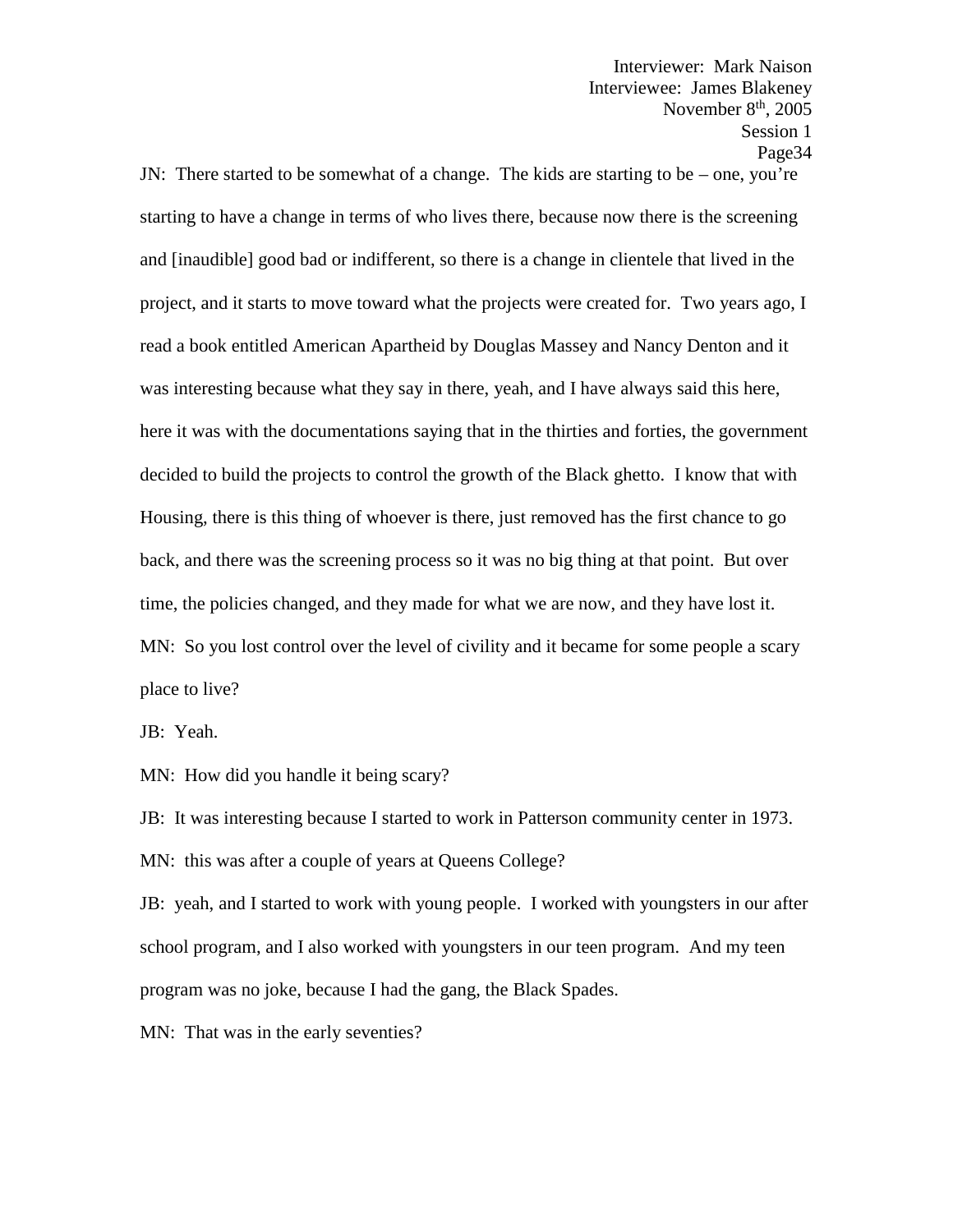JB: Yeah, they were there every night, that was the group I had to deal with every night, and over time, we developed a relationship where they were just like okay, I'm straight, I'm not going to play games with you, I'm going to let you know what it is, and we could half way talk and function. And I started coaching sports, and I would talk to youngsters. I told them about going to school, being responsible, being able to be someone that your children could look up and say you're their father, and over time it paid off and worked out. But, I saw the changes, and the changes started to really occur in the projects when the Spades come in because they break down all of the barriers that were there to keep people out. They broke the wall. You talk about the Great Wall of China and the other walls, this wall, because prior to them, the projects was the projects. Everbody who lived in the projects was safe, everybody was down. I f you didn't live in the projects you had no business in there, you had nothing to say and you couldn't do nothing. You weren't coming into the projects to start no trouble. These young men, went off the hook. They started shooting one another up and it was over basically in a lot of ways. So parents didn't know what to do with their kids at that point because their kids were out there in those gangs now.

MN: And the gangs went all over The Bronx?

JB: Yes, all over The Bronx, all over the city, it became a city wide thing, the gang era. And I think the gang era in that time period grew out of the repression that occurs after the FBI decided to crush the Panther Party and the Young Lords.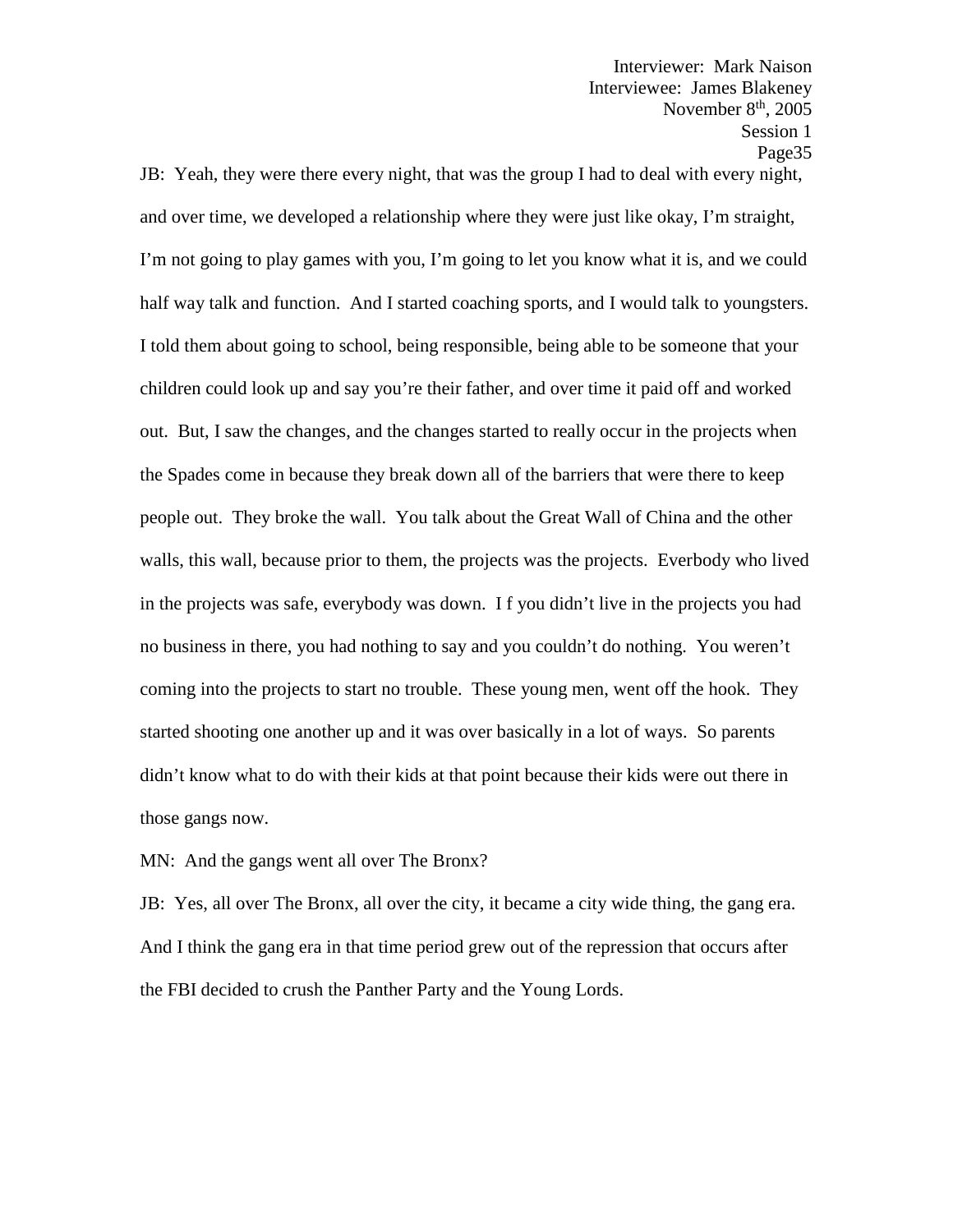Interviewer: Mark Naison Interviewee: James Blakeney November  $8<sup>th</sup>$ , 2005 Session 1 Page36 MN: So once the political groups were taken out of commission, then the kids had nothing else to turn to that was constructive and then they turned to, they just created gangs.

JB: Right, because the Panther Party was hyping them up on the idea of the gun.

MN: Right, pick up the gun.

JB: Yeah, time to pick up the gun. And these young people picked up on it and followed it.

MN: Except they used it against there own people instead of against the establishment. Yeah because they had no political education, no knowledge, and it was amazing because – I had wound up breaking up with the group that I was with because I challenged the logic of Huey P. Newton. Huey P. Newton, not too long after he came out of jail, he went to Philadelphia and he gave a speech and he talked about what he called inter communalism and about how the state had disappeared, blah, blah, blah. When he first told me I said, okay yeah, then I got to read it. When I read it I said no, this is totally incorrect, this is not true. And they looked at me like I was crazy. They say hey what's wrong. And I started to quote to them, from books that I had read, giving them information that none of them had read. They had no clue about it and I said no, this is wrong. And it was like, how dare you challenge Huey P. Newton? Why? Is he God? He wasn't, and he is wrong here. And we wound up splitting. Some of those brothers I got back with, some of them I didn't. One of these young men, I know you interviewed, his name was Malik Catcher.

MN: Right.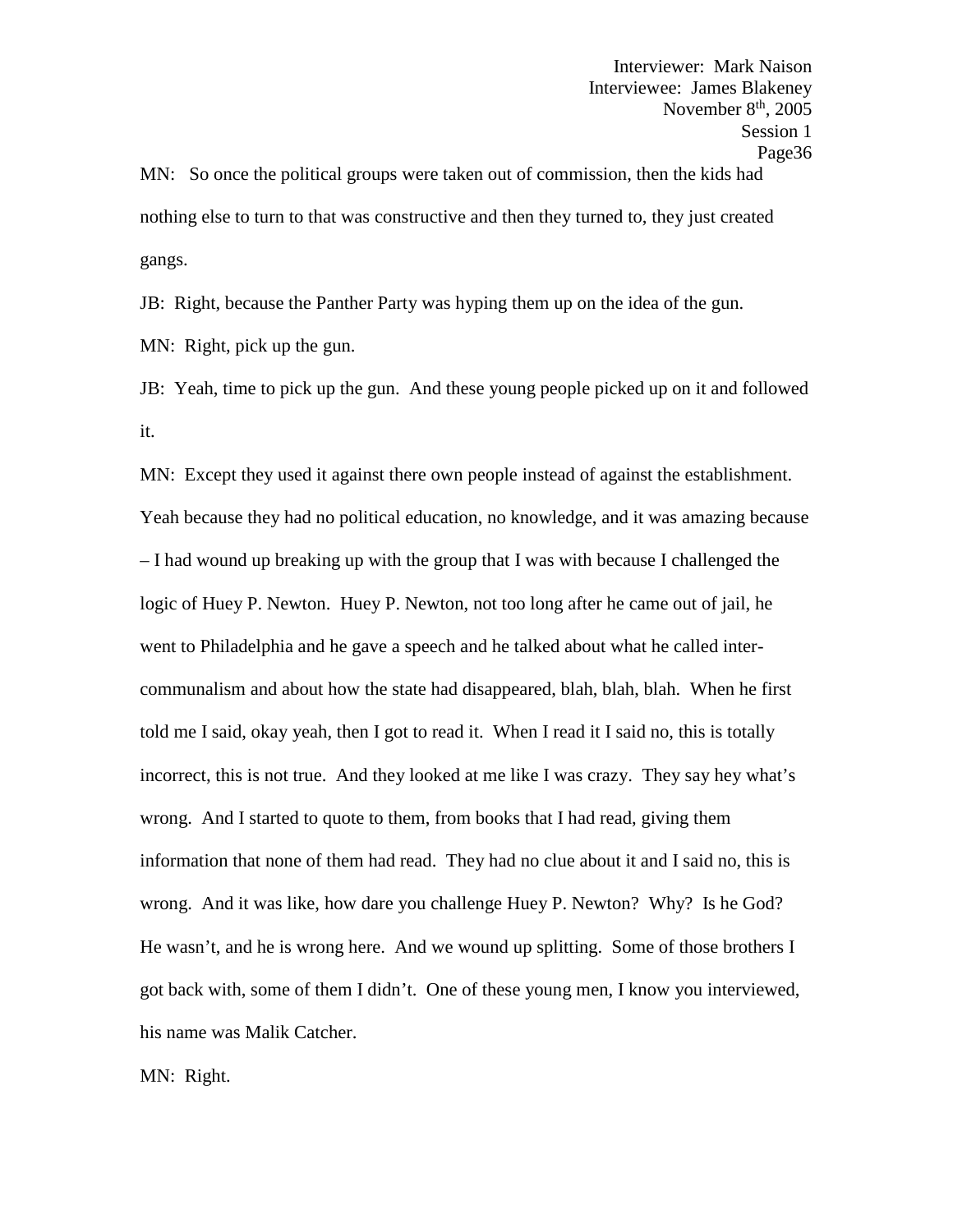Interviewer: Mark Naison Interviewee: James Blakeney November  $8<sup>th</sup>$ , 2005 Session 1 Page37 JB: His father was on the opposite side, but we got back together and I think he realized later on that I was correct. Well it sounds like you were always going to think for yourself.

JB: Yeah, because like I said, when I got to Queens and these brothers made me start to read, I read. I wasn't just talking the rhetoric of it. See it's easy to talk the rhetoric, they use slogans. People say miles says political power this that and the third, but what does he mean there? Where does this statement come from? Read the essay. And people started reading those essays, and they weren't reading none of this. All they knew is what was said.

MN: Wow. So you started working as a community center director - -

JB: No, I wasn't a director there, I was a group worker.

MN: You were a group worker. And this was a social worker, like a social work position?

JB: Social worker, yeah.

MN: And you were still living in --

JB: Patterson, I had just moved out of Patterson. No, I was still in Patterson because it was right after that I wound up moving out of Patterson and I moved to Mitchell.

MN: And were you married at that point?

JB: I was married. And the reason I took the job was because I had a four month old daughter and I needed money.

MN: And was your wife part of the political group?

JB: Yeah.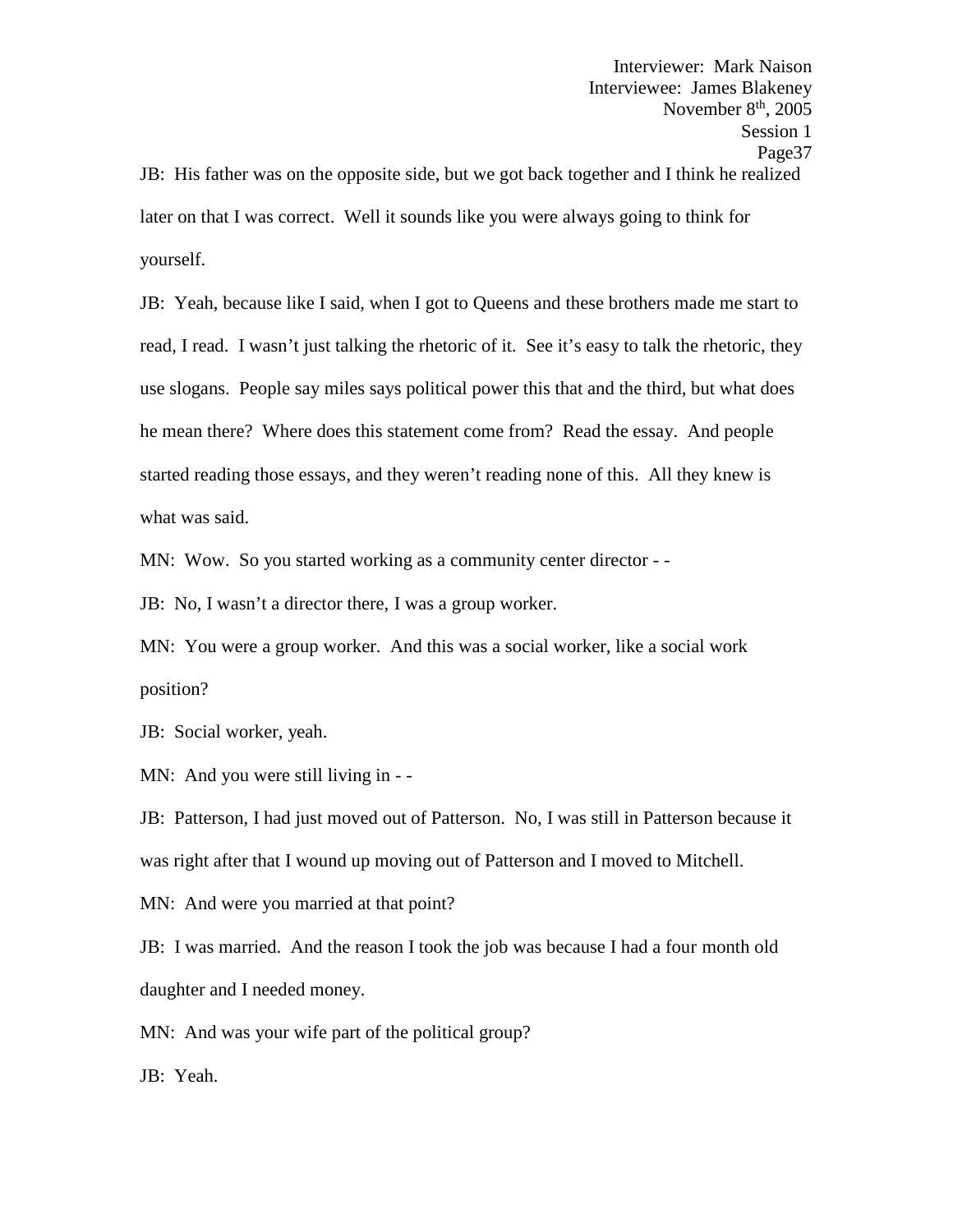MN: So you had a political family.

JB: We did, we did, and for me, like I said, it was great, I enjoyed that.

MN: And you have been working with kids ever since?

JB: Ever since, since 1973.

MN: Were you around, you were around there with the Black Spades and the Savage Skulls and all of that stuff. What about the rise of Hip – Hop? Did you see that first hand?

JB: Interestingly enough. And we talked about it, one of my former bosses talked about it. He said years ago, I remember when Flash used to come to the centers and wanted to use our centers to rehearse and we never paid any mind to it. He said boy, could we have cashed in on that. So we used to let them use the centers.

MN: For dances?

JB: No, not only that, but to rehearse too.

MN: Now, who was the first person you ever heard with two turn tables?

JB: It probably was Flash.

MN: Did Pete DJ Jones ever come to Patterson, somebody told me?

JB: He might have, but I don't know.

MN: okay, but Flash was the one - -

JB: Because Flash went to all four of our centers. He went to Patterson, Motthaven,

Millbrook, and Mitchell. He used every one he could get in, and any one he could get in. Yeah.

MN: When you saw this you didn't pay it no mind?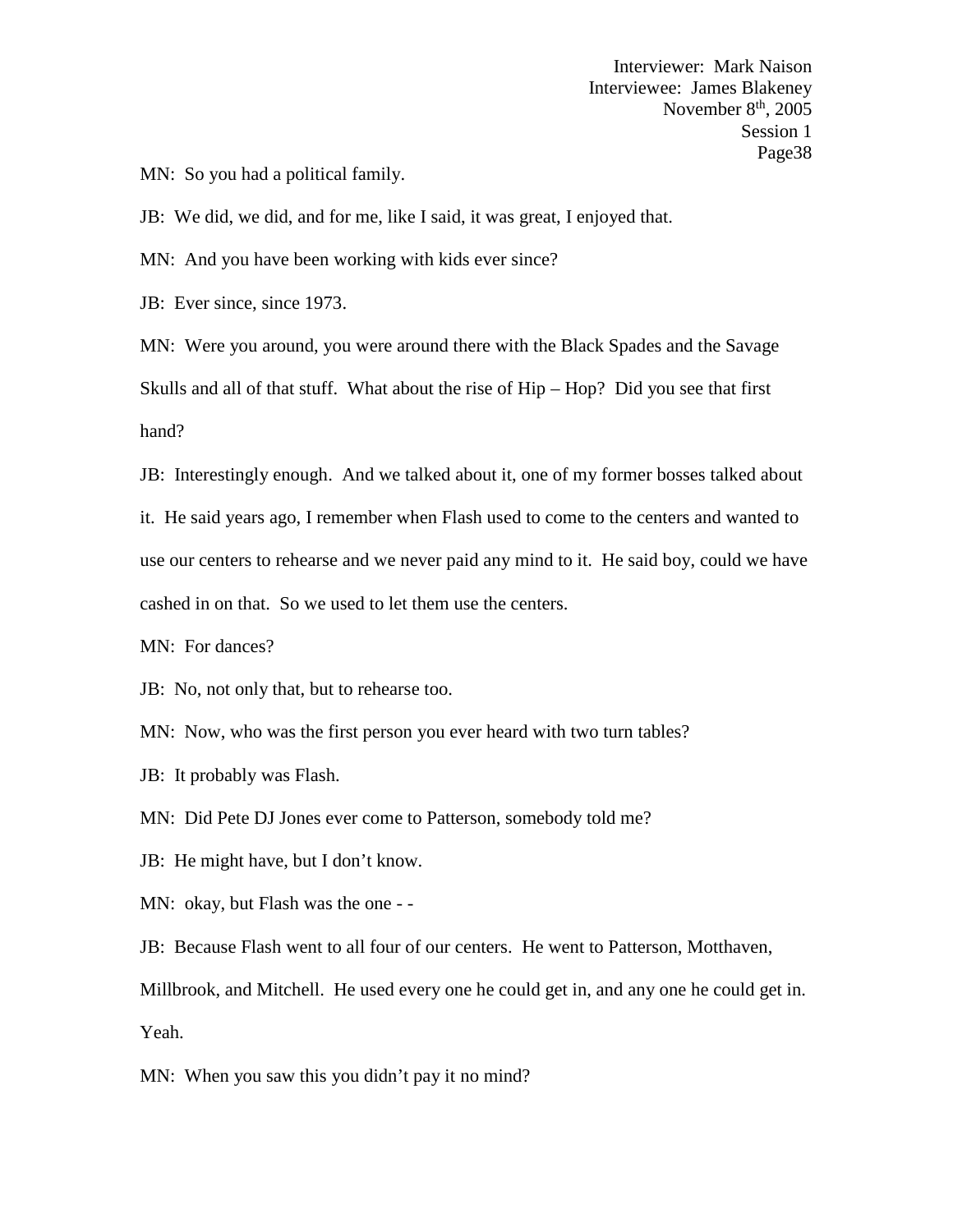JB: No, I played jazz, it wasn't my music. And I listen to it vaguely now, I listen more to find out what the lyrics are being said because I have to deal with kids and I have a grandson that made fourteen on Saturday and I want to know what he is listening to so I could say no, that is not happening there.

MN: 50 Cent.

JB: That's a no, no. I don't understand it at all. And the saddest thing about it is that people talk about it as so bad and so rough, but they endorse it on another level. You have Snoop Dogg doing a commercial, two commercials, with Leanna Coca.

MN: I know, but Snoop is everywhere.

JB: But I'm just saying to do a commercial with someone that you talk about like a dog and to have him dealing with one of the largest corporations in the world, you are telling my kids it' okay to be like that because look at the rewards.

MN: And he is a the same time doing all of this stuff with the pimp culture. I guess you could say Leanna Coca is pimping Chrysler.

JB: Yeah!. And to me, the ones who are going to lose the most are my kids because they don't see no difference, they can't make that distinction.

MN: Now one of the things I have wanted to ask you, because we have done a lot of research in Morrisania. Did you ever go to hear live jazz in The Bronx? Or mostly you went to Manhattan?

JB: I mostly went to Manhattan.

MN: You didn't go to the clubs on Boston Road?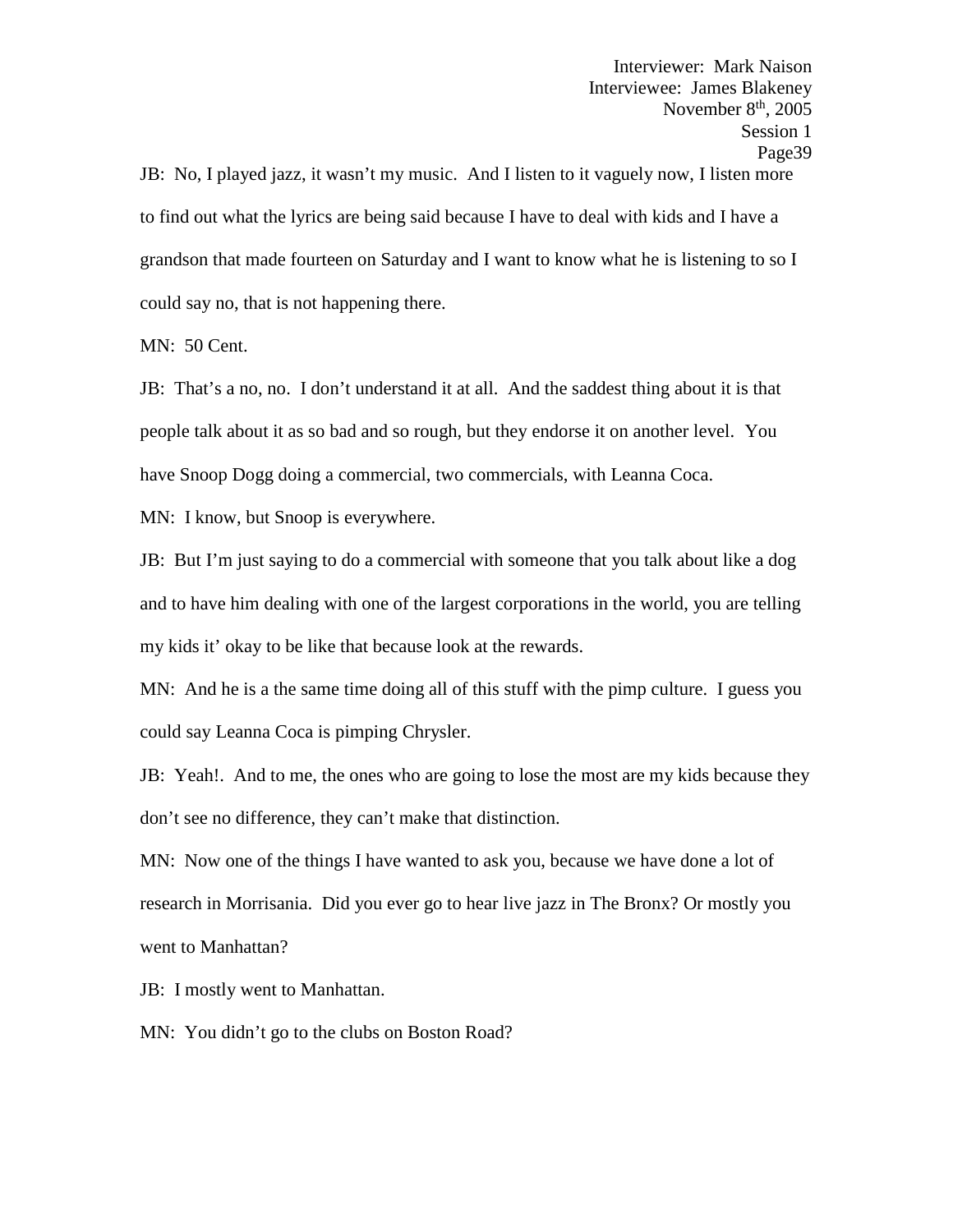Avenue.

MN: Did you ever go to hear Latin music in The Bronx?

JB: Yeah.

MN: And what were some of the venues you went?

JB: I went to Hunts Point Palace, and that was the spot. I have been to the Palladium, just for the music. Now this was growing up. Now I go to wherever they might be, if there's a JVC Jazz Festival, I might go to one of those.

MN: Did kids in your programs get music instruction or was that something that got pulled out with the fiscal crisis and stuff?

JB: What's interesting, we didn't necessarily have a person who taught music, but would play music for them. I was the oddball, and my kids said you know, you were right. What they did, they would let the kids play the Hip Hop and all of that, and the R&B. And they were bouncing all over the place, and not finishing what they had to do. I played Jazz for my kids. They would sit there, listen to the music, and they were doing out work. And a guy noticed and said you know, you played the music for us and we got to listen, but we got our work done.

MN: Do you feel that even through the hard times, you were able to establish rapport with kids and keep them from falling off the cliff. Yeah, I could say that honestly, that occurred, I mean really came home down front about two or three years ago. My oldest step-son got married and at this wedding, I looked, I'm looking around and I said, my God, everybody that's here, pretty much so in the wedding, or in the wedding party, is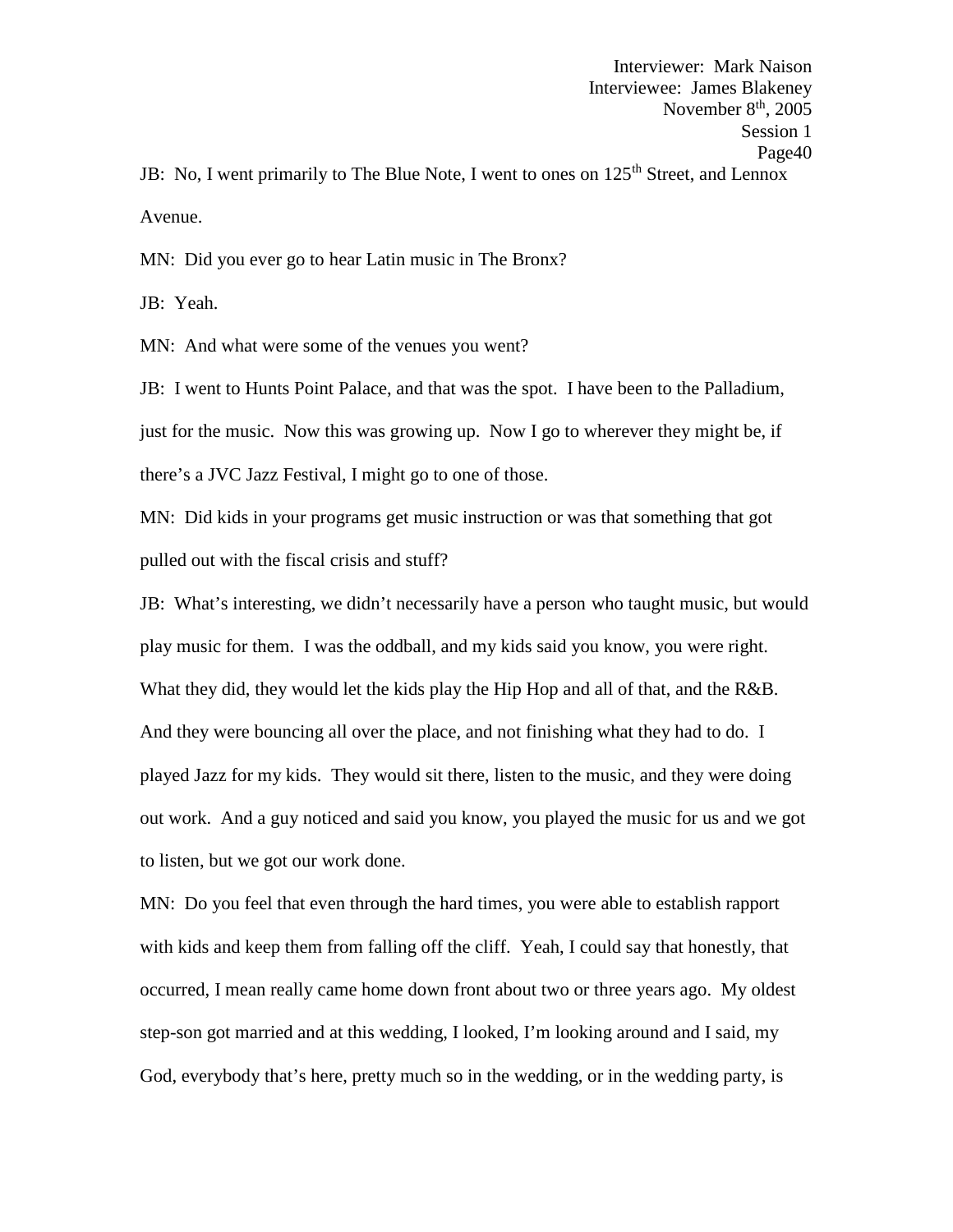November  $8<sup>th</sup>$ , 2005 Session 1 Page41 one of my former kids. And I realized it, and during the evening, people were coming up to me saying thank you for being there when I was growing up. Some guy said thank you for smacking me upside my head because I don't know where I would be. My oldest step-son, when he was growing up, he was no joke. One of the guys said to me, he said, what did you do to him? I said, listen, let me tell you straight up, first of all, I was limited because I wasn't his father, so I couldn't do but so much. I could only verbally talk, do it that way. I didn't have the power to discipline him any other way. And I used to do it by showing by example. And he said well let me tell you something, you did one hell of a job. He said because he doesn't hang out anymore, he goes to work, he comes over to the block every now and then, [inaudible], and like I said, he pays for his kids to go to school. I told them and I told my step-sons, both of them, I said if I were to have sons, I would want them to be like you.

Interviewer: Mark Naison Interviewee: James Blakeney

MN: Now, as the project became more Latino and more Puerto Rican, were there tensions between African Americans and Puerto Ricans, or did people pretty much get along pretty well?

JB: We had no real problems so much in the projects. Maybe on the outside situation, but not in the projects because I know. Working in the center, I had a lot of Latino kids. And it was interesting because when I had basketball, most of my kids were pretty much African American kids. When I had softball, it primarily was Latino kids and with some African Americans, but we all got together, and there were certain relationships that developed between all of us and I got to know their parents also and it became like fine and yeah.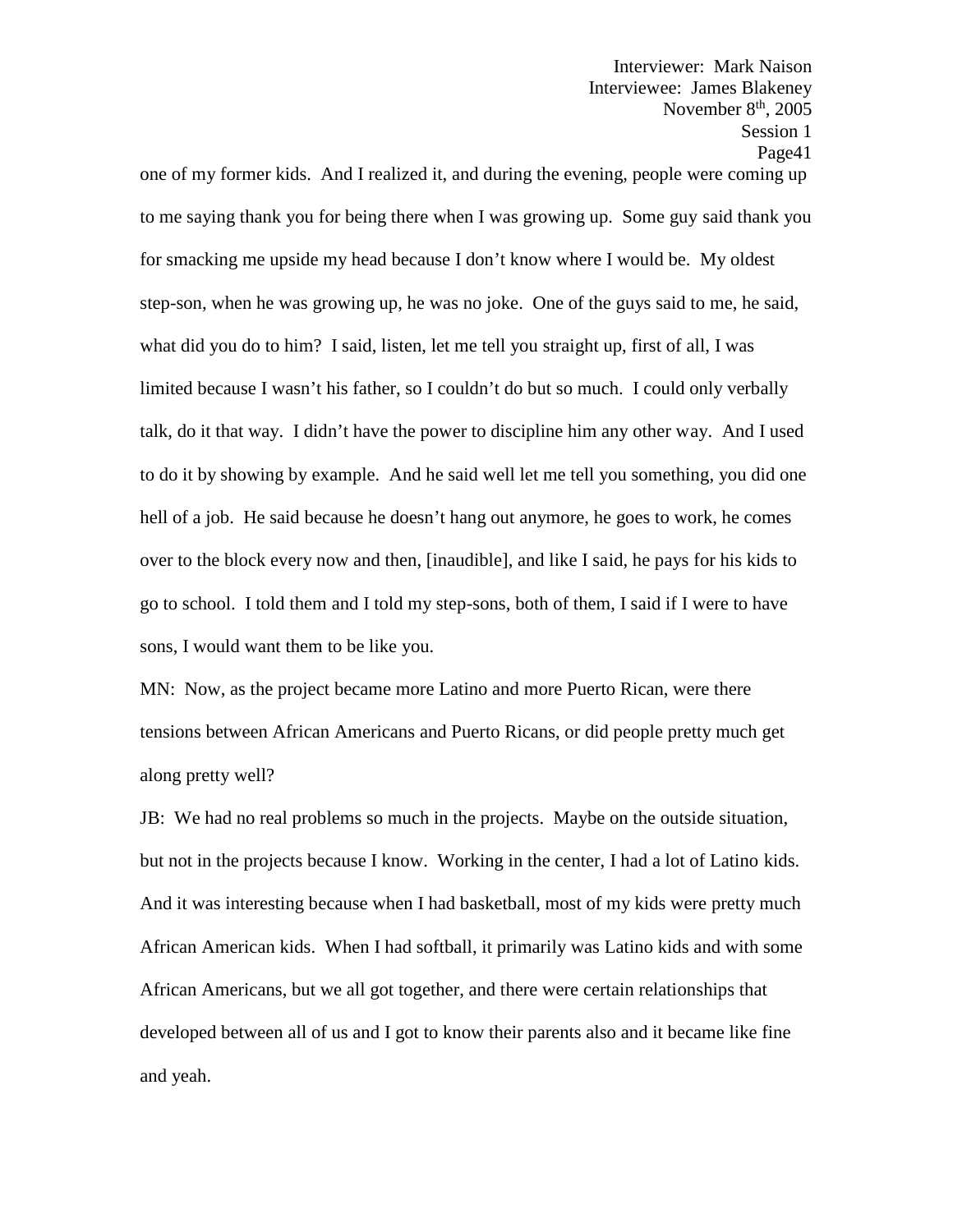Interviewer: Mark Naison Interviewee: James Blakeney November  $8<sup>th</sup>$ , 2005 Session 1 Page42 MN: What about the schools? Do you think the schools deteriorated in these years or it got better?

JB: Deteriorated, to the utmost.

MN: Really?

JB: Yeah.

MN: And what did you see happening in the schools that made them different from when you were going there?

JB: I could say it this way. I went to PS 18, PS 18 was pretty good. Then there was this school PS 31. PS 31 was up on the hill. It was divided in terms of the kids in Patterson who lived on one side. The side that Victoria and I come from, we all went to PS 18. The kids who grew up on the other side, Guy Fischer and them, they went to PS 31. Every now and then, a few kids were taken from PS 18 to 31 because 31 had basically this IGC class, but 18 was no problem, we did it, and like I said, we went to the Clark, it was there. Clark had in the ninth grade, there was about six classes that took a foreign language, and about four or five classes that took algebra. But you know, you could go from that to high school. And we had the music program.

MN: With Eddie Vladimir - -

JB: Yeah, that was slamming. But classes kept, we had a rivalry, in terms of academics. What is now MS 222, which used to be Junior High School 139 Berger. Now, like we said, we had Eddie Vladimir, Berger had Donald Bird.

MN: What!?

JB: Yeah.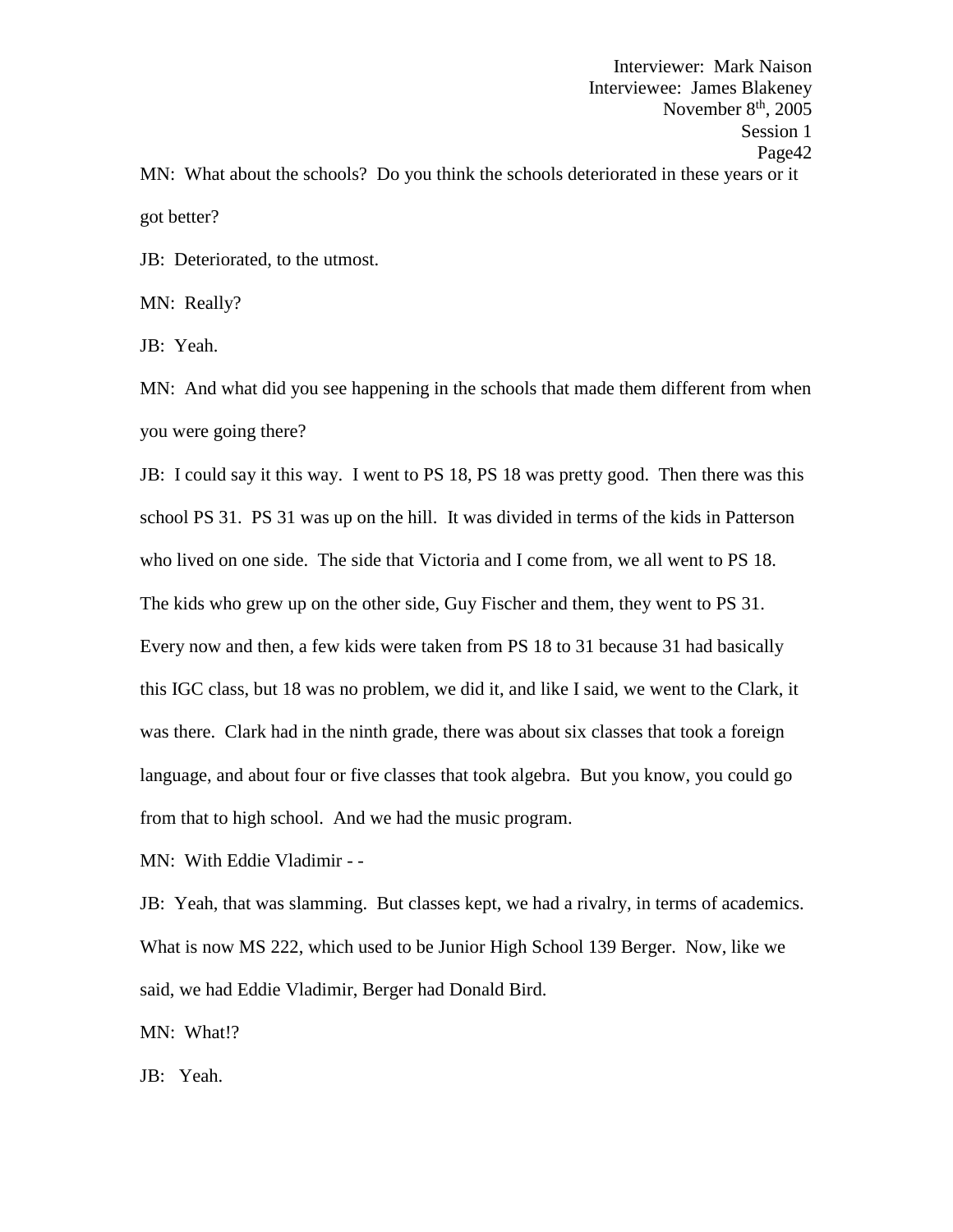MN: He was a teacher?

JB: Yeah, he taught music at Berger.

MN: Donald Bird taught, and what street was that on? Donald Bird is one of the greatest

jazz musicians of the last fifty years.

JB: Oh longer than that.

MN: Donald bird and his Black Birds.

JB: That's right. Put it this way. Probably, his most famous student that you know is

Willie Colon.

MN: This is, what street was this on?

JB: It's on about 141<sup>st</sup> Street and Brooke Avenue.

MN: And it's called Thomas Berger Junior High School?

JB: No, at that time it was Junior High School Berger. It's not that anymore. Now it's

Middle School 222.

MN: it was called Berger Junior High?

JB: Yeah, Berger Junior High School.

MN: And how long was he a music teacher there?

JB: Quite a few years. I have a friend that had him, and was in the band - -

MN: And he was living in the Bronx at that time.

JB: And I had a friend who had him at that time, and was in the same class with Willie Colon.

MN: Willie Colon is one of the greatest Latin music, Salsa artists in the world, wow. So you had, and - -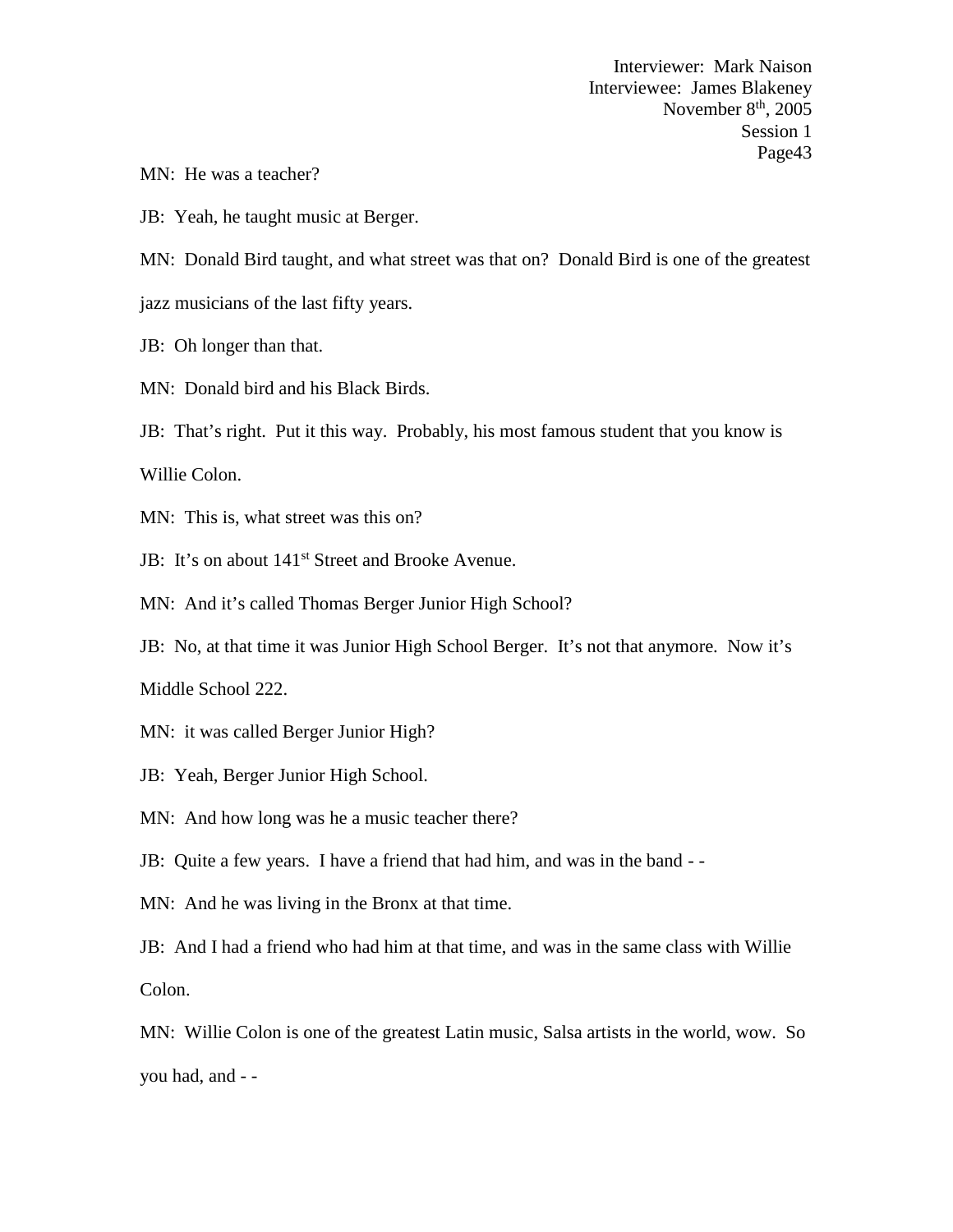Interviewer: Mark Naison Interviewee: James Blakeney November  $8<sup>th</sup>$ , 2005 Session 1 Page44 JB: And academically, they were just as sharp as Mark. So you had two schools in the neighborhood where kids could go and graduate and go to decent high schools. Like I said, I left Clark in 62. My daughter went there, and not too long after she left, it started to really go downhill. Berger had already gone downhill.

MN: Now this is the eighties when your daughter went there?

JB: My daughter was there in the late eighties.

MN: So it held up in the seventies, and in the eighties it started to really go down. JB: yeah, because by the time, I could say for me, in the ninth grade had a foreign language and like I said we had algebra. My daughter had Spanish in the seventh, eighth, and ninth grade. She took the two year exam in the ninth grade. If she would have been native speaking, she would have too the three year regents and finished all of her high school foreign language. Eighth and ninth grade, she took what they called at that time sequential math. She took one and two with the regents. And in terms of, she had biology in the eighth grade with the regents, no, earth science in eighth grade with the regents, and in ninth grade she had biology with the regents. So when she gets to the tenth grade, she is pretty much finishing up her class work academically. And I'm still trying to figure out, how do you allow a school of that magnitude to come that far apart. And to where basically, most of the folks that talk about the area, they have no clue. Because Jonathan Cozier, in his writings, says that that school 139 has always been a bad school. No, it has not been a bad school, but he has no knowledge of the history, and has really yet to talk to someone to get that history.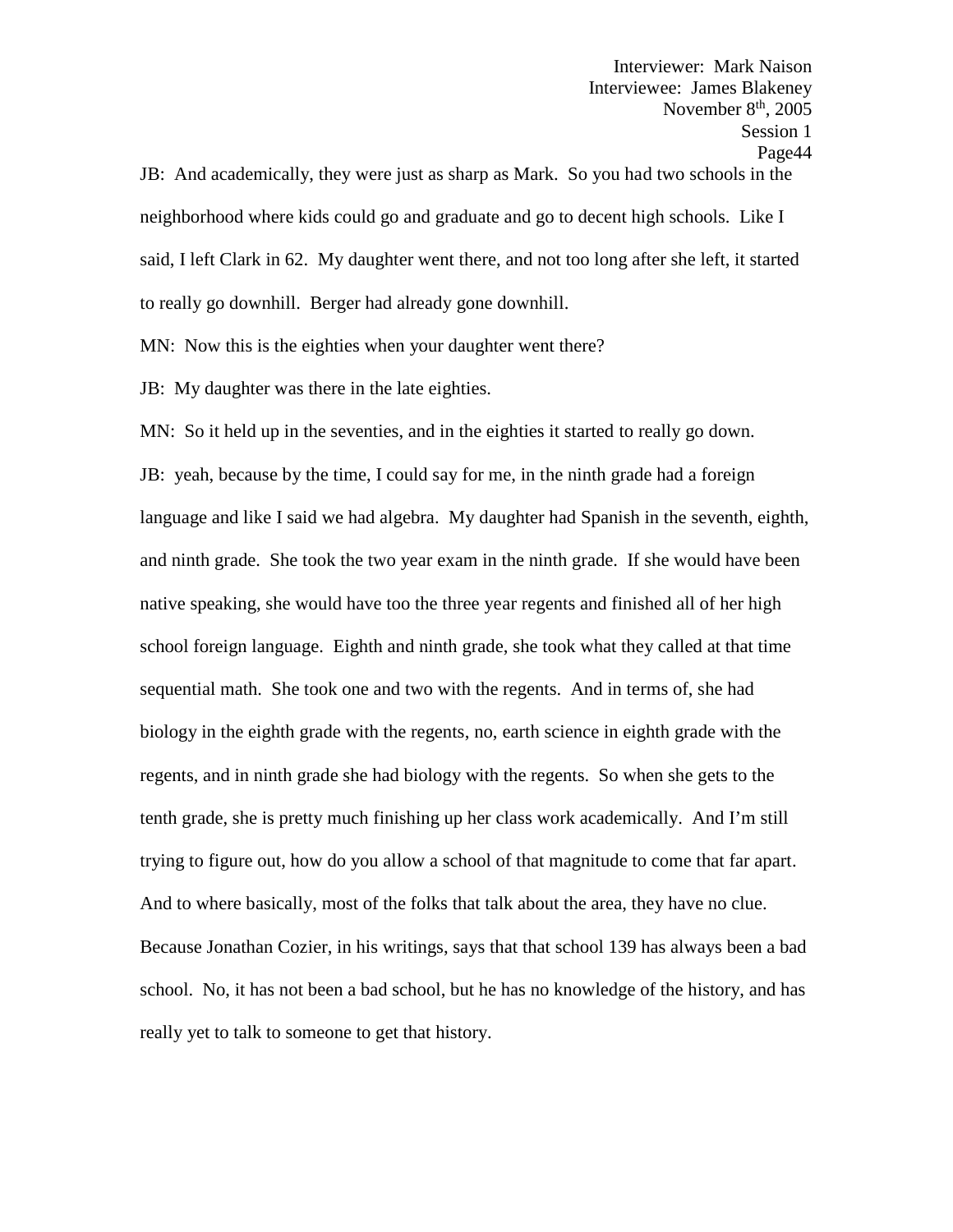MN: That's interesting, because he only goes back the last fifteen years and nothing beyond that.

JB: Because I got to meet him.

MN: Before we wind this up, are there any other things that we forgot to talk about from those years, before 73? Because in a subsequent interview, we'll do things like the crack epidemic, and the fiscal crisis and the black out and all that stuff.

JB: I think for me, when I get into the sixties and I get to high school, and I start to become more and more conscious of myself, like I said, in middle school, I start to read and - -<br>MN: What were some of the first books that you read that made a big impression on

you?

JB: Before the Mayflower.

MN: Okay, Leon Bennett.

JB: Leon Bennett's book, Before the Mayflower. And I read some books from that period, and it was interesting because when I was in about the eighth or ninth grade, and we were sitting around in the classroom, and we had our report cards, it listed your reading grades. And I looked at mine and I looked at my friends, and mine wasn't with there's and I decided that I was going to start reading, and I went to the local public library, and I got out sports books. And I tell people, it's not what your child reads, let them read, because if they don't read and you try to give them something, it's not going to work, and they have to read, and I said for me, that got me into reading, so that later on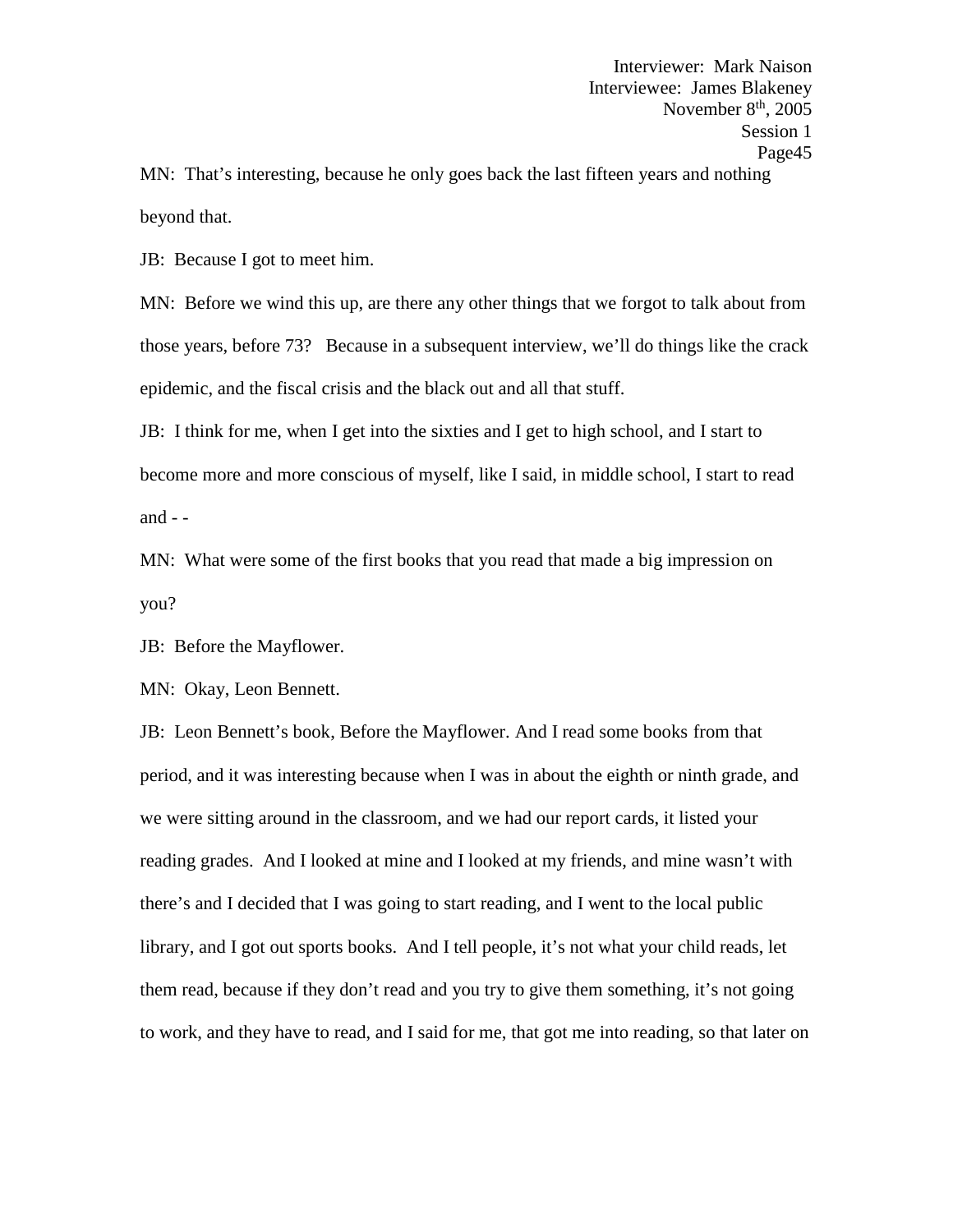Interviewer: Mark Naison Interviewee: James Blakeney November  $8<sup>th</sup>$ , 2005 Session 1 Page46 I could read other material. But I developed a feeling and a love for reading and my

reading grade went up.

MN: how did the Vietnam War affect you?

JB: I made a decision early on that hell no, I'm not going to go. That was a different era now, and it was really interesting because I fought them tooth and nail. I was very diabolical about it. When George Hamilton used the fact that he had to support his mother, do you remember how he got out? Because at that time, he was dating, the president of [inaudible] he was dating his daughter, he was dating his oldest daughter. And he said that he couldn't go into service because he was taking care of his mother, and he got a deferment, and I said if he can do it I can do it too. [laughter] And I went through this thing for almost a year with them about that and we went through these battles. They finally turned me down, but I said hey, I wasn't going. About 1968, around about 68 or so, or close to 69, I dislocated my foot, my right foot, and for the longest from that point, I felt like I couldn't run or anything. I really had a real problem with lateral movement in my foot. And I had gotten married already, and still got a train token. At that time when you got drafted, it was free to go, they sent you this train token in the mail, and I got this train token to go down there, and like I said, I was married, I was in college, why am I getting this? So I told my mother, I said listen mom, I'm going down there, but if they try and refuse what I am going to say, I'm not going, I'm going to jail. I let her know I would be in jail, your son will be in jail, and we went through it. And I told them and they saw my foot and I told them what I couldn't do, and they had me talk to the FBI and then I told them I am not going, and they allowed me to leave, and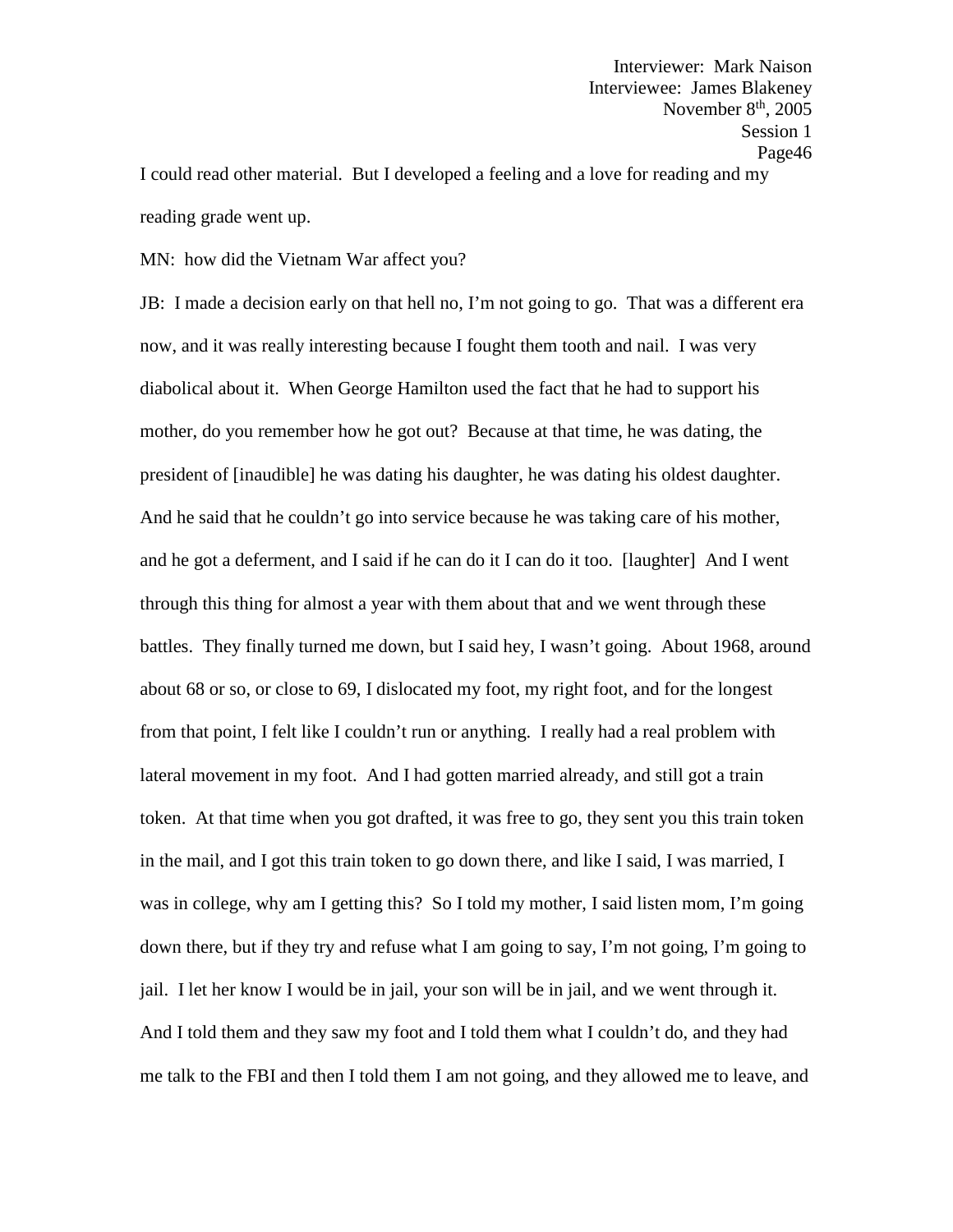I was determined not to do it. I think another thing for me was when I was in high school, like I said, I developed a real, I really started to get into track and field. I developed this thing of I didn't care who you were, let's get it on the floor, and I would race anybody. And in my junior year, by the time I left my junior year, going into my senior year, I was the number one sprinter coming back.

## MN: On the team?

JB: On the team, by far. I wound up fracturing my ankle, so I couldn't run for most of the year, but I didn't care. I still went to the meets and I started long jumping, and the young boys started talking too much mouth, I got tired of it. So towards the end of the season, I told the coach listen, I want to run, I want to sprint. I said I want to run the 880 relay. I said I don't care. I don't care what team you give me, I want to run. So okay, he let me do it, and I had probably one of the worst teams we could have almost had out there that day, but I was the starting leg, and we got put in what was called the seeded heat, with the team that was the best in the city, almost on the east coast. They were one of the best teams out there. They were beating boys on a regular basis, so I said okay. I looked and I see the heat that we're in, and I go in there and I told my boys, I said look at the heat that we are in, they said oh my gosh. I said, well, what the hell, it's going to be. So I started against their starter who was beating everybody. I beat his behind something terrible. People wer3e like oh my god, they couldn't believe it, and all the young boys shut up from that point on, I heard no more mouth from them.

MN: Well Dukes remembers you as, say ask him about his track. Did you ever watch Dukes play basketball?